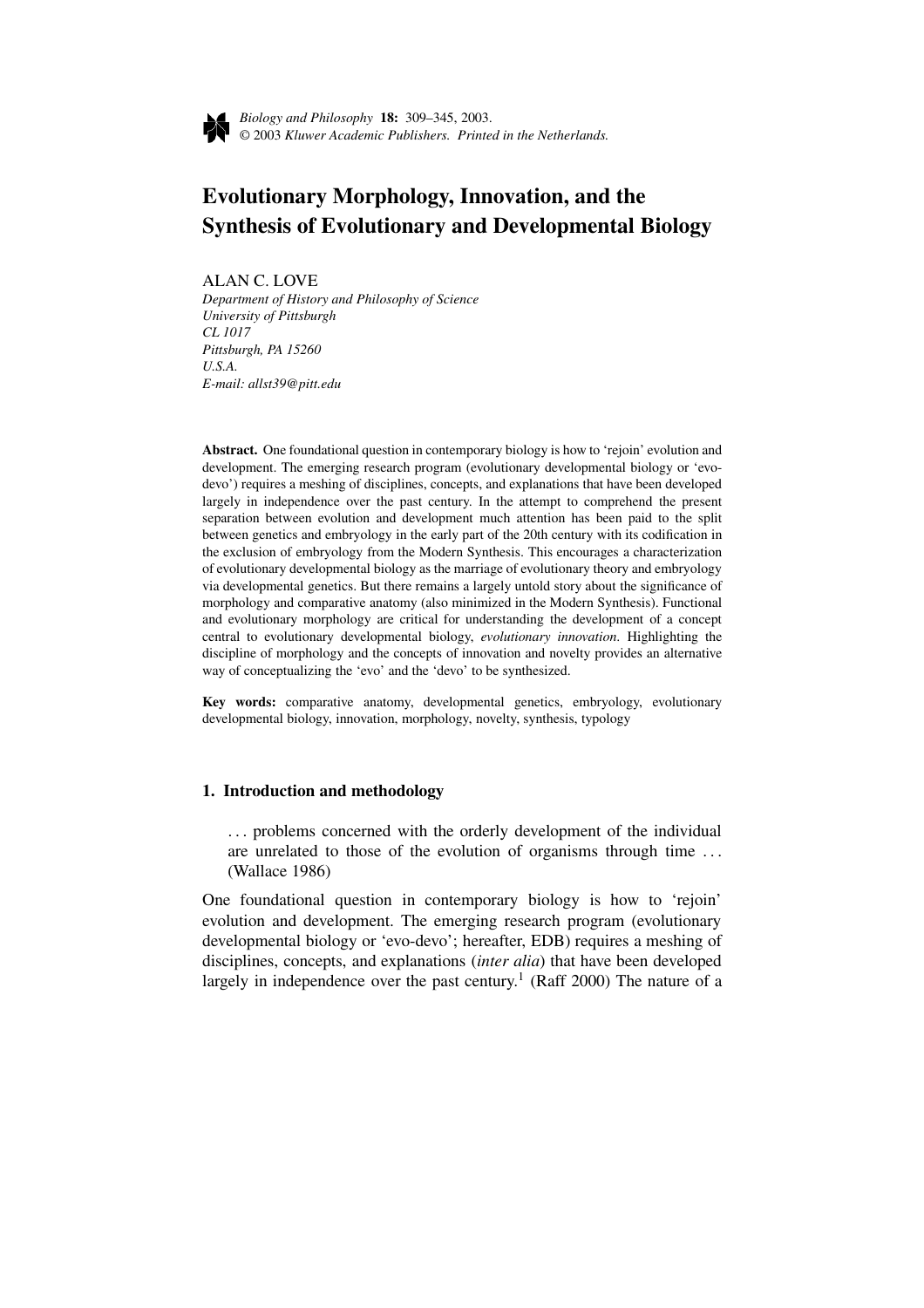joint research program of evolution and development is not wholly agreed upon due to divergent viewpoints resulting from this disciplinary independence and, consequently, the mechanics for accomplishing the task are not clearly specified. Although a variety of biologists (Maynard Smith 1998; Mayr 1991; Wallace 1986) and some philosophers (Sterelny 2000) hold that there is no particular conceptual or empirical difficulty in assimilating recent findings in developmental biology into contemporary neo-Darwinism, there are a number of reasons to doubt this confidence. (Arthur 2000a; Robert, in press) The scientists involved in the emerging research program of EDB concur with many of these doubts and therefore I will proceed with an investigation of the nature of the problem of synthesizing evolution and development.

One way to dissect a foundational problem in contemporary science is through history. Jim Lennox has recently articulated a *methodological* strategy utilizing historical investigation for philosophical purposes; he calls it the 'phylogenetic approach' (Lennox 2001). This approach advocates the importance of exploring the origins of foundational problems and tracing their historical trajectories in order to understand contemporary conceptual issues, attempting to identify focal points where particular conceptualizations may have led to present difficulties. The formulation of theoretical frameworks in science is highly contingent and subject to local influences of many different kinds. Alternative conceptualizations were available in the early stages of now mature sciences and often clues to understanding contemporary foundational problems are found in those alternatives left by the wayside. The adjective 'phylogenetic' indicates that the focus is on pathways, not mechanisms, keeping in view an assumption that the epistemic currency of science (theories, concepts, explanations, etc.) is subject to change over time and exhibits relationships of 'cognitive descent'.<sup>2</sup> The philosopher of science utilizes his or her knowledge of *and* distance from contemporary science in conjunction with the history of science to isolate the nature of underlying conceptual issues.

In the attempt to comprehend the present separation between evolution and development much attention has been paid to the split between genetics and embryology in the early part of the 20th century with its codification in the exclusion of embryology from the Modern Synthesis. This encourages a characterization of EDB in terms of developmental genetics as a bridge between genetic based accounts of evolution and a molecularized embryology (developmental biology). Despite claims to the contrary (Arthur 2002; Wilkins 2002), the emergence of recent discussions about the intersection between evolution and development predate the developmental genetic discoveries of the early 1980s. Morphological and paleontological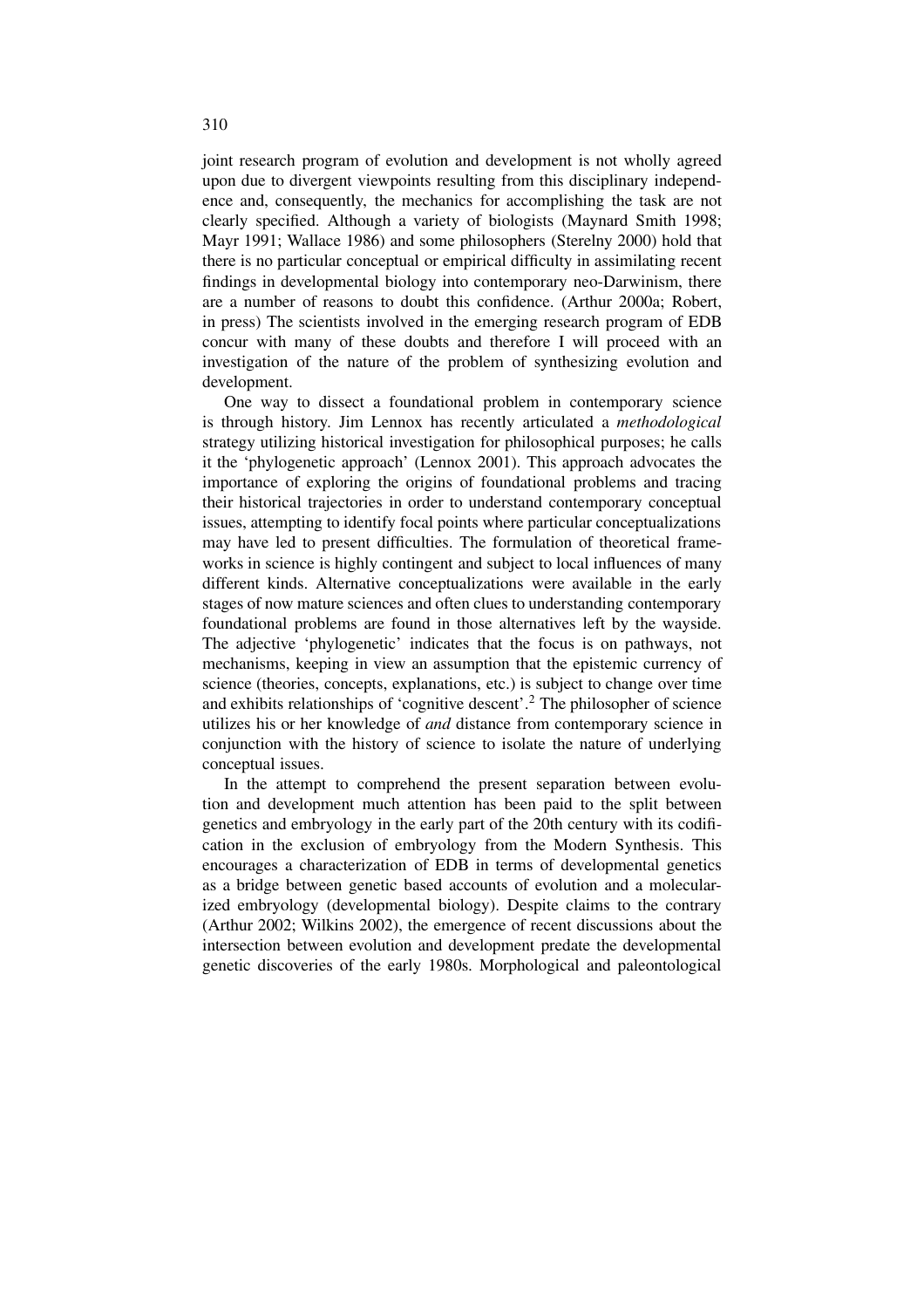researchers jointly stimulated vigorous conversation about how results in developmental biology might impinge on the received view of evolutionary theory ('neo-Darwinism'). Most famous is the Dahlem conference of 1981 (Bonner 1982), as well as work on heterochrony (Alberch et al. 1979; Gould 1977) and systems-analytical approaches (Riedl 1977, 1978). Although there was an early book devoted to the importance of developmental genetics for evolutionary change (Raff and Kaufman 1983), other discussions were quite heterogeneous (Goodwin et al. 1983). Granting that developmental genetics of the past twenty years has played a significant role in reawakening a wider interest in rejoining evolution and development, there remains an untold story about the significance of morphology, also minimized in the Modern Synthesis. I will attempt to reconstruct part of this story, focusing on the rebirth of functional (and evolutionary) morphology from the 1950s onward. Functional morphology is critical for understanding the development of a concept central to EDB, *evolutionary innovation*: "[F]inding answers to what constitutes an evolutionary innovation *...* and how developmental mechanisms have changed in order to produce these innovations are major issues in contemporary [EDB]" (Olsson and Hall 1999: 612). The meanings of this concept within morphological research are relevant to the nature of EDB. Understanding part of the story about morphology and innovation reveals a different conception of the foundational problem, providing an alternative way of conceptualizing the 'evo' and the 'devo' to be synthesized.<sup>3</sup>

### **2. Synthesis and integration**

Two approaches seem possible: one, in which the structure of one discipline is compared with that of the other, and subsequently bringing both together in one structure, and the other, in which the significance of the concepts of one discipline for the other discipline are considered. (Dullemeijer 1981)

Although Dullemeijer's comments pertain to the relationship between functional morphology and evolutionary biology, they provide an apt point of departure for characterizing the emerging research program of EDB. The first option, where two disciplines are compared and then brought together, I will call *disciplinary integration* (cf. Bechtel 1986b). This is an appropriate moniker because the result is one disciplinary structure that integrates two previously distinct disciplines. The second strategy, where the significance of concepts in one discipline is evaluated for another (and *vice versa*), I will refer to as *conceptual synthesis*, distinguishing both the level at which the two domains are being compared and the activity that is being engaged in. *Integration* denotes bringing together one or more parts into a new entity where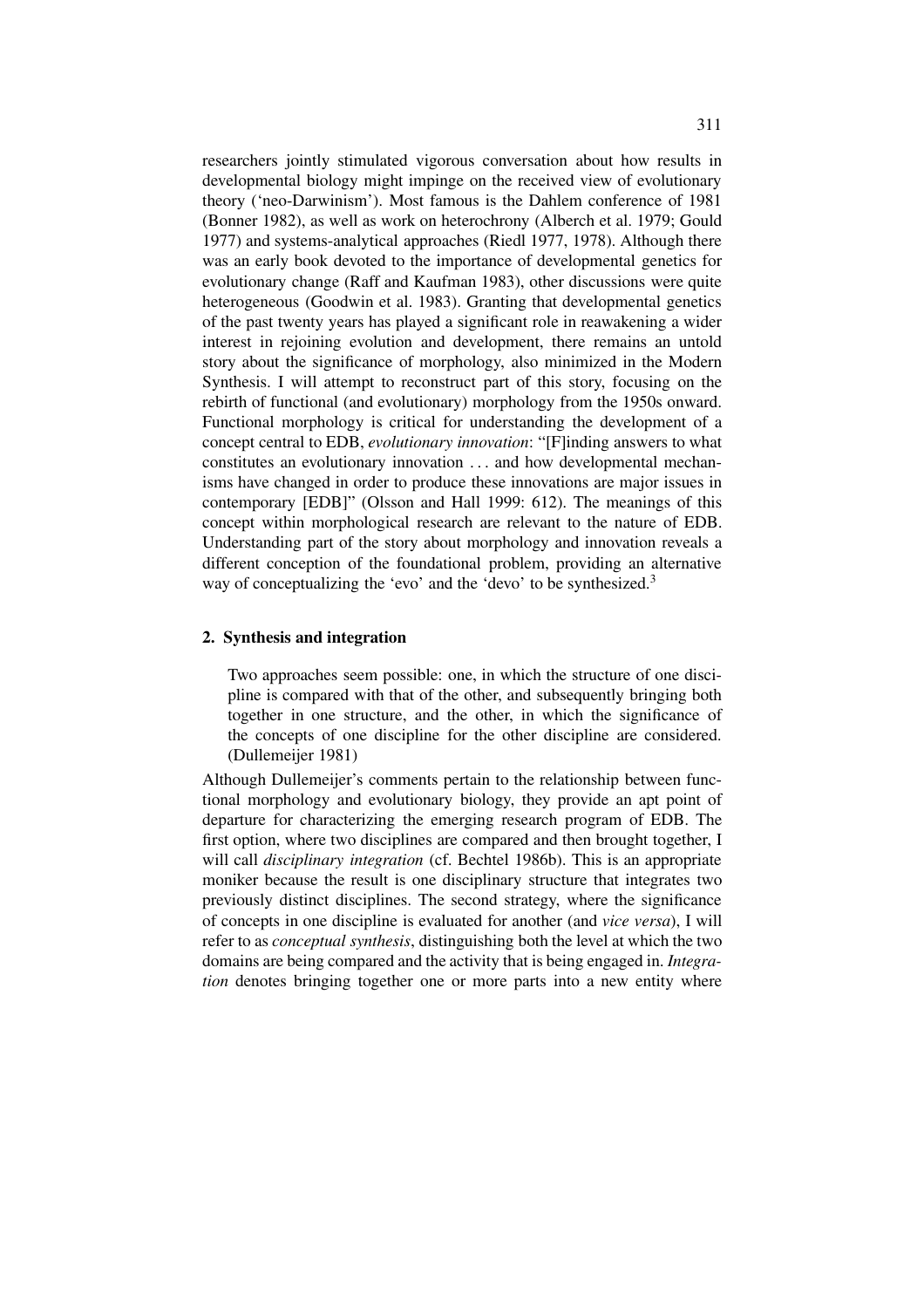the individuality of the original parts is lost or effaced. *Synthesis* denotes a blending of one or more parts to produce a new entity where the individuality of the original parts is not dissolved, though potentially transformed.

Naturally, a complete taxonomy allows for *disciplinary synthesis* and *conceptual integration*, where the former produces a new discipline without dissolving those from which it was synthesized and the latter refers to how more than one concept can be merged into a single new concept for various purposes. The taxonomy is hierarchically inclusive in that disciplinary integration and synthesis subsume both conceptual integration and synthesis, but the conceptual level can be tackled without necessarily having implications at the disciplinary level.<sup>4</sup> EDB is usually conceived of as a *disciplinary* synthesis, hierarchically inclusive in the above sense.

For evolutionary developmental biology (EDB or 'evo-devo') is not merely a fusion of the fields of developmental and evolutionary biology, the grafting of a developmental perspective onto evolutionary biology, or the incorporation of an evolutionary perspective into developmental biology. EDB strives to forge a unification of genomic, developmental, organismal, population, and natural selection approaches to evolutionary change. It draws from development, evolution, paleaeontology, molecular and systematic biology, but has its own set of questions, approaches and methods. (Hall 1999: xv)

Analyzing all of these suggested interrelations is beyond the scope of any one essay.<sup>5</sup> A more manageable task is to try to determine the mutual significance of one or more concepts and their disciplinary entanglements for EDB. Ron Amundson has produced an insightful analysis of the concept of constraint in evolutionary and developmental studies, revealing that evolutionary practitioners interpret constraint as 'constraint on adaptation' and researchers in development understand it as 'constraint on form' (Amundson 1994, 2001). Here I utilize the interplay between the conceptual and disciplinary levels as a heuristic tool to approach the issues at stake for EDB, assuming that the conceptual level typically has implications for the disciplinary level.<sup>6</sup>

Given the premise that concepts have a historical lineage, particular concepts must be tracked across time and not just in the present. If concepts important to EDB researchers, such as 'innovation' and 'novelty', are commonly deployed in a discipline not taken to be 'central' to the emergence of EDB, we will have cause to recommend a reconsideration of that discipline and its epistemic currency in the project of synthesizing evolutionary and developmental biology. I am proposing that understanding the historical trajectories of concepts and disciplines within evolutionary and developmental biology is critical to disentangling the problem of synthesizing them in the present.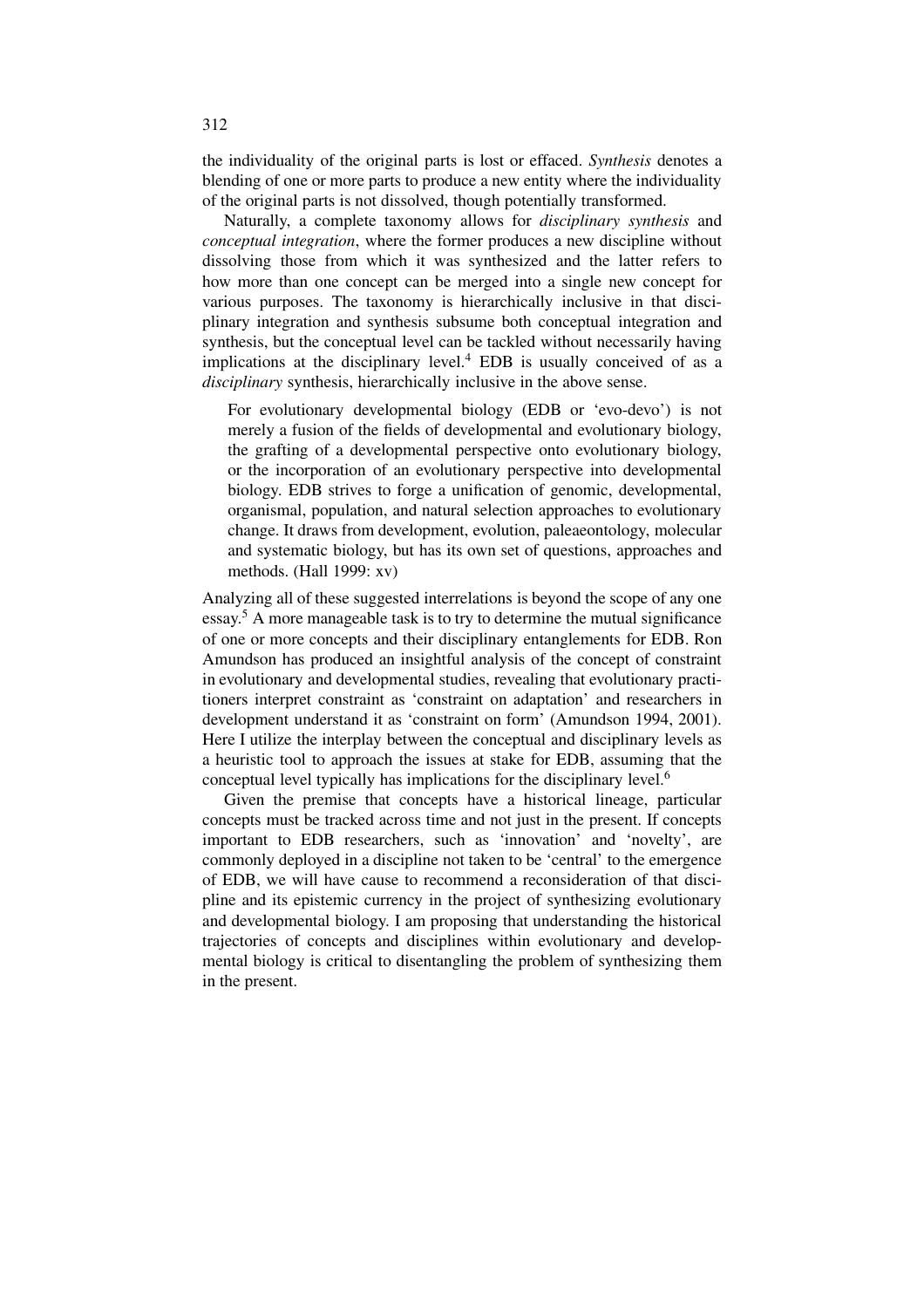# **3. Exclusion historiographies, 'evo-devo', and morphology**<sup>7</sup>

Curiously, the only group of biologists not participating were the developmental biologists. In Germany, in France, in England (with the exception of Waddington) and in the United States they were opposed to the synthesis on a Darwinian basis. They were all Lamarckians. (Mayr 1997)

It is almost a historical truism that embryology was excluded from the Modern Synthesis (Hamburger 1980), or least that embryologists did not want to participate. (Mayr 1993) This exclusion is usually understood to be the primary source of the foundational problems attending contemporary evolutionary theory that require the synthesis called EDB.<sup>8</sup> The historical trajectories of genetics and embryology, their split, and various interrelations (or lack thereof) have been documented by many historians (Allen 1986; Maienschein 1987; Sapp 1987). Much of this narrative unfolds in the first three decades of the 20th century, as genetics became an autonomous discipline. T.H. Morgan played a prominent role in codifying the division, ironic given his own participation in both areas of research (Morgan 1926a, b). If we assume genetics and embryology were separate by 1935, the tight connection between population genetics and evolutionary theory in the Modern Synthesis helps explain the exclusion of embryology. Although some participants had resources for bringing embryology into the discussion (e.g. Julian Huxley), by and large this simply did not occur.

The genetics and embryology exclusion historiography is not incorrect in its details but a concern arises over how it is put to use.<sup>9</sup> If evolution is cast primarily in terms of genetics (which is not unusual given the conjoining of evolutionary theory and population genetics in the Modern Synthesis and later emergence of molecular genetics), then a synthesis of evolutionary and developmental biology calls for a bridge between 'genetics' and 'embryology'. Recent results pouring forth from studies in developmental genetics are exciting and appear to be the needed materials for constructing a new synthesis, providing the link between genetically based accounts of evolutionary mechanisms and molecularly characterized developmental processes (e.g. Carroll 1995). Tinkering with the developmental genetic toolkit also appears to be central to explaining the origin of morphological novelties in the context of EDB (Carroll et al. 2001; Marshall et al. 1999; Shimeld and Holland 2000). The co-option (or recruitment) of regulatory genes before or after gene duplication appears to be a powerful mechanism for generating novel structures in the evolutionary process (Ganfornina and Sánchez 1999; Raff 1996).

This historiographic premise can be observed in several different places. In a prospective article on the future of EDB, Holland says: "Three main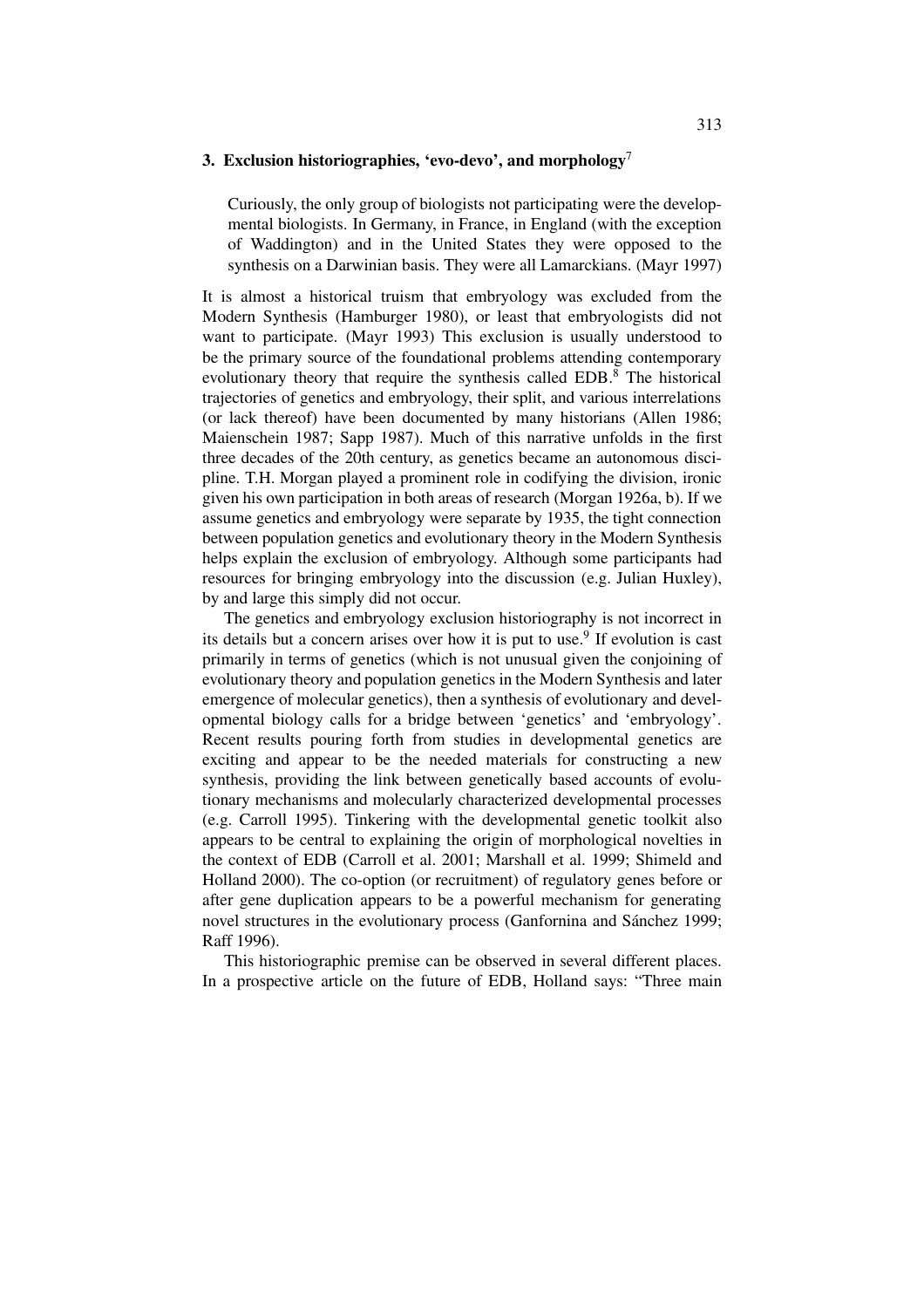factors have contributed to the emergence and phenomenal growth of [EDB]. Ironically, all three depend on genetics — the discipline that split evolution and development apart 60 years earlier" (Holland 1999: C41). The three genetic factors are conserved regulatory genes that play similar functional roles in ontogeny across widely divergent taxa, molecular phylogenetics, and molecular biological advances in technique that allow for the sophisticated analysis and manipulation of genetic material. The 'radical alteration of genetic systems', such as genome duplication, is marked as critical for dissecting innovations in the history of life. (p. C44) In his textbook on developmental biology, Scott Gilbert concludes his recounting of the dramatic results from recent developmental genetics as follows:

Such discoveries have converged to form a developmental evolutionary synthesis that incorporates the population genetic approach but which expands evolutionary theory to explain macroevolutionary phenomena as well. ... We are at a remarkable point in our understanding of nature, for a synthesis of developmental genetics with evolutionary biology may transform our appreciation of the mechanisms underlying evolutionary change and animal diversity. (Gilbert 1997: 914)

Gilbert implicitly equates the population genetic approach with traditional evolutionary theory and sees developmental genetics as the key, missing component for the synthesis. "The merging of the population genetics model of evolution with the developmental genetics model of evolution is creating a new evolutionary synthesis that can account for macroevolutionary as well as microevolutionary phenomena" (Gilbert 2000: 706).<sup>10</sup> Morphology is also represented as part of the Modern Synthesis when it is usually understood as having been *excluded* (Gilbert 1997: 915; see below). This portrayal of the EDB synthesis concentrates on only two disciplines, population genetics and developmental genetics, in contrast to the multidisciplinary synthesis described by Brian Hall above.<sup>11</sup> A synthesis between population and developmental genetics fits snugly within the confines of the genetics and embryology exclusion historiography, but does the synthesis of EDB include non-genetic disciplines such as morphology or paleobiology? Reconsidering the role of these disciplines is necessary in part because they formed a sizeable portion of the momentum behind initiatives for rejoining evolutionary and developmental perspectives prior to the explosion of developmental genetic research.

The casting of EDB primarily in terms of developmental genetics is also found in the work of other biological researchers. In a chapter on 'Development and evolution' from a paleobiological textbook, the heading 'Integration of developmental biology with the evolutionary synthesis' discusses only the importance of *Hox* clusters (R. Carroll 1997: 258–262). Under the heading

314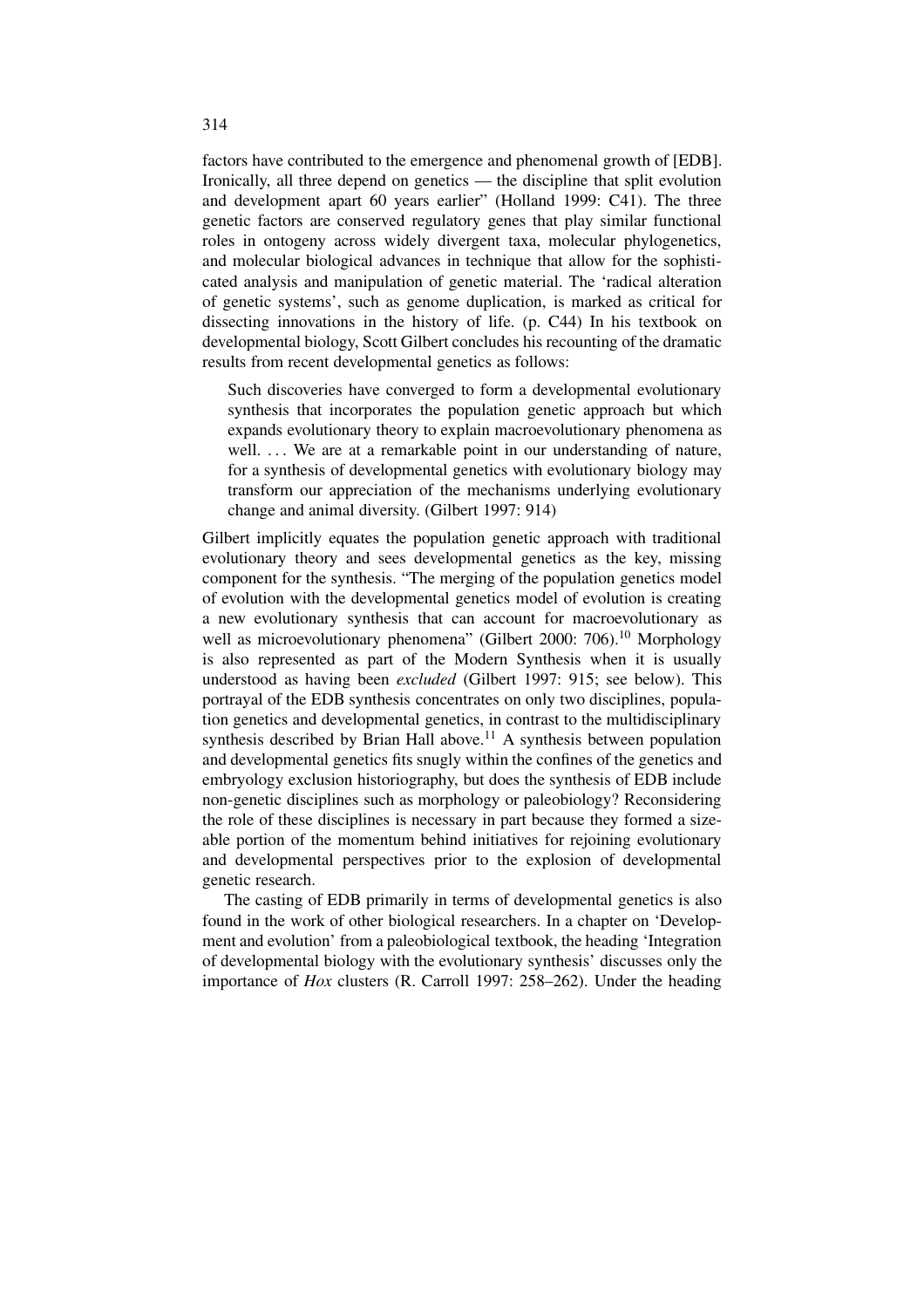'Evolutionary developmental biology' in a book on zoological systematics, the following phrase is found: "A completely new approach to animal evolution has grown out of studies of the genetic background of mutations in *Drosophila*. These studies have shown how various genes control the development of axes and domains *...*" (Nielsen 2001: 515). This perspective is also adopted in a major undergraduate textbook where the section on EDB is given the subtitle, 'Genes that control development play a major role in evolution' (Campbell and Reece 2002: 478–480). Additionally, some philosophers have framed the issue in terms of reuniting embryology and genetics (Amundson 2000; Burian 2000).

Consonant with what has already been mentioned, the problem lies in taking the exclusion of embryology and rise of developmental genetics as the *whole* story for understanding the need to rejoin evolution and development. The use of this history as the *primary* narrative for guiding the present construction of EDB is a distortion, implying that the key rapprochement for EDB lies with developmental genetics, while forgetting others excluded from the Modern Synthesis who might be critical to normatively directing and formulating the new synthesis of EDB in the present.<sup>12</sup> Consider the following narrative of exclusion:

There exists *...* a generally silent group of students engaged in biological pursuits who tend to disagree with much of the current thought [i.e. the Modern Synthesis] but say and write little because they are not particularly interested, do not see that controversy over evolution is of any particular importance, or are so strongly in disagreement that it seems futile to undertake the monumental task of controverting the immense body of information and theory that exists in the formulation of modern thinking. *...* Wrong or right as such opinion may be, its existence is important and cannot be ignored or eliminated as a force in the study of evolution. (Olson 1960)

Given the predominant exclusion historiography concerning genetics and embryology, it may be somewhat surprising that Olson was describing morphologists and paleontologists. Olson went to great lengths in his discussion to create a space for other conceptions of evolutionary theory that were not strictly part of the Modern Synthesis, emphasizing the tendency to consider conceptual frameworks from some disciplines more legitimate by excluding alternative stances from others. He was intensely aware of a lack of 'elasticity' in the synthetic theory of evolution that was connected with its seeming ability to explain everything. The burden of proof was shifted from showing that an alternative explanation for a phenomenon was possible to demonstrating that the phenomenon could not be sufficiently handled by the synthetic theory. "Morphologists and paleontologists feel this, perhaps,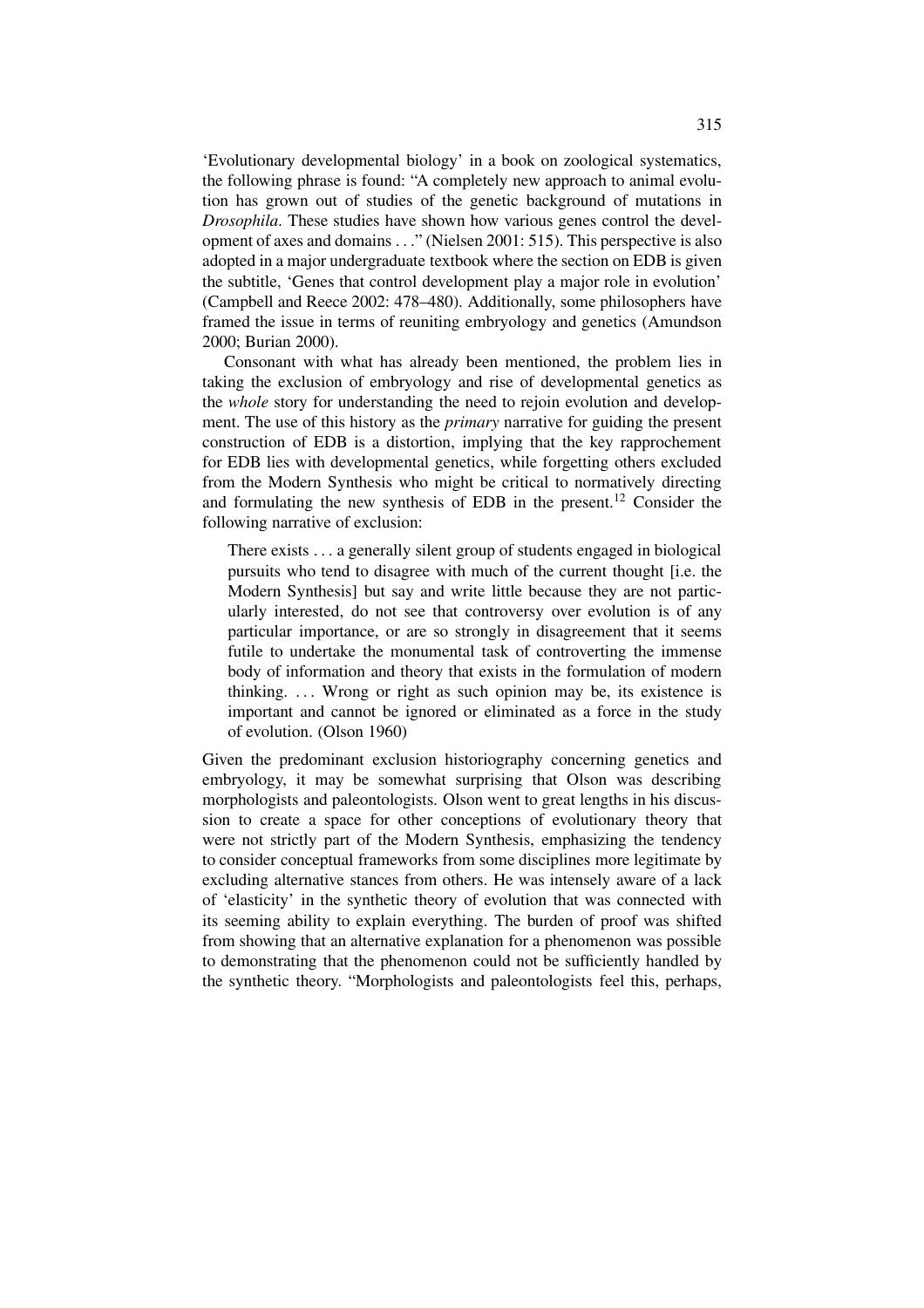more strongly than other students of biology *...* The extent of assumption, interactions of assumptions, and the degrees of extrapolation give a sense of uneasiness when the animals and their structures are foremost in mind" (Olson 1960: 530).

Although an attempt has been made to demonstrate the importance of morphology for the Modern Synthesis in the British context (Waisbren 1988), the key distinction is between the *potential to contribute* and *actual contribution*. Goodrich, Huxley, and de Beer were all potential sources of morphological thinking for the synthetic theory, but none of them can be said to have actually made a significant contribution. Another potential source was Schmalhausen's *The Factors of Evolution* (Schmalhausen 1986 [1949]); but while there is no doubt that this book did attempt to integrate both embryology and morphology, it is also true that Schmalhausen's work was not genuinely part of the synthesis, which may have been due to a perception that it was in conflict with the work of Waddington (Wake 1986). The publication of a translation from the Russian in 1949 with the encouragement and endorsement of Dobzhansky came too late to impact the central core of the synthetic theory, which by this point had effectively passed out of the construction phase and into the realm of application for many biologists. It is possible that the inability to incorporate these more explicit morphological research programs can be attributed to national differences in scientific style that a primarily American context for the synthesis could not overcome. Regardless of the existing resources, those morphologists who *could* have made key contributions to the Modern Synthesis *did not* in fact make them.

A qualitatively stronger thesis is that morphology *could not* have made a contribution to the synthetic theory.

To many it has seemed enigmatic that morphology contributed virtually nothing to the synthetic theory of evolution. *...* Morphology has contributed so little primarily because it has had so little to contribute. It is a descriptive science of form, and only when conjoined with other disciplines does it tell us anything about causes. *...* morphology tends to be the sort of discipline that will follow, rather then lead, in the development of evolutionary theory. (Ghiselin 1980: 181)

The Modern Synthesis was focused on the mechanism of evolutionary *processes* and morphology simply could not tackle the causal question (cf. Coleman 1980). Similarities in general characteristics were detailed in order to reconstruct the history of life but population diversity was ignored. Variation was an unimportant phenomenon, signaled by the metaphysical inclinations of many morphologists toward idealistic philosophy. These accusations lead us to another candidate for a contribution to the synthesis from the ranks of morphology in the American context – D. Dwight Davis.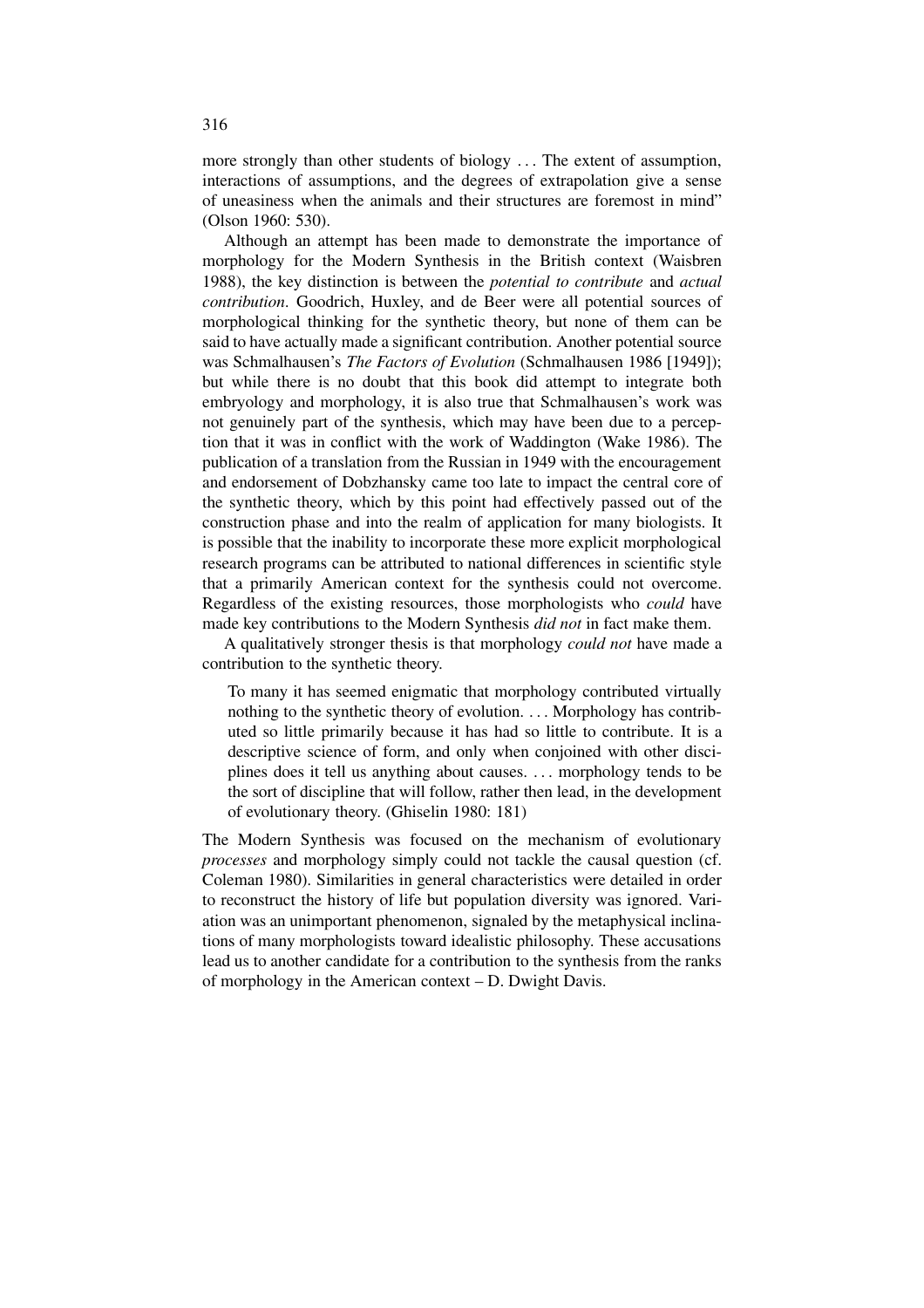In his report from the 1947 Princeton meeting of the Committee on Common Problems of Genetics, Paleontology, and Systematics, Davis opens with a familiar refrain: "Recent syntheses of current evolutionary thought have, almost without exception, ignored comparative anatomy completely or considered it only very obliquely" (Davis 1949: 64). He did not explicitly challenge the synthetic theory of evolution in this respect and acknowledged that morphologists had not thought in terms of 'populations' (p. 76). Davis perceived a remarkable congruence of ideas between population geneticists and evolutionary morphologists, and his article offered a picture of morphological research as *consistent* with the Modern Synthesis. A constructive account of the unique contribution of morphology can be partially recovered from a later discussion (Davis 1960). While delineating the proper goal of comparative anatomy Davis consciously steered clear of idealistic notions found in the phylogenetically oriented morphology of the Gegenbaur School,<sup>13</sup> locating morphology's absence of contribution to the Modern Synthesis in transnational misunderstanding. He rejected the claim that comparative anatomy could not contribute to questions of evolutionary causality and advocated shifting the focus of morphologists from structural similarity to structural difference. The observed variations in the common structural plan attended to by comparative anatomists are based on the same mechanisms as those minor phenotypic variations described by population geneticists. The contribution of morphology to a causal understanding of evolution occurs at a level inaccessible to laboratory genetic studies, illuminating the mechanism of adaptation at higher levels of structural organization: "we are dealing with adaptation, with functional mechanisms, and differences in structure are meaningless unless they can be correlated with differences in function" (Davis 1960: 49).

Davis's arguments for a functional approach to morphology hint that it was not just comparative anatomy *per se* that was excluded from the Modern Synthesis but rather a philosophical perspective often associated with morphology. This is evident in an editorial decision made in the early stages of the journal *Evolution*, identified in an analysis of Ernst Mayr's pivotal role at this juncture (Cain 1994). Rainer Zangerl, a vertebrate anatomist, submitted an article to *Evolution* on the importance of comparative anatomy for evolutionary studies, which drew heavily on German idealist morphologists and argued that concepts such as *morphotype* and *structural plan* were critical for any evolutionary theory.<sup>14</sup> Zangerl illustrated the existence and significance of morphotypes through a study of turtle skulls and proceeded to advocate philosophical holism, with its focus on the organism, as a necessary component of evolutionary biology. "It is in this basic realm where morphology must and can make an important contribution to the future devel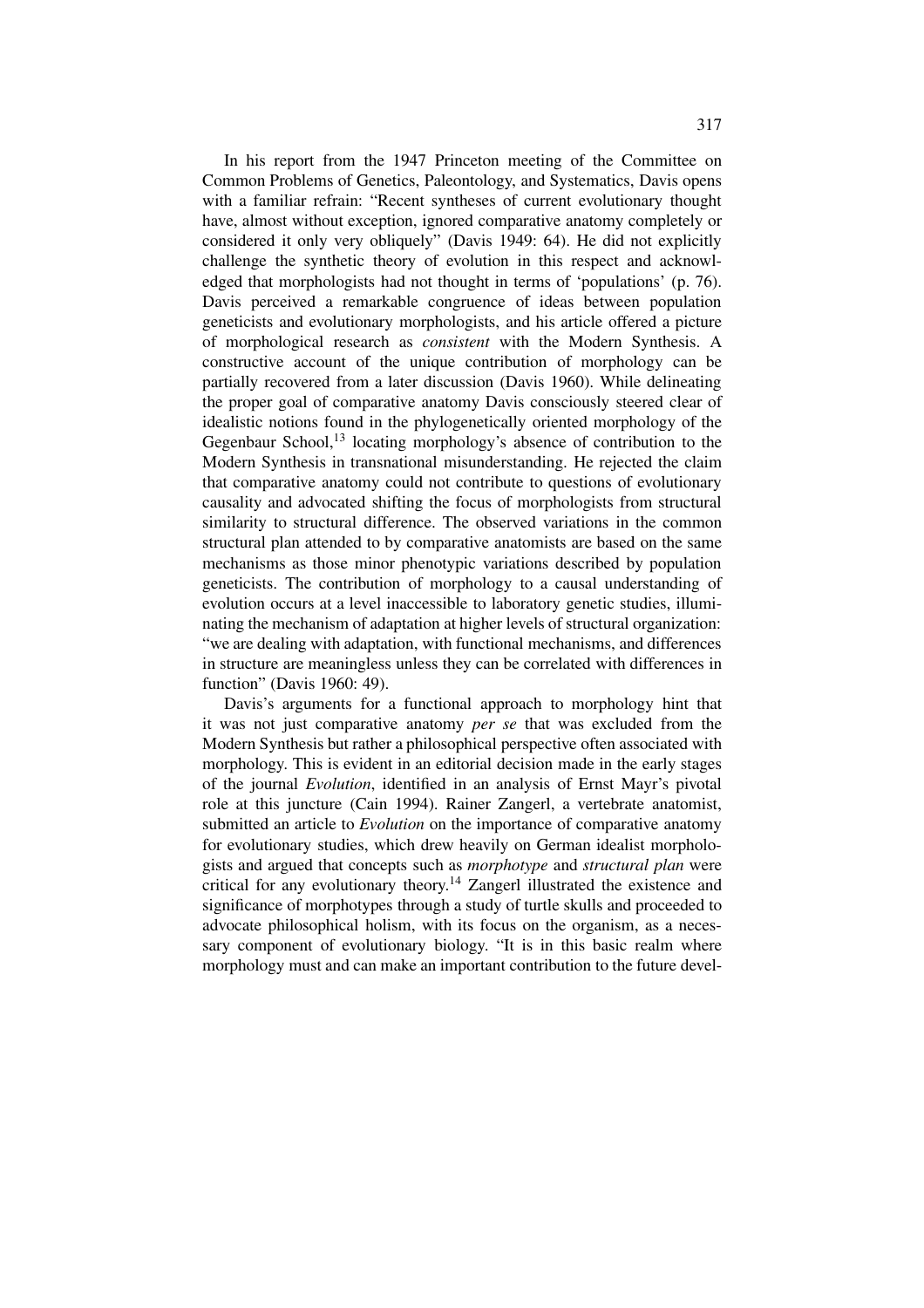opment of ultimate theoretical thinking in biology" (p. 372). After a long editorial process it was finally decided that the paper should be published, but when a rebuttal was submitted a year later it was returned with the explanation that, "the editorial board had agreed it would serve 'no good purpose' to continue with that 'discussion' " (Cain 1994: 420). *Typological* comparative anatomy was not to be a part of the ongoing conversation in the journal *Evolution*, effectively silencing its role as a contributor of theoretical perspectives to evolutionary discussion in the post-Synthesis context. Comparative anatomy and morphology in the service of paleontological studies (Schaeffer 1948), phylogenetic studies (Gregory 1950), and morphometrical analysis (Olson and Miller 1951) were acceptable as long as they were conducted implicitly within the theoretical perspective of the synthetic theory of evolution.<sup>15</sup>

### **4. Functional and evolutionary morphology**

In 1956 anatomy was moribund; the field of functional and evolutionary morphology barely existed as a scientific discipline. (Wake 1982)

The significance of morphology in 19th and early 20th century biological research, including evolutionary theory, has recently been reconsidered by a number of authors (e.g., Bowler 1996; Maienschein 1991; Nyhart 1995). In this section I draw attention to the period after the Modern Synthesis, congruent with David Wake's remarks about the status of comparative anatomy in the mid-1950s. His retrospective comments are somewhat ironic now that there are dense textbooks filled with rich examples of functional anatomical studies in an evolutionary framework (e.g., Walker and Liem 1994). The thread of continuity with the period prior to 1950 is found in individuals like Davis who articulated an agenda for morphology that was distinctly functional in orientation, pulling away from the traditional emphasis on structure apart from function. Wake identifies a reductionist research outlook as one factor in the decline of comparative anatomy in the first half of the 20th century but he also notes that the exclusion of morphology from the Modern Synthesis played a critical role (Wake 1982: 604–605).

The return of functional morphology that began in the 1960s was linked with an increasing emphasis on experimental approaches (Gans 1985; Hanken and Wake 1991; Wake 1982). New techniques such as mechanical and chemical sensors, force plates, and electromyography led to a proliferation of data that were then analyzed using new computer technology. Unsuspected aspects of morphological performance were discerned through studying the unused capacities of functional systems. Terminology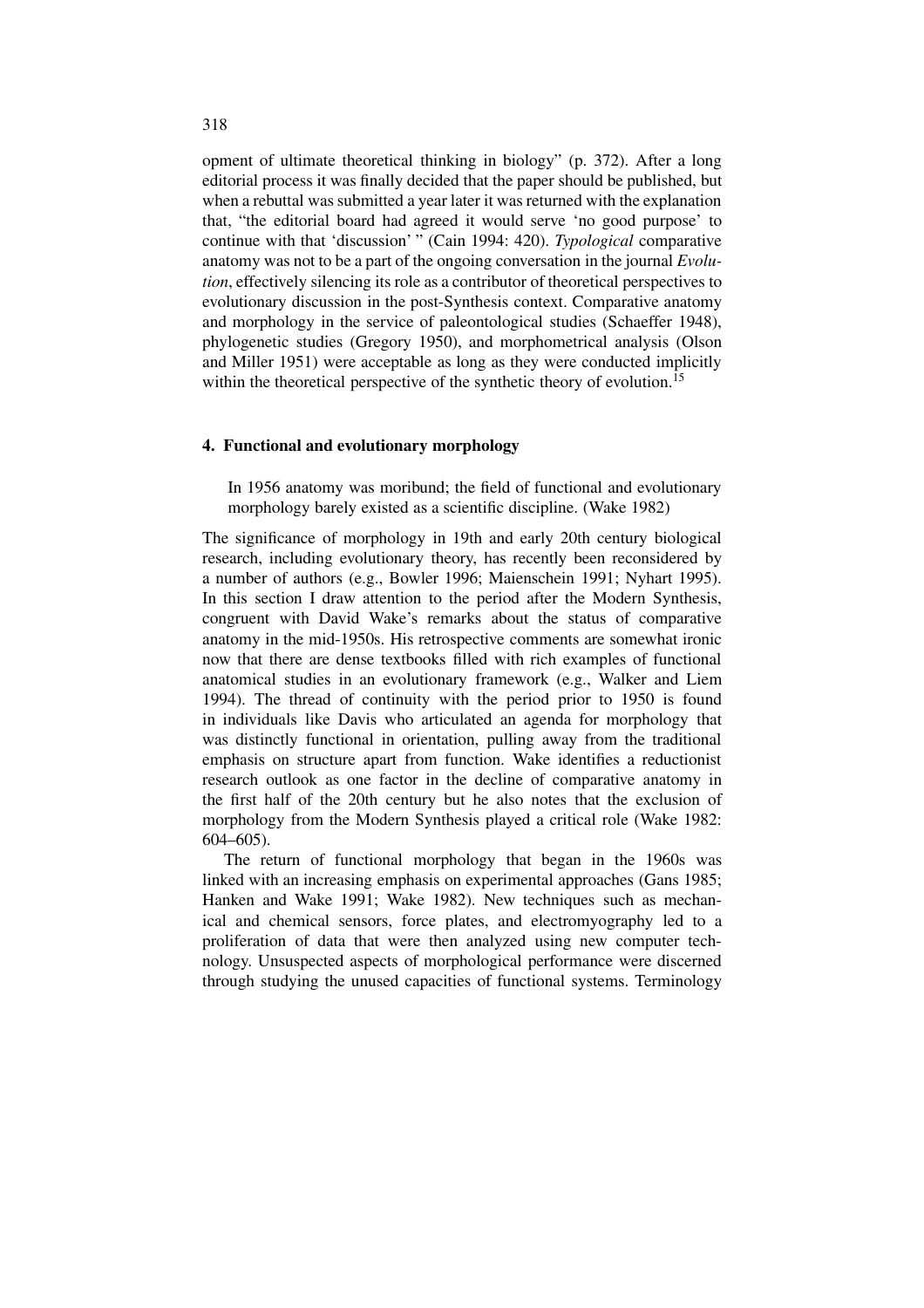was clarified to facilitate the fruitful use of data from descriptive morphology in functional investigations (Gans 1969). Explicit connections were made with phylogenetic considerations (thus leading to 'evolutionary' morphology) as well as developmental studies (Lauder 1990).<sup>16</sup> Because of the renewed emphasis on phylogenetics, there was an erosion of any simplistic equivalence between functional morphology and standard biomechanical studies. This can be seen most clearly in the work of George Lauder who emphasized that a diachronic approach was essential to morphology, cogently arguing for the necessity of historical analysis through the use of phylogenetic systematics (Lauder 1981, 1982a). An important aspect of utilizing an explicit phylogenetic framework is specifying a way to test hypotheses about morphological innovations (Lauder 1990; Lauder and Liem 1989), as well avoid the trap of adaptationism (Fisher 1985). As Gould noted in 1974, "[d]uring the past decade, like a thief in the night, morphology has surreptitiously become interesting again" (Gould 1974:  $401$ )<sup>17</sup>

In addition to the experimental approach, philosophical aspects of the nature of and relations between functional and evolutionary morphology were addressed (e.g., Bock and von Wahlert 1965; Dullemeijer 1974, 1981). At the forefront of these discussions was an articulation of the form-function relation, foundational to all morphological investigation. Bock and von Wahlert redefined several notions of adaptation in terms of selection acting on the 'biological role' of a trait, which is comprised of a form-function complex. They, as well as Dullemeijer, dwelt on conceptually distinguishing form from structure and function from biological role, though subtle disagreements between them are evident. Dullemeijer also takes in broad philosophical themes such as holism/reductionism, idealism/realism, monism/dualism, and vitalism/materialism, as well as discussing inductive versus deductive methodology.<sup>18</sup>

In a review of the state of morphology in 1985, Liem and Wake gave the following definition of evolutionary morphology: "[The] field of biology that studies the evolution of form and function by combining comparative and experimental methods of analysis" (Liem and Wake 1985: 366). They advocated the necessity of including both extrinsic and intrinsic determinants of organismal 'design'. With regard to extrinsic factors, necessary components include structural analysis, functional analysis, and experimental ecological analysis. For intrinsic factors, phylogenetic and historical analysis, analysis of biological repetition, and ontogenetic analysis are essential components. The latter component (ontogenetic analysis) receives the most thorough treatment with special attention to the importance of nonlinear epigenetic processes that generate stable morphological patterns.19 Heterochrony is invoked as a potential source for the origin of morphological novelties and the research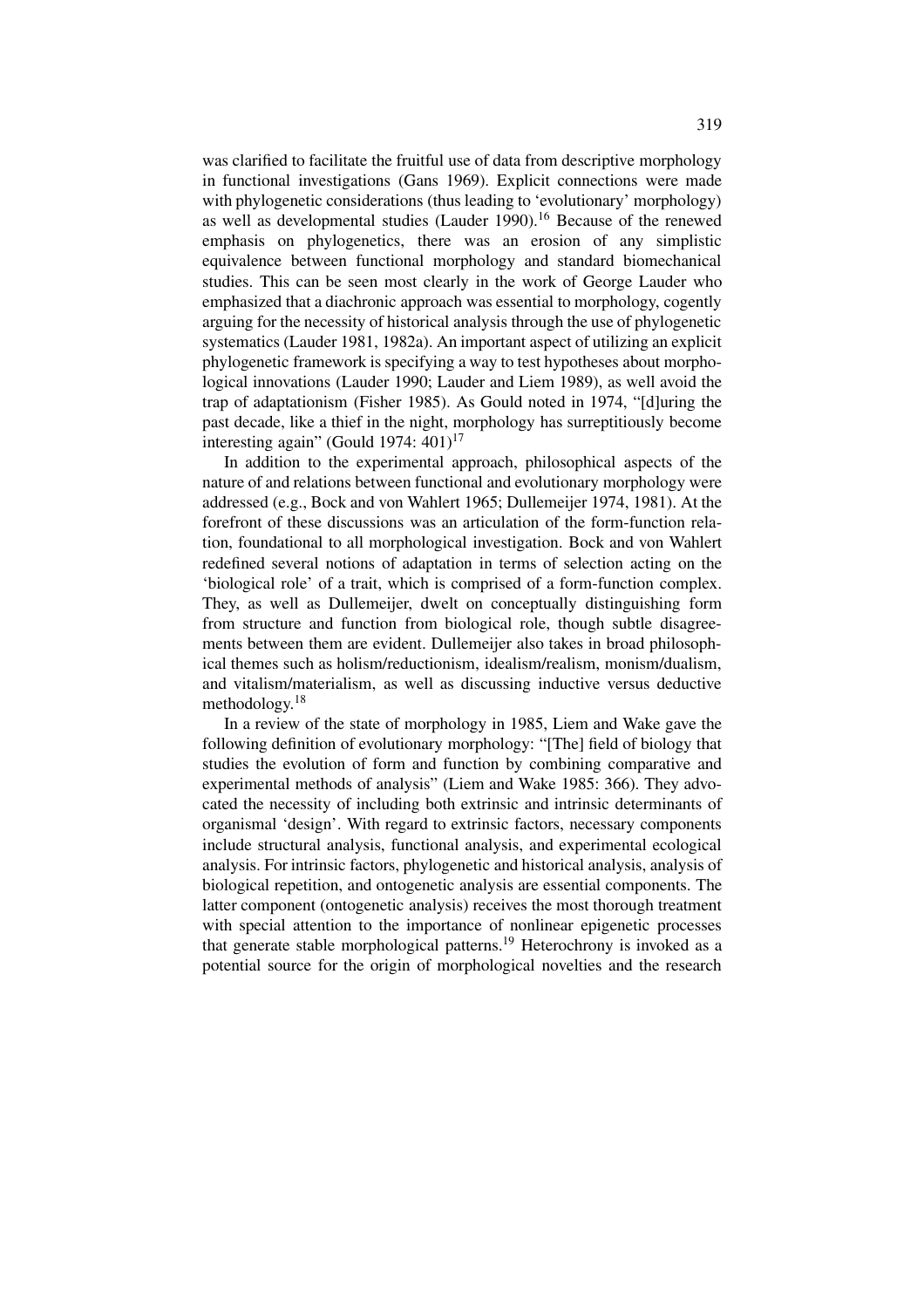program outlined for morphology seems to be immediately relevant to EDB. Developmental genetics is not explicitly discussed.

Although David Wake did not perceive the integration of morphology into the structure of evolutionary theory in the early 1980s (Wake 1982: 609), its impact was palpable at the fourth meeting of the International Congress of Systematic and Evolutionary Biology where the relation of functional morphology and biomechanics to evolutionary biology was discussed (M. Wake 1991). Shortly thereafter, Marvalee Wake reviewed the breadth and scope of current studies in evolutionary morphology drawing attention to the reintroduction of whole-organism approaches, comparative biology, and architectural/constructional constraints (M. Wake 1992). Two factors that affected this impact were more explicit attention to methodological issues in functional morphology, such as the building and testing of models (Homberger 1988), and the study of the role of ecology in the actual performance of morphological trait complexes (Wainwright and Reilly 1994). This latter area, dubbed 'ecomorphology', unites notions such as phenotypic plasticity, heterochrony, and constructional constraints (Goldschmid and Kotrschal 1989; Reilly 1994). This conjunction maps nicely onto themes observed earlier in the work of Schmalhausen and signals that an interest in the intersection of evolutionary and developmental approaches is likely to be common among ecomorphological researchers.

The interface between morphological studies and the emerging synthesis of evolution and development was explored in a variety of papers at the 2nd International Symposium on Vertebrate Morphology in 1986 (Splechtna and Hilgers 1989). Tissue interactions in morphogenesis, the development and evolution of the vertebrate limb and skeleton, heterochrony, mechanical interactions during ontogeny, and developmental constraints in the evolution of feeding systems were some of the topics discussed, as well as specific morphological novelties such as the turtle carapace or the intermaxillary joint of bolyeriid snakes arising from ontogenetic mechanisms. Not one of the thirty contributions mentioned findings from developmental genetics.<sup>20</sup> Rupert Riedl's opening address forcefully argued for the centrality of morphology in evolutionary theory, emphasizing the unique position of comparative anatomy in explaining complex biological characters (Riedl 1989; cf. Riedl 1983). These sentiments were echoed in the closing sessions with respect to morphology's unique position from which to understand complex evolved systems via a fundamentally comparative methodology (Duncker 1989; Gans 1989). Although aspects of Riedl's reasoning are debatable, especially the attempt to bring anatomical structures, cognition, and culture under a single theoretical umbrella, his presence is a reminder of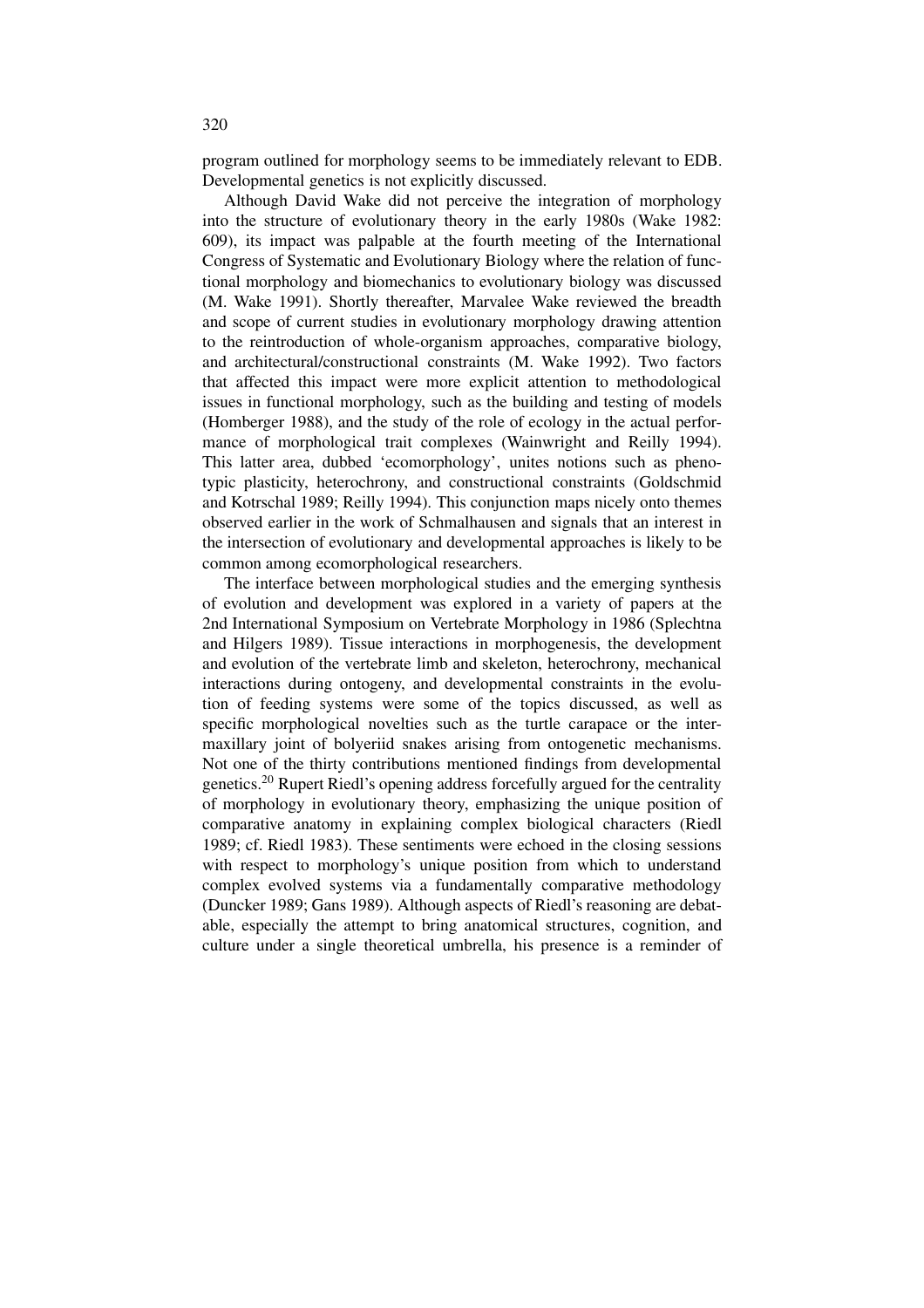the significance of morphology for EDB because his students (e.g. Günter Wagner and Gerd Müller) are currently key participants.

### **5. Innovation and novelty**

There are fashionable problems and there are neglected problems in any field of research. The problem of the emergence of evolutionary novelties has undoubtedly been greatly neglected during the past two or three decades, in spite of its importance in the theory of evolution. (Mayr 1960)

The origin of novel structures and functions is an old problem in evolutionary biology, going back to Darwin himself.<sup>21</sup> Standard examples include the turtle carapace (Burke 1989; Gilbert et al. 2001), avian flight (Cracraft 1990) and feathers (Prum 1999), and vertebrate feeding systems (Roth and Wake 1989), as well as more recent examples such as centipede segment number (Arthur 2000b). Ernst Mayr brought the topic back under consideration in the post-Synthesis context, trying to show how evolutionary novelties could be handled within the context of the synthetic theory of evolution without recourse to saltationism or macromutationism, which were both deeply interlinked with typological thinking (Mayr 1960). Although his discussion broadly addresses the emergence of qualitatively new 'characters' ("*...* any newly arisen character, structural or otherwise, that differs more than quantitatively from the character that gave rise to it"), he adopts a working definition of novelty that is functional in orientation in contrast to a structural definition more natural to the domain of traditional comparative anatomy: "Tentatively, one might restrict the designation 'evolutionary novelty' to any newly acquired structure or property which permits the assumption of a new function" (p. 351). Importantly, Mayr recognizes that the primary loci for discussions of innovation and novelty were the disciplines of comparative anatomy and paleontology but he ultimately reduces the project of explaining the emergence of evolutionary novelties to population genetics in sync with the Modern Synthesis theoretical framework.<sup>22</sup>

Walter Bock's functional morphology of avian jaw articulation is a good example of the connection between the origin of novelty and morphological investigation in the post-Synthesis context (Bock 1959). His study of the functional morphology of double jaw articulation in birds illustrated Mayr's point that the transfer of function for the origin of novelty can take place in the presence of a structural duplicate (Mayr 1960: 362). In particular, Bock attempted to account for the secondary basitemporal articulation in the avian mandible (the medial brace) that prevents the jaw from disarticulating under strong forces during feeding activity (such as skimming for fish). The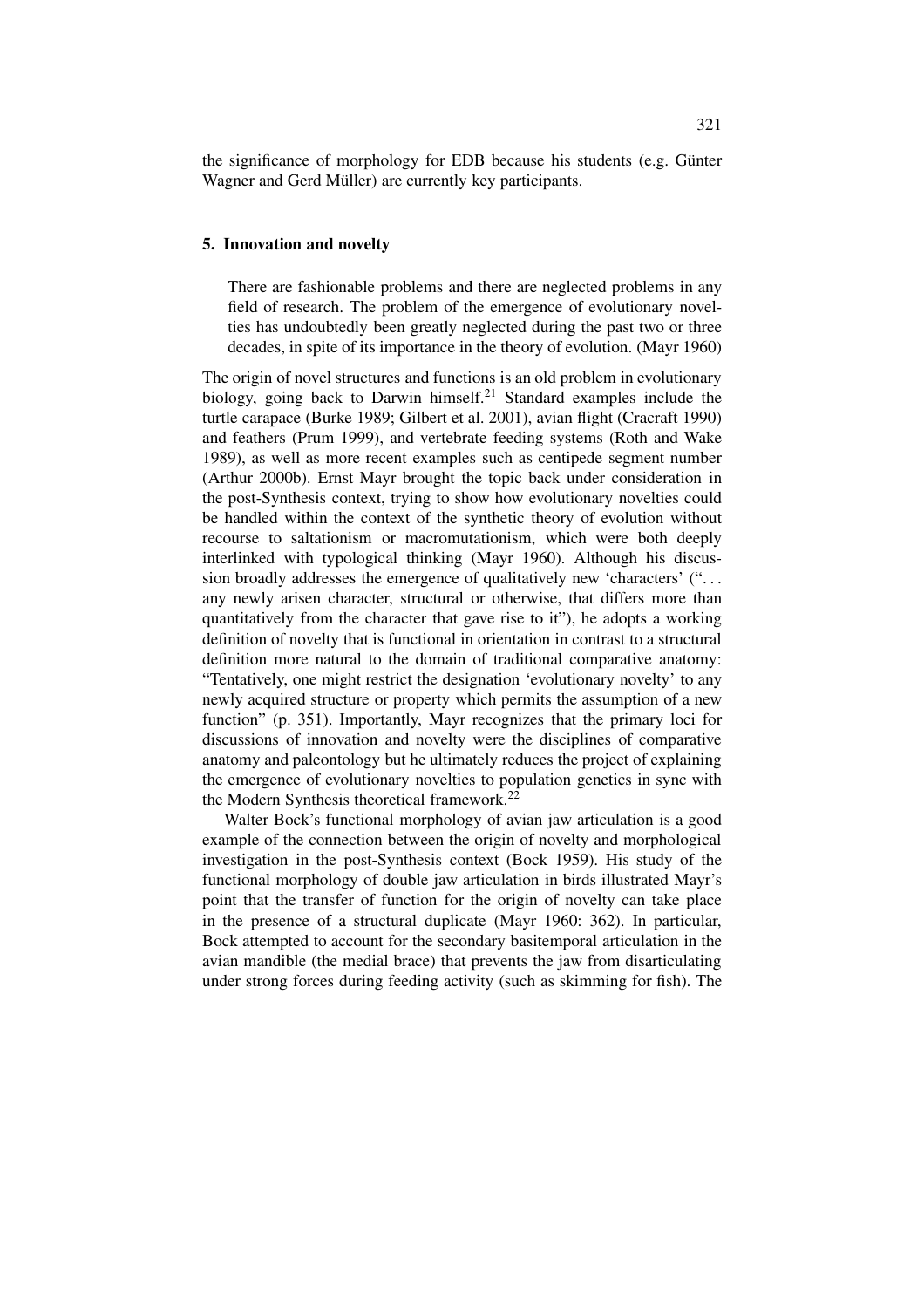concept of *preadaptation* plays a central role in Bock's argument, paralleling Mayr's functional approach to evolutionary innovation.<sup>23</sup> Bony knobs on the basitemporal plate, which served as attachment points for cervical muscles, were preadapted for the secondary articulation of the medial brace due to their position and projection with respect to the entire basitemporal plate. Bock's research also demonstrates that the study of evolutionary novelty is a natural point of intersection for morphological and developmental research perspectives, which is highlighted by his appeal to Schmalhausen's theory of stabilizing selection to account for how the jaw articulation could have arisen non-genetically and later been brought under genetic control during ontogeny.

Proponents of EDB see their nascent synthesis as a prime venue for exploring unanswered questions about the origin of evolutionary novelties.<sup>24</sup> Rudolf Raff holds that, "questions on the nature of homology, *...* the origin of novelties and ultimately a complete understanding of evolution lie before this young discipline [EDB]" (Raff 2000: 79; cf. Raff 1996: Ch. 12). The focus on innovation and novelty was made even more explicit in a presentation at the inauguration of the EDB professional subdivision during the annual meeting of the Society for Integrative and Comparative Biology in 2000.

[EDB] may lead to a mechanistic explanation of the origin of *evolutionary innovations* and the *origin of body plans*. *...* Evolutionary innovations and the evolution of body plans are hard to understand in population genetic terms since they involve radical changes in the genetic/ developmental architecture of the phenotype. *...* evolutionary innovations are outside the scope of any current research program. Through its contribution to the solution of that question, [EDB] genuinely expands the explanatory range of evolutionary theory. We think that this is the one area where [EDB] will have its most lasting impact on evolutionary theory and biology in general. *...* we see in the problem of innovation and the evolution of body plans a unique opportunity for [EDB] to develop its own independent identity as a research program." (Wagner et al. 2000: 820, 822)

Wagner and his colleagues intentionally emphasize the explanatory poverty of traditional population genetic analyses for understanding evolutionary innovation (pp. 822–823). Although both population and developmental genetic mechanisms contribute to evolutionary processes, one or the other may have more explanatory force for a particular phenomenon (Wagner 2000). Many advocates of EDB incline towards the significance of epigenetic dynamics in relevant ontogenetic processes as the source of the origin of morphological novelty (cf. Newman and Müller 2000). EDB makes an essential contribution to the problem of innovation and novelty by providing the mechanistic details of these epigenetic processes.<sup>25</sup>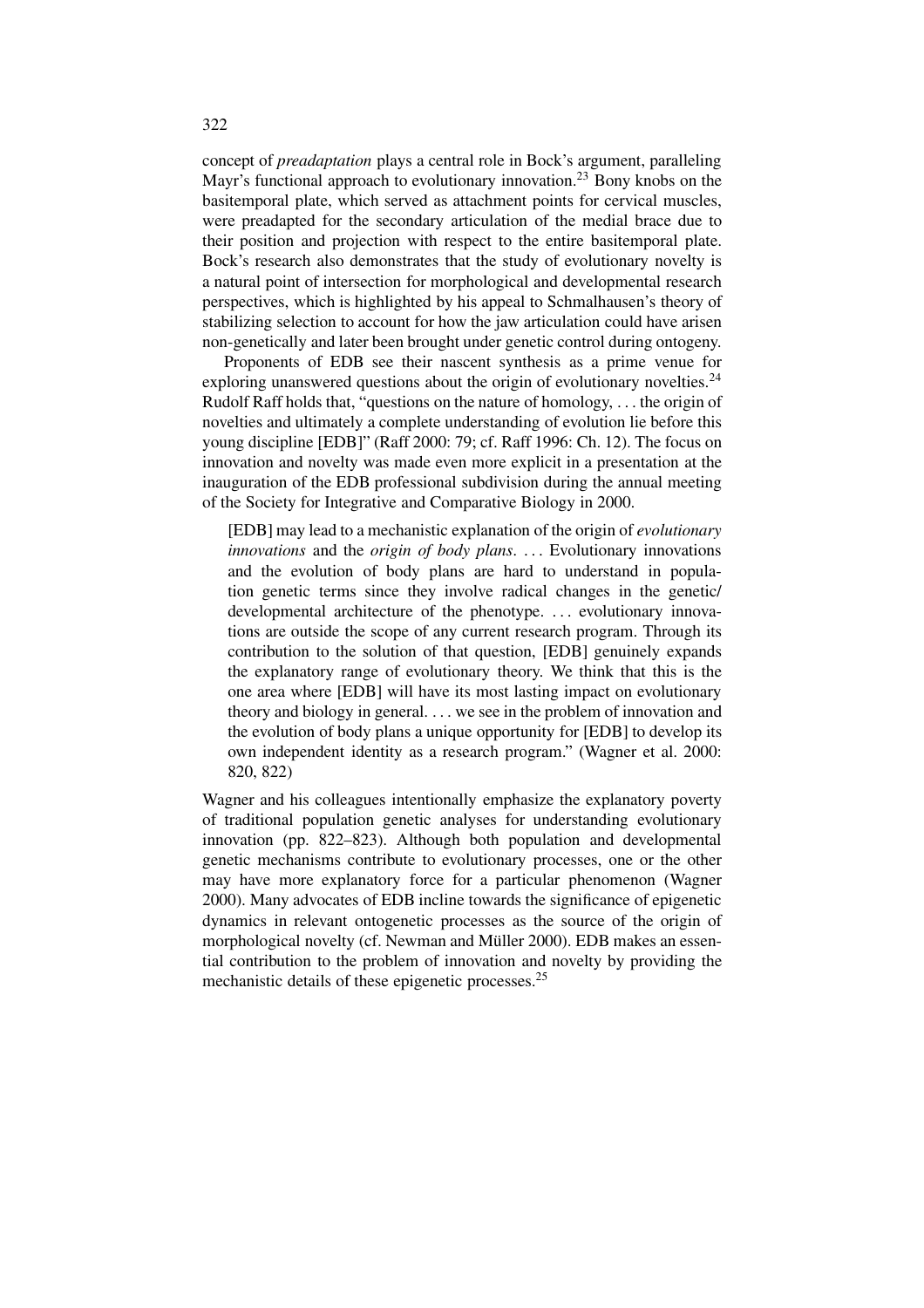An important variant on the concept of innovation is the notion of a *key innovation*, referring to the capacity of a morphological change to elicit a significant adaptive radiation. One of the most famous examples is the origin of the pharyngeal jaw apparatus in cichlid fish, which allowed a massive proliferation in African lake habitats by differential specialization of feeding structures (Liem 1973, 1980, 1990). The morphological reorganization within the pharyngeal jaw apparatus brought about by the presence of two new joints, a sutured connection, and a shift of insertion points for two muscles made it possible for cichlids to adopt a wide range of feeding specializations with amazing efficiency in adaptive zones with different diet opportunities. The origin of this new morphological complex is in part dissected by attending to the ontogenetic trajectories of its components, providing a possible mechanism whereby "relatively simple genetic alterations could slightly affect the scheduling or velocity of ontogenetic events, which in turn are capable of producing adult phenotypic changes of rather profound but not monstrous dimensions" (Liem 1973: 439). The adaptive complex of cichlids that conferred the competitive advantage in feeding capacity was in part identified using functional morphological experimentation, such as electromyography. Although subsequent work has qualified these conclusions (Jensen 1990), the importance of the adjective 'key' is meant to point to the adaptive significance of a morphological novelty, which may also be considered a synapomorphy for a monophyletic clade and explain the relative abundance of a species within a larger family of organisms.

Another good example of a key innovation is the hypocone in mammalian dentition, which is an additional cusp to the triangular upper molar teeth that has evolved repeatedly in mammalian lineages (Hunter and Jernvall 1995). Although the phenotypic change required to produce a hypocone is minimal, analysis of lineage diversification reveals that the mammalian species with hypocones are extremely diverse, correlated with the advantage obtained in herbivorous adaptive niches. A related analysis of seal populations reveals that discrete variation in dental cusp number (between three and five) is generated in a biased fashion through small developmental changes (Jernvall 2000). By implication, the key innovation of the hypocone can be understood as a product of the capacity of evolvability exhibited in the ontogenetic processes of mammalian tooth formation. The quantification of gene expression patterns during odontogenesis in mice and voles (using data from whole-mount *in situ* hybridization in combination with Geographic Information Systems to 'map' the dental topography) demonstrates that differences in dental morphology can be accounted for by a spatial shift in gene regulation (heterotopy) during initial cusp formation and multiple iterations of one particular topographical region (Jernvall et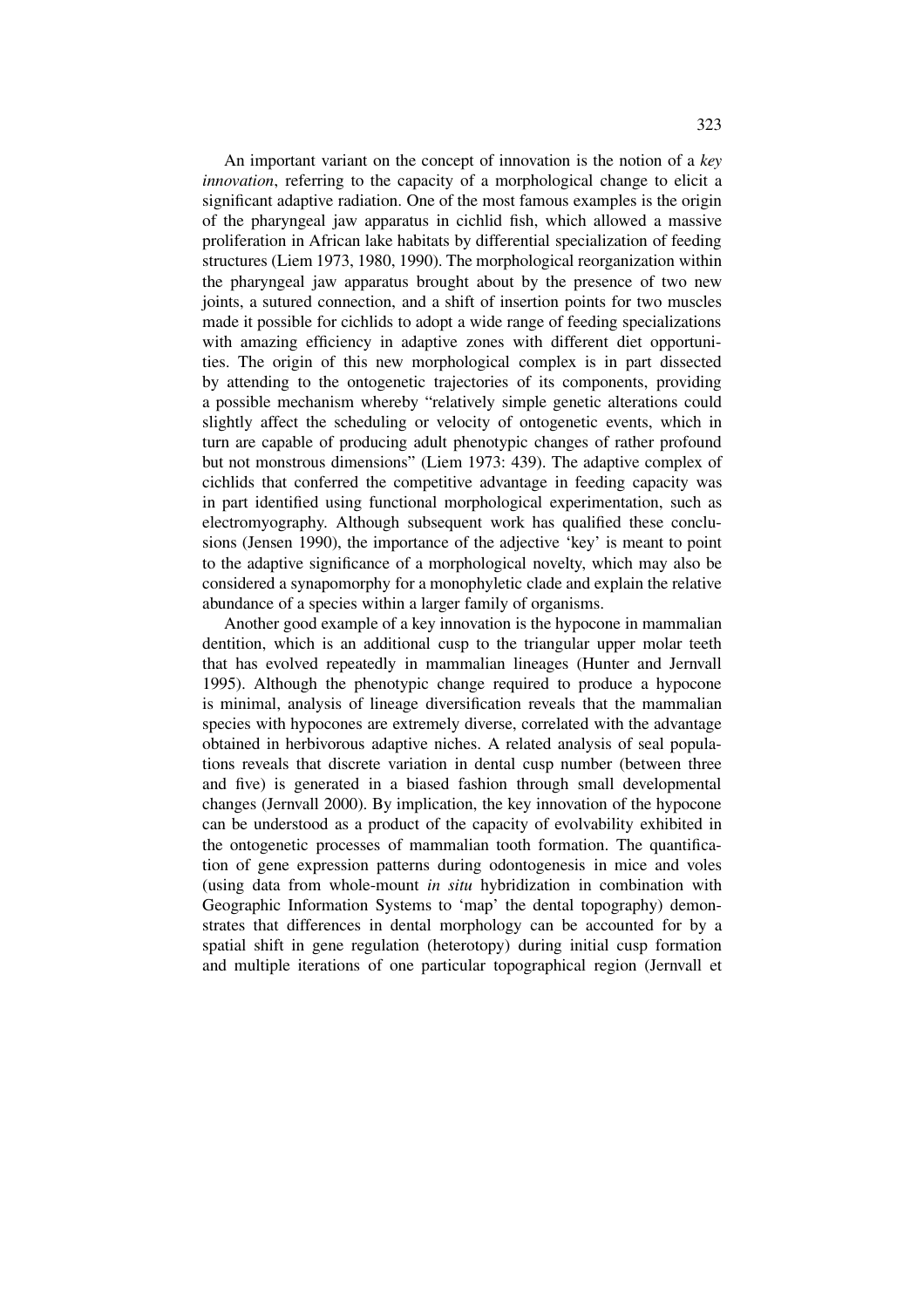al. 2000). This data has recently been incorporated into a gene network model that captures the features of dental development while simultaneously revealing that small parameter changes lead to significant morphological changes analogous to paleontological observations of evolutionary transitions in mammalian dentition (Salazar-Ciudad and Jernvall 2002).

The concept of innovation is not without difficulties. It has been linked (with controversy) to the origin of higher taxa, the proliferation of diversification, and evolvability (see Hunter 1998). Some have questioned the ontological status of the characters typically taken to be innovations, pointing out that they are largely artifacts (Cracraft 1990). Part of this difficulty would be addressed by agreement on a character concept in biological research (Wagner 2001), and the importance of a delineated character concept is in part driven by an attempt to genuinely identify 'new' characters in lineages (Wagner et al. 2000). Evolutionary innovations can also be seen as the origin of particular homologies, resulting from epigenetic mechanisms overcoming developmental constraints (Müller and Newman 1999). But studies of the multiple origins of moveable abdominal lobes in male sepsid flies indicate that sexual selection may be causally responsible with developmental processes providing little to no 'barrier' (Eberhard 2001; but see Wagner and Müller 2002). Adjudicating the competition or compatibility of selection mechanisms, epigenetic processes, and development constraints is a critical question for analyzing explanations of innovation (Mitchell 1992).

Addressing all the issues at stake surrounding the concepts of innovation and novelty is important but beyond the present discussion (see Müller and Wagner 1991; Love, in preparation). Both concepts have been treated in a plurality of biological disciplines including genetics, developmental biology, morphology, physiology, and paleontology (Nitecki 1990). If EDB is a disciplinary synthesis, then it is a natural strategy to see what kind of conceptual synthesis might occur with respect to innovation and novelty when different disciplines are included. Links between generative processes that produce morphology and ecological factors that affect norms of reaction for various traits along with their respective fitness values move to the foreground. If the problem of innovation and novelty is central to EDB, then the explicit inclusion of morphology (functional or otherwise) appears to be a necessary component for the disciplinary synthesis. Reconsidering the role of morphology becomes more urgent given the increasing tendency to highlight the central role of developmental genetics in explaining innovation and novelty (Carroll et al. 2001; Marshall et al. 1999; Shimeld and Holland 2000), especially given the rapid emergence of new studies and striking results (e.g., Ronshaugen et al. 2002).<sup>26</sup>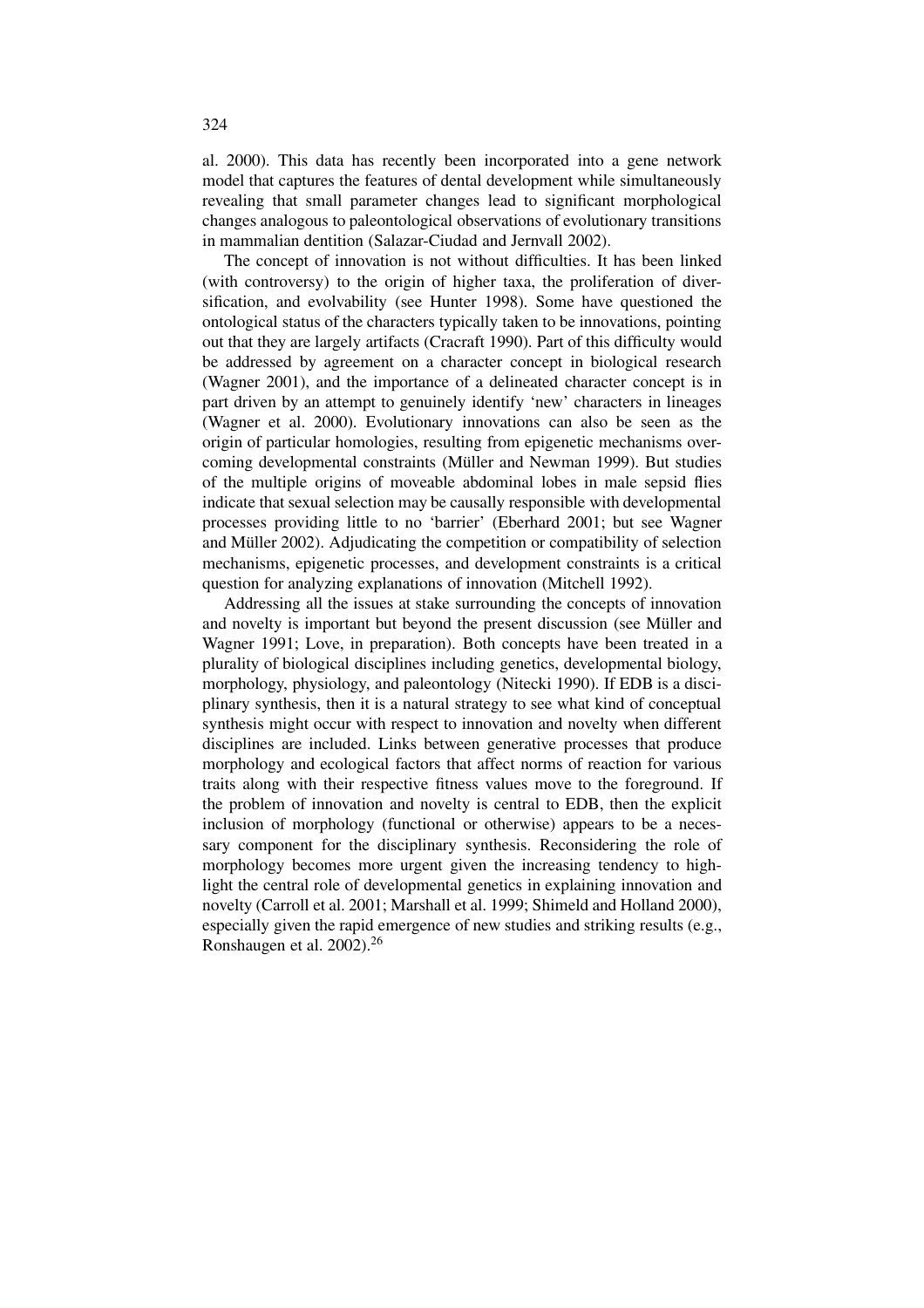## **6. Reconsidering the disciplinary synthesis of evolutionary developmental biology**

*...* the success of the synthetic theory in unification of highly diverse areas has gained for it remarkably wide acceptance. Such success and agreement, while natural, pose certain dangers – danger that matters pertinent to the area of study may be missed, obscured, or deemed unimportant if they are peripheral to the central construction; danger that actually relevant fact and inference that cannot be incorporated in the theory will be summarily dismissed as inapplicable; and danger of expenditures of vast amounts of time and energy in much too limited contexts. (Olson 1960)

Most advocates of EDB would argue that Olson put his finger on an important point with respect to the Modern Synthesis; but what about the EDB synthesis currently under construction? Where do success and agreement pose similar dangers? Of four prospective trends identified in an editorial in *Evolution and Development*, Wray identifies more conscious interdisciplinarity as an important future direction for EDB (Wray  $2000$ ).<sup>27</sup> Although he mentions paleontology, embryology, systematics, life histories, phylogenetics, and genetics, morphology is absent. Some presentations of EDB include paleontology rather than morphology as a component of the disciplinary synthesis (Holland 1999; Raff 2000; cf. Hall 2002), while comparative anatomy is distinguished from paleontology in other representations (Wagner et al. 2000).<sup>28</sup> In contrast to this emphasis on interdisciplinarity, others have urged the adoption of a common theoretical framework for EDB purely in terms of genetic pathways and networks (Wilkins 2002).<sup>29</sup> The future composition of EDB will in part depend on recognizing the potential for unique and desirable contributions from different disciplinary approaches to the problem of innovation and novelty, as well as a determination of where particular disciplines are unable to contribute. In the terminology introduced in Section 2, central concepts for EDB may demand that the disciplinary synthesis have a particular composition.

The importance of functional morphology in particular, and morphology more generally, for EDB often comes from practitioners in these disciplines. At a 1991 discussion of EDB, David Wake led a session on the relation between development and morphological evolution, which concentrated on questions such as, "What can evolutionary morphology and systematics offer students of development?" (Wake et al. 1991: 584). The concern of morphologists with the emergence of complex structures provides one intersection for evolution and development (Wake and Roth 1989). Morphometrics, a quantitative approach to analyzing morphology that attempts to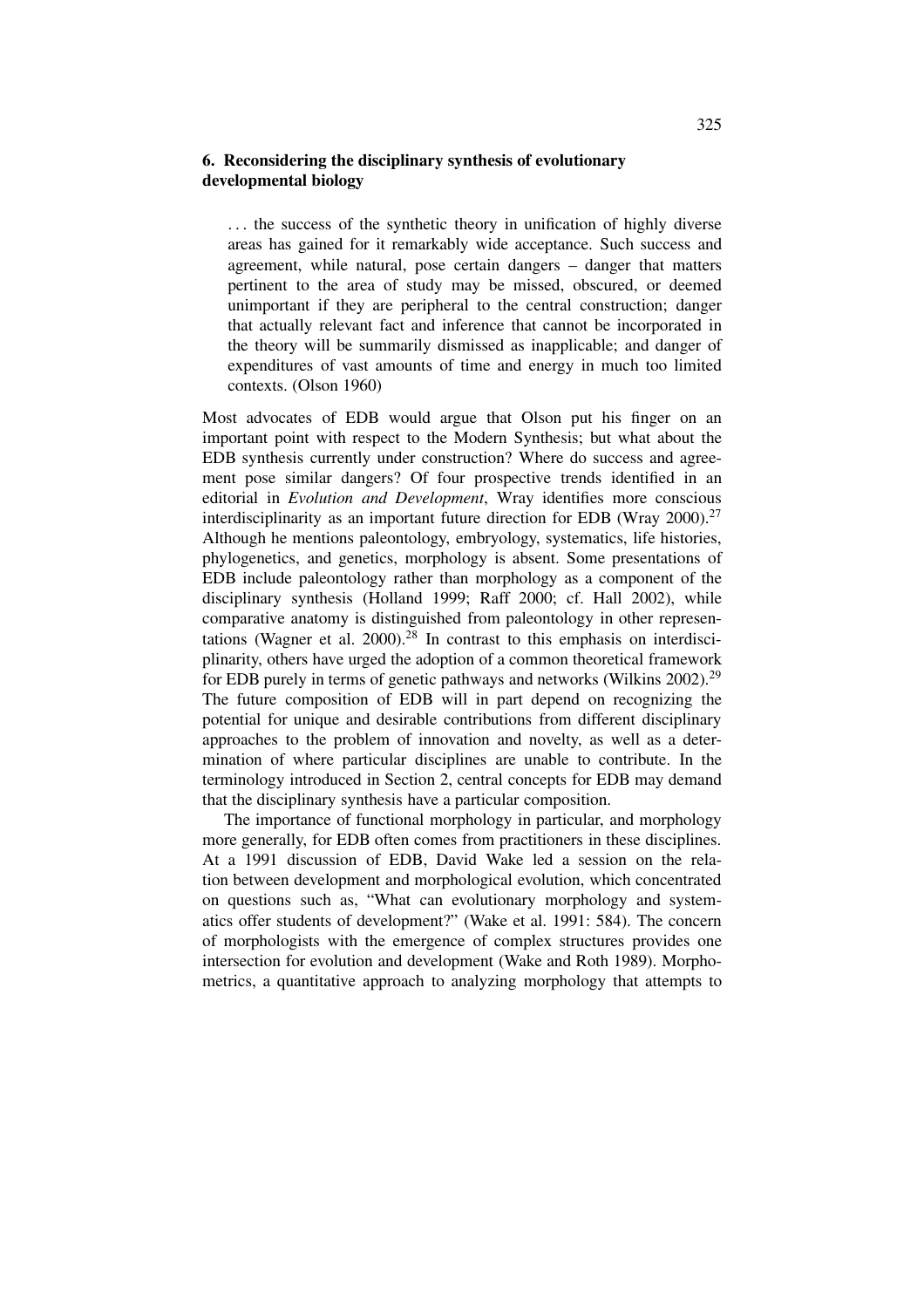discern statistical covariations among structural traits, is another point of contact and was displayed at a recent symposium on EDB (Roth and Mercer 2000). Although its foundations are not new (cf. Olson and Miller 1999 [1958]), morphometric research has been growing rapidly over the past fifteen years. Roth and Mercer recognize that morphometrics brings morphology into EDB discussions: "Most exciting is the conceptual link that morphometric characterizations may be able to provide between morphology and the genetic, developmental, and evolutionary processes and factors that influence it" (Roth and Mercer 2000: 809). Another intersection is the relation between morphology and systematics, the latter of which is unequivocally understood to be an essential disciplinary participant of EDB (Mabee 2000; Raff 1996). Most convincing of all may be research projects that are able to integrate different disciplinary components. A recent article on the origin of arthropod 'segmentation' exhibits an intersection of methodologies from systematics, functional morphology, paleontology, and development (Budd 2001). Budd argues for the gradual origin of a serially iterated epidermis in arthropods via a functional morphological scenario of preadaptation that is couched in a rigorous phylogenetic framework, attends to the particulars of the fossil record, and discusses shifts in the expression pattern of regulatory genes during ontogeny. This argument for the emergence of a major, distinctive arthropod novelty is inherently strengthened by its interdisciplinary nature but it is even more striking that functional morphology is the primary pivot for the entire paper.

Another connection between EDB and functional morphology is found in the concept of *phenotypic plasticity*, which can be seen historically through the neglect of Schmalhausen's work in the post-Synthesis context. The concept of a *norm of reaction* (adaptively interpreted), critical for understanding phenotypic plasticity, played a significant role in Schmalhausen's thinking (Sarkar 1999). Novel morphology or behavior can emerge across a norm of reaction through exposure to new environmental influences and later be canalized through natural selection into a stable ontogenetic outcome through processes such as 'genetic assimilation' (Hall 1999: Ch. 19; Newman and Müller 2000; Sarkar and Fuller 2003; Schlichting and Pigliucci 1998; West-Eberhard 1989). Heterochronic events can be induced by diet or population density differences during development leading to distinct morphologies and life histories, thereby allowing for different evolutionary possibilities (Collins et al. 1994; Meyer 1987; Reilly 1994). Environmental perturbations during ontogeny can affect embryonic motility, which initiates and modulates mechanosensitive interactions that determine the presence and extent of cartilage and bone, thereby providing a potential route to novel cartilaginous or skeletal elements (Müller 2003).<sup>30</sup> Because ecological factors such as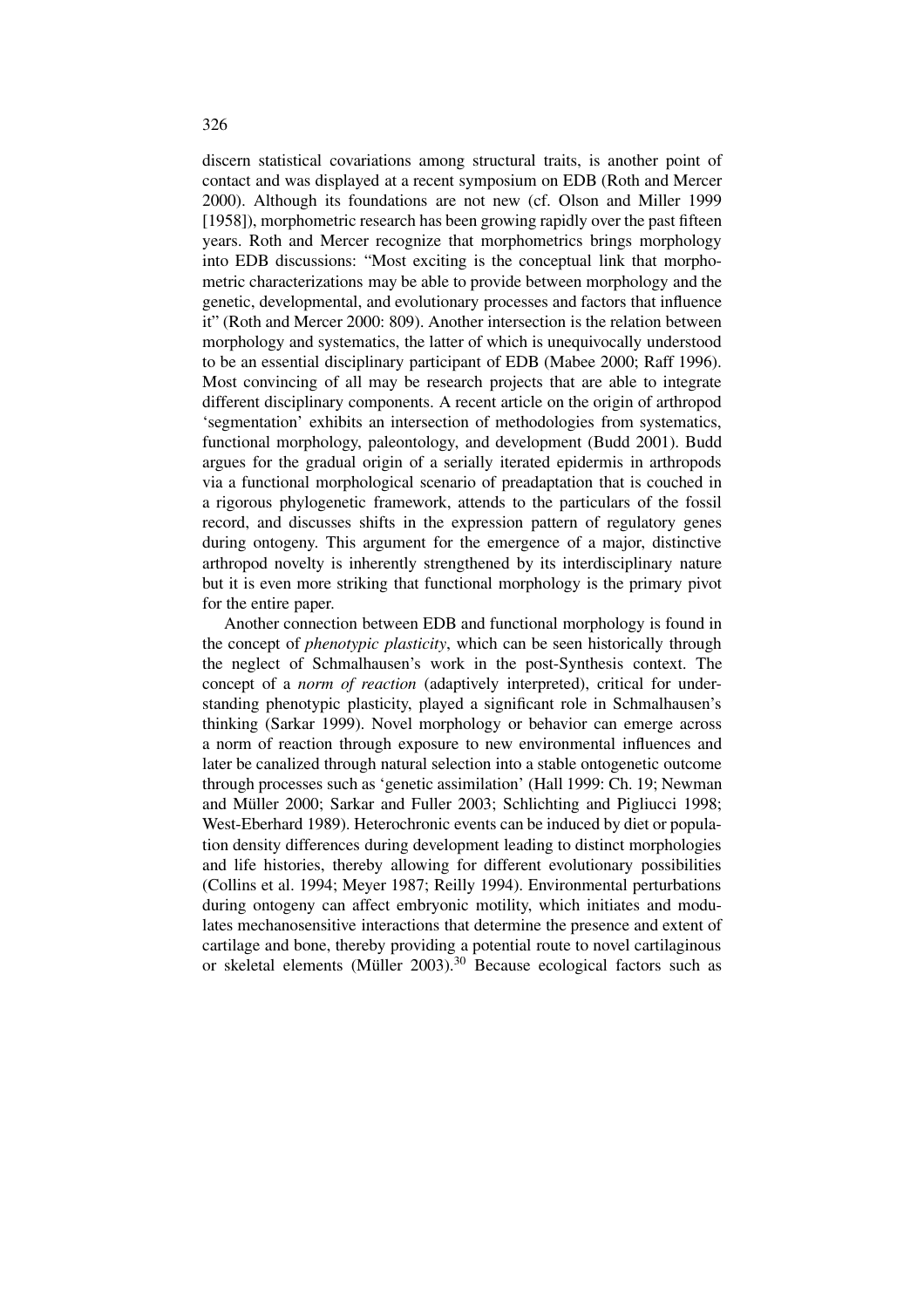fluctuating or extreme environments during ontogeny can be determinative of novel phenotypes, understanding adaptive radiations within lineages and the role of key innovations requires attending to the juxtaposition of ecological morphology and developmental evolution (Hoffman and Parsons 1997; Møller and Swaddle 1997; Schluter 1996). Besides these connections, <sup>31</sup> it is worthwhile to briefly consider a philosophical motif that might alter how EDB is conceptualized when the inclusion of morphology is reevaluated – typology.

The distinction between population and typological thinking was introduced by Ernst Mayr to identify the unique perspective Darwin introduced to biological investigation (Mayr 1959: 2–5). He traced 'typology' back to the ancient Greeks, connecting it with idealism and essentialism, and held that these two mutually exclusive viewpoints were the source of almost every controversy in evolutionary theory.<sup>32</sup> Contemporaneous researchers inclined to think 'typologically' were bothered that their research was being effectively confined to the pre-Darwinian rubbish heap by Mayr's distinction. "The statement is made, in effect, that those who do *not* agree with the synthetic theory do *not* understand evolution and are incapable of so doing, in most cases because they think typologically" (Olson 1960: 526). Olson's comments are not an exaggeration, as Mayr's writings amply demonstrate: "[M]odern evolutionary theory can only be understood in the light of population thinking" (Mayr 1959: 4). Mayr attributes the bulk of difficulties in the construction of the Modern Synthesis to typology/essentialism (Mayr 1980: 13, 17, 18, 29). Mayr's worry about misunderstanding evolution because of 'typological thinking' extends directly to the introduction of ontogenetic considerations into theorizing about evolution.

Any author who uses findings from the ontogeny of an individual to prove one or another evolutionary theory proves thereby that he completely misunderstands the working of evolution. To extrapolate from the individual to the evolutionary 'type' and its fate is, of course, still another manifestation of typological thinking. (Mayr 1959:  $8<sup>33</sup>$ )

Those seeking similarity in the pattern of evolution have not grasped their own typological predilections or the fact that contemporary evolutionary theory is primarily concerned with variation and diversity.<sup>34</sup>

Mayr both implicitly and explicitly tied typology to an underlying philosophical essentialism and idealism. While it is true that varieties of essentialism and idealism were barriers to evolutionary thinking, it is not clear that typological thinking logically implies either. Amundson has identified one ironic historical consequence of associating typological thinking with idealism; transcendental anatomists like Geoffroy become idealists and materialists simultaneously! (Amundson 1998: 159).<sup>35</sup> Recent philosoph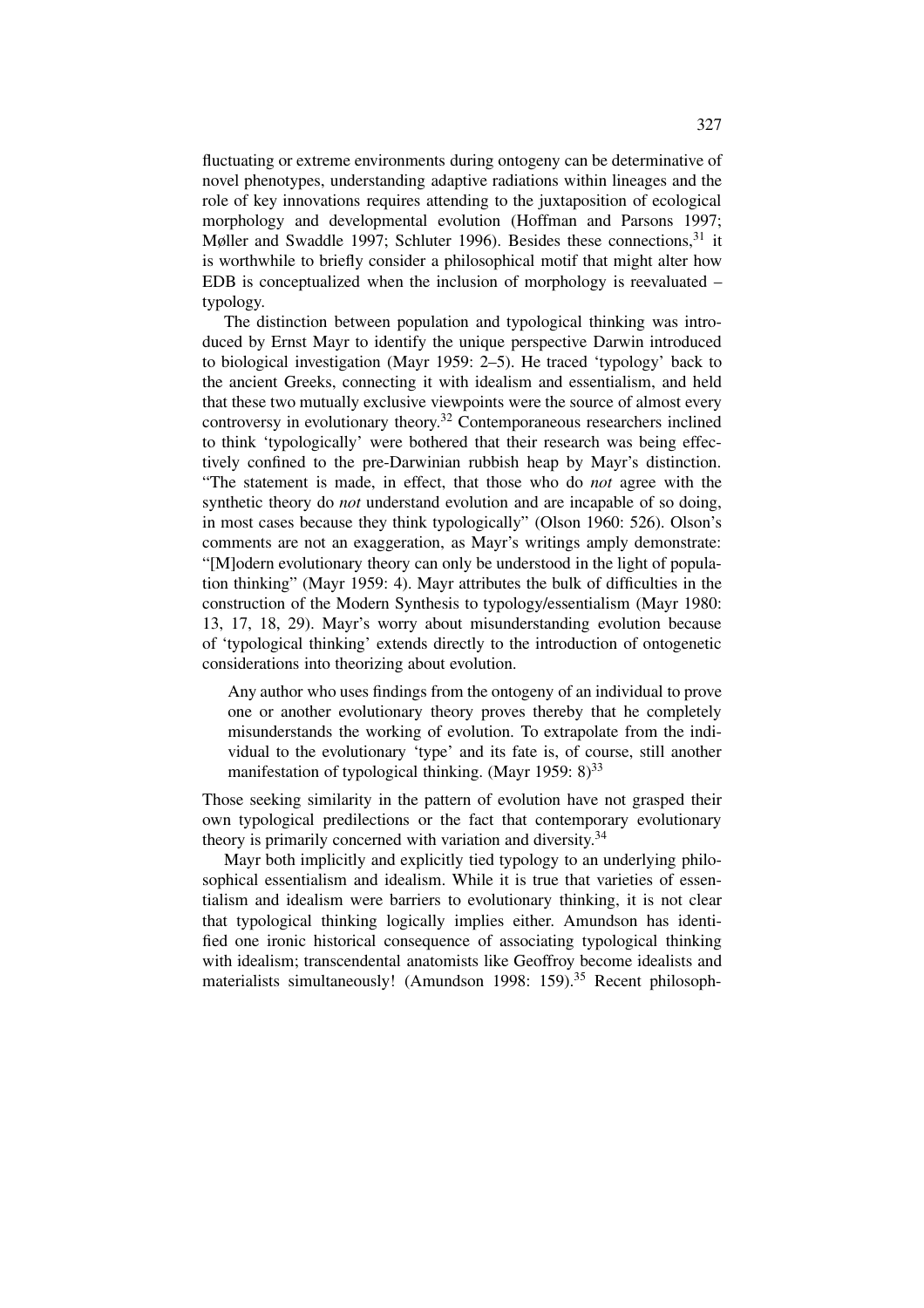ical treatments of 'natural kinds' suggest a viable application for biology without any appeal to microstructural essences (Boyd 1999; Griffiths 1999; cf. Wagner 1996). Natural kinds or types can be understood as homeostatic property clusters that evolve over time or historical essences (relationally defined) with detectable counterfactual force in explanations. Once any necessary link between typology and essentialism is severed, the importance of typological thinking arising within morphological investigation becomes a live issue. Typological and population thinking can be compatible but distinct viewpoints on the form-function complexes that make up organisms.

This compatibility was recognized by a number of evolutionary morphologists and paleontologists who were marginalized in the wake of the Modern Synthesis. In the midst of Olson's complaint of exclusion we also see a nuanced approach to articulating the value of both population and typological thinking.

[T]he attention of the morphologist tends to be centered upon form and involves to some extent a typological aspect – typological in that there is some rather concrete, visual image involved. Students with this point of view are not quite the unreconstructed villains of the field of evolution as those described by Mayr (1959). But there is the strong tendency to think in terms of morphology as characteristic of an animal, that there is a *form* representative of a species and *metric characters* characteristic of a genus. What often may appear to be a purely typological view is not, in fact, based on a disregard or ignorance of population concepts and variability but upon initial concern with stages in evolution *represented* by some genus or species, or even a representative of some higher category. (Olson 1960: 535)

In contrast to the mantra that typological thinking ignores variation because of its underlying philosophical essentialism, Olson is arguing that typological representation can be useful in elucidating broad scale patterns in the history of life. Variation is critical for understanding the dynamics of populations but the morphologist and paleontologist are often concerned with identifying patterns of *similarity*, which can then shed light on evolution at the level of complex characters across geological time.

The issue of typology is directly relevant for understanding evolutionary innovations because some believe 'innovations' are artifacts of typological thinking (Cracraft 1990). Mayr's original discussion attributed all saltational explanations of novelty to the residue of typological thinking (Mayr 1960). Typological research strategies have also been a part of recent criticisms of evolutionary developmental studies of the putative phylotypic stage in vertebrates (Richardson et al. 1997). In a commentary on the status of developmental archetypes, it is acknowledged that there are some advan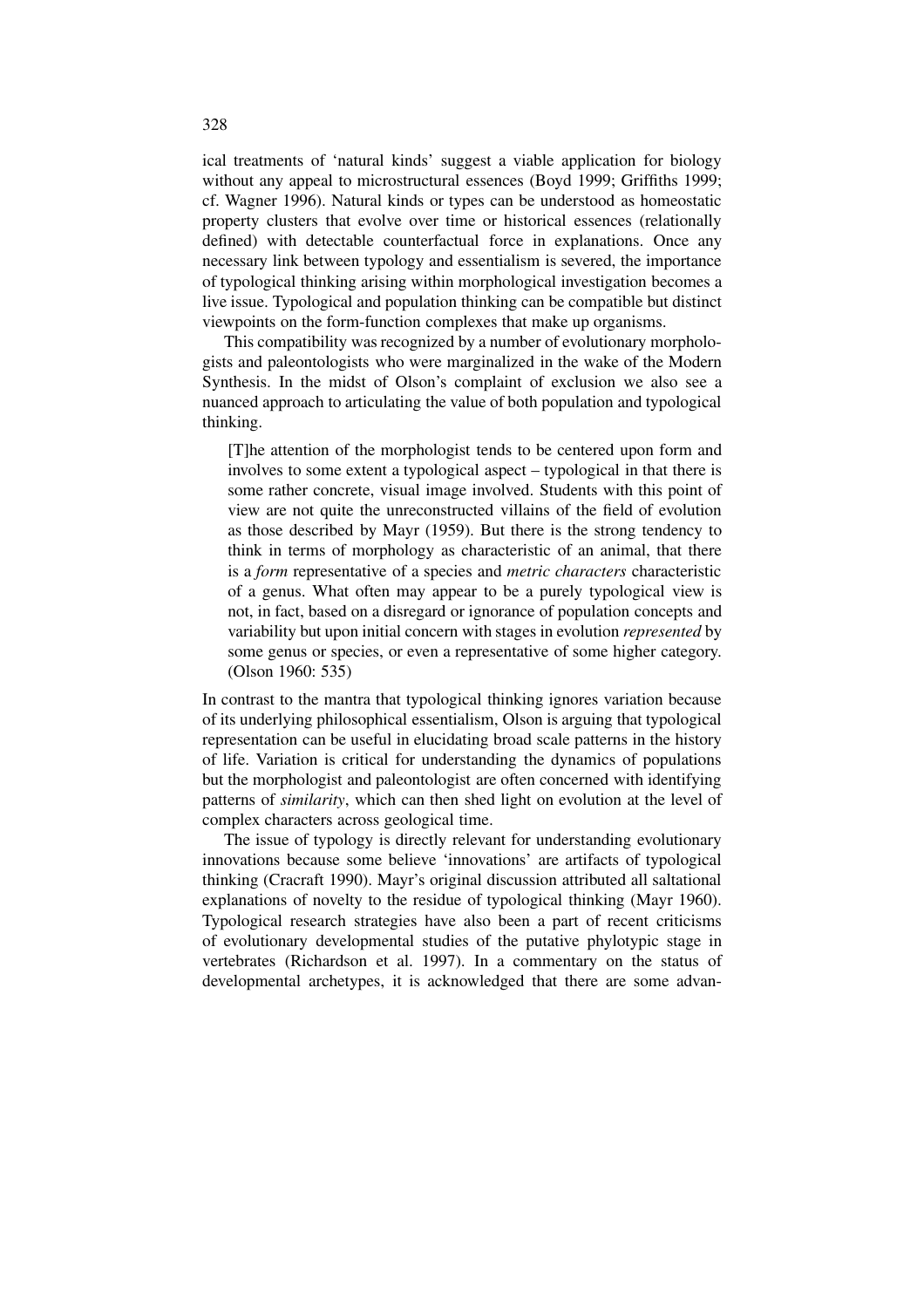tages to the typological approach but caution is necessary to avoid pitfalls supposedly associated with understanding types as more than artifactually selected clusters of conserved features (Richardson et al. 1999). Although Richardson and his colleagues argue for 'alternatives' to typologism, their main suggestion is that typological models reflect the reality of variation and diversity – a compatibility thesis for population and typological thinking aims for exactly this result.<sup>36</sup>

One way for typology to reenter is through a strict distinction between pattern and process in the history of life (Dullemeijer 1981; Rieppel 1988). Once we restrict our attention to pattern, "[t]he basic goal of comparative anatomy is to determine regularities of structural organization that enable a classification and understanding of the ordered diversity of form" (Shubin and Alberch 1986: 377). Notions such as '*the* tetrapod limb' can be understood as scientific idealizations or abstractions, defined by patterns of relations that obtain among the relevant components and processes, which are explanatorily deployed rather than metaphysically motivated (Amundson  $2001$ ).<sup>37</sup> In other words, the tetrapod limb is typologically characterized by historical essences relationally defined without an implicit 'natural state'. The study of the morphogenesis of the tetrapod limb by Shubin and Alberch reveals that the intersection of evolution and development is precisely where one would expect typological thinking to be necessary for explanation.

*...* this typological and static approach is not opposed to evolution or even to natural selection. *...* it does not draw from evolutionary mechanisms based on environmentally defined selection and random mutation. The quest for a general set of principles of form is legitimate if we exchange the metaphysical concept of the *Bauplan* for a mechanistic one based on principles of morphogenesis and internal integration. (Shubin and Alberch 1986: 377)

Mechanistic components in the ontogenetic trajectory of the tetrapod limb type include *de novo* condensation of a single proximal element and the bifurcation of this element into two distal elements establishing the preaxial and postaxial series (pp. 360–362). The tetrapod limb is not an artificial construct but a significant suite of conserved characters in evolution that is generated by morphological processes and results in discrete forms due to developmental constraints (cf. Hall 1996). It must be understood in terms of its stable internal relations across all tetrapods and not just with respect to the diversity of relations manifested in the populations of particular species (Shubin 1991).<sup>38</sup> Sub-types of the tetrapod limb can be informatively compared across distant phylogenetic spans of time, generating both explanations of form and suggesting evolutionary mechanisms. Analyses of intrapopulational variation within these sub-types (or 'standard patterns') can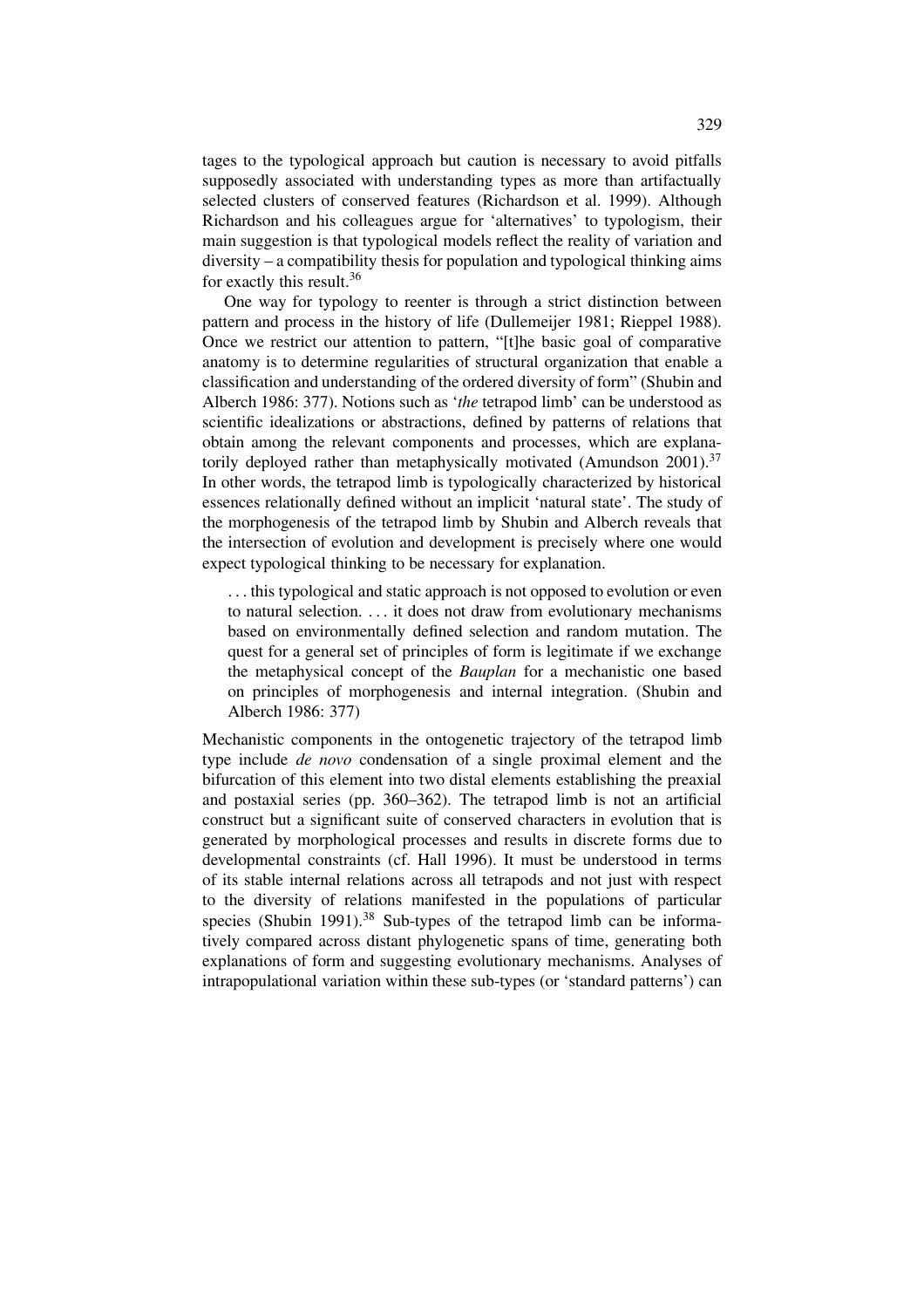

*Figure 1.* Idealized transformations of viperid snake heads (Dullemeijer 1974: 206. Reprinted with the permission of P. Dullemeijer).

reveal idealized transformation possibilities that can then be dissected with respect to polarity and homoplasy for a particular lineage, such as major transformations of salamander limb structure, directing attention to underlying generative mechanisms of variability in the origin of novelty (Shubin and Wake 1996; Shubin et al. 1995).

These idealized transformations also suggest particular adaptive scenarios based on functional morphology. Dullemeijer studied the head morphology of the common viper and was able to detail all the relevant cartilaginous, myological, and osteological elements from which a distinct number of functions could be discerned – such as swallowing, vision, and smelling (Dullemeijer 1974: 206ff; 1981: 226–228; cf. Schwenk 2001: 172–173). Explicit consideration of these functions and their underlying components allowed Dullemeijer to dissect where key interactions among elements existed, revealing dependencies among the functions. Once these elements and their interconnections were understood, an idealized possibility space for the evolution of head morphology among four genera of viperid snakes could be diagrammed according to these functional interdependencies (Figure 1). These transformation possibilities can be historically ordered through phylogenetic considerations, which now not only yield character polarity but also an idea of the mechanistic transitions between characters that constitutes the evolutionary history of this group of organisms.

Ultimately, the most basic rationale for an inclusion of morphology in EDB when trying to understand the composition, construction, and inter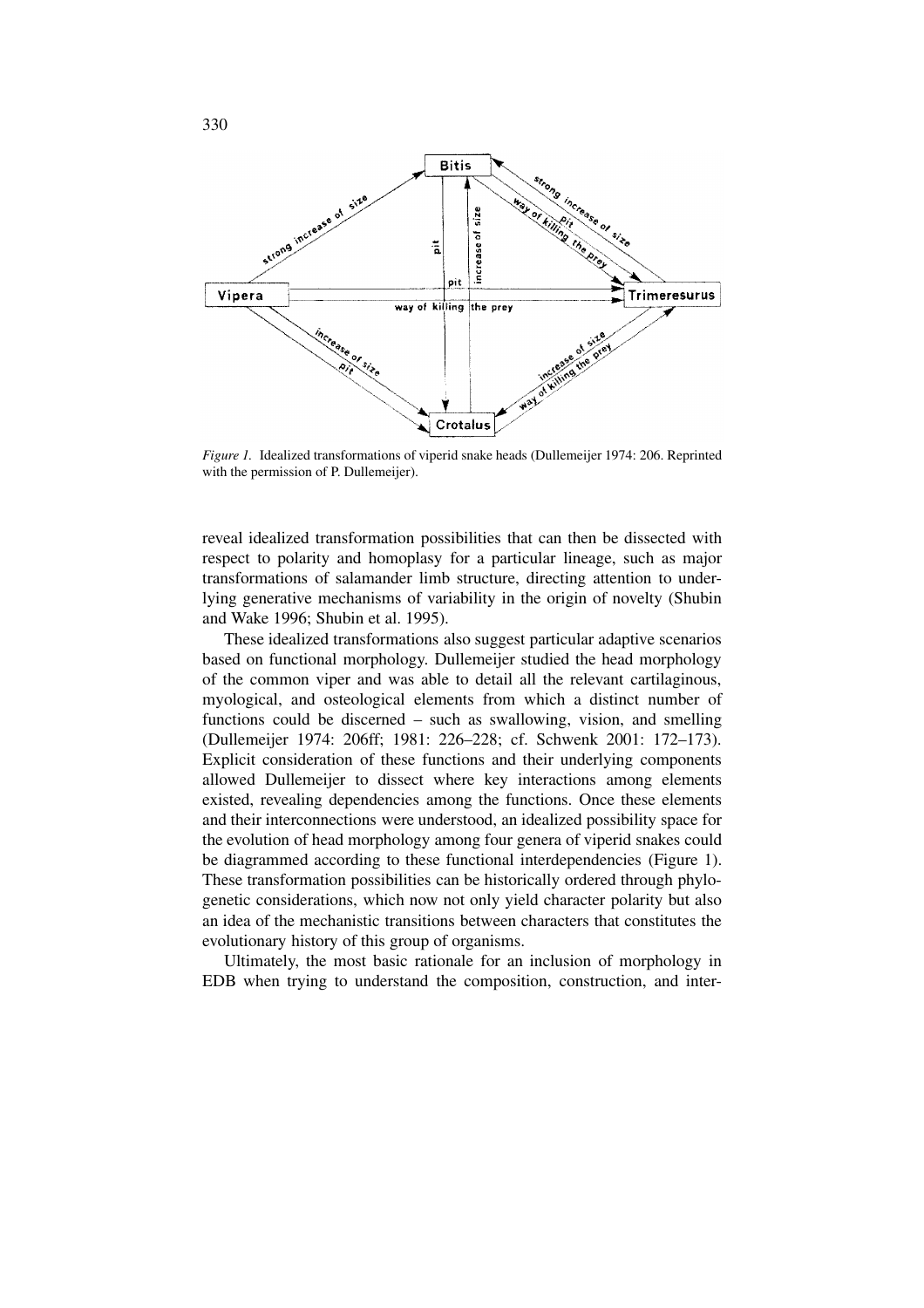actions of organisms is the desire for integrated explanations (Wray 2000: 126). The identification of both stability and variability at different levels of abstraction as seen in some of the examples above appears to be critical for accurate evolutionary explanations and, therefore, for EDB. A difficulty lies in deciding what exactly is in need of explanation. A genecentered (or even cell-centered [Hall 2001; Hall, this volume]) EDB will undoubtedly marginalize organism-centered research programs like functional morphology in the long run. Many functional morphologists do not work on the prevalent model organisms where the genetic architecture and ontogeny have been finely dissected. The presence or absence of research on non-model organisms at higher levels of organization may significantly alter how EDB will evolve in the future, including any attempts to explain evolutionary novelties. Recognizing these issues is critical to the continuing project of synthesizing evolutionary and developmental biology and motivates a reevaluation of the role of typological thinking.

### **7. Concluding remarks**

No phenomenon has ever been found in organic nature that cannot be interpreted within the framework of the modern, synthetic theory of evolution. (Mayr 1959)

Many proponents of EDB find Mayr's one time confidence unsustainable in the present, believing that the framework of the modern, synthetic theory of evolution is problematic precisely because development is excluded. This recognized problem in the conceptual foundations of contemporary biology ('rejoining' evolution and development) is traceable to historical factors such as the exclusion of embryology from the Modern Synthesis. But since morphology was also excluded, there is more to the foundational problem. Because evolutionary biology is often conceived of in predominantly 'genetic' terms, the genetics and embryology exclusion historiography tends to overemphasize developmental genetics as the route to an EDB synthesis. If we concentrate on the concept of innovation (or novelty), the inclusion of morphology as a discipline in EDB appears critical and suggests a reevaluation of how the notion of innovation from functional morphology and comparative anatomy bears on the one desired in the EDB synthesis. The historical connection between morphological studies and novelty encourages the explicit consideration of morphology as a participating discipline within the emerging synthesis precisely because evolutionary innovation is so central to EDB. Additionally, the exclusion of morphology from neo-Darwinism directs our attention to the nature of the evolutionary biology that is to be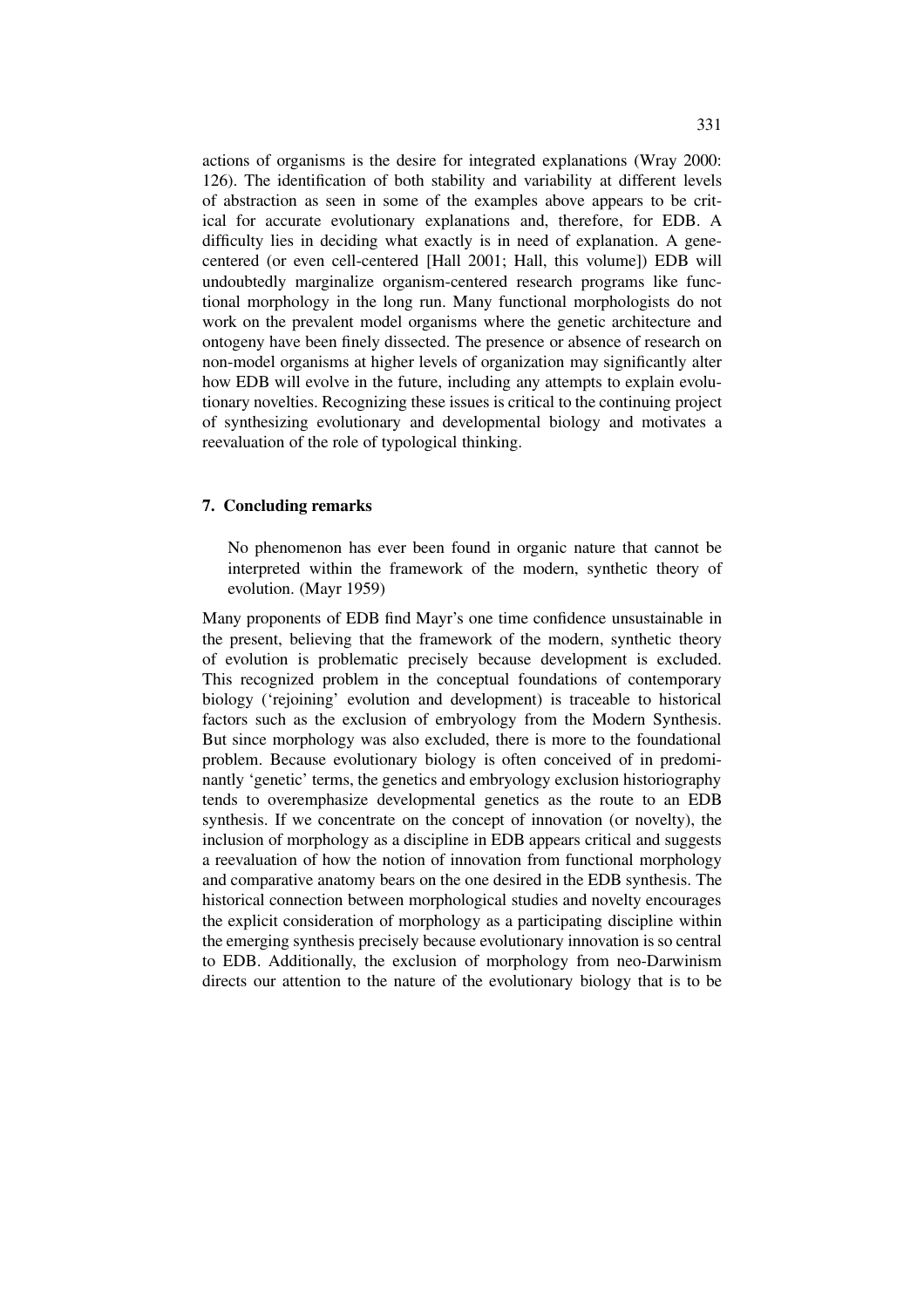synthesized with developmental biology. If we share the concern that "evolutionary developmental biology should not be reduced to the functioning of genes" (Wake et al. 1991: 588), then considering the historical absence of disciplinary morphology can mitigate the tendency to conceptualize the synthesis of evolution and development solely in terms of developmental genetics.<sup>39</sup> As noted, research on evolutionary novelties is not immune from this tendency, as the co-option of regulatory genes often occupies center stage.

My research also casts further doubt on the thesis that developmental genetics is what stirred recent interest in a synthesis of evolution and development. As one prescient researcher noted, "much work needs to be done in the use of data supplied by relations between embryonic development and evolution in order to obtain a better knowledge of genetic mechanisms. It seems to us that the phenomena we have described could, one day, be very useful to geneticists" (Delsol 1977: 134–135). More attention needs to be given to disciplines such as morphology and paleontology, especially since the Modern Synthesis, to understand historical trajectories relevant to contemporary EDB (Love 2003). And since EDB is a synthesis in the process of construction rather than a completed product, how the history is understood is even more critical – nothing less than the future shape of EDB is at stake.

This paper has been exploratory in nature, pointing in the direction of further philosophical analysis based on historical investigation, $40$  while simultaneously providing a provisional conclusion. The suggestion to openly utilize typological thinking within EDB is more controversial than merely explicitly including morphology, both in its nature and relationship to population thinking for evolutionary explanations. Exploring the role of typological thinking in biological explanation also suggests dissecting the natural links between disciplines, such as functional morphology and paleontology (Thomason 1995; cf. note 17). A philosophical analysis of the emerging synthesis of EDB requires an understanding of the historical development of its disciplines, theories, explanations, and concepts to determine both the present state of the synthesis, as well as the desired state, regardless of their current fit. Any foundational problem in biology can be more adequately disentangled through attention to the phylogenetic pathway by which it arose, providing clues to articulating normative philosophical aims for contemporary science.

### **Acknowledgements**

I would like to thank Ron Amundson, Ingo Brigandt, Graham Budd, Greg Davis, Paul Griffiths, Brian Hall, Jon Hodge, Jim Lennox, Lennart Olsson,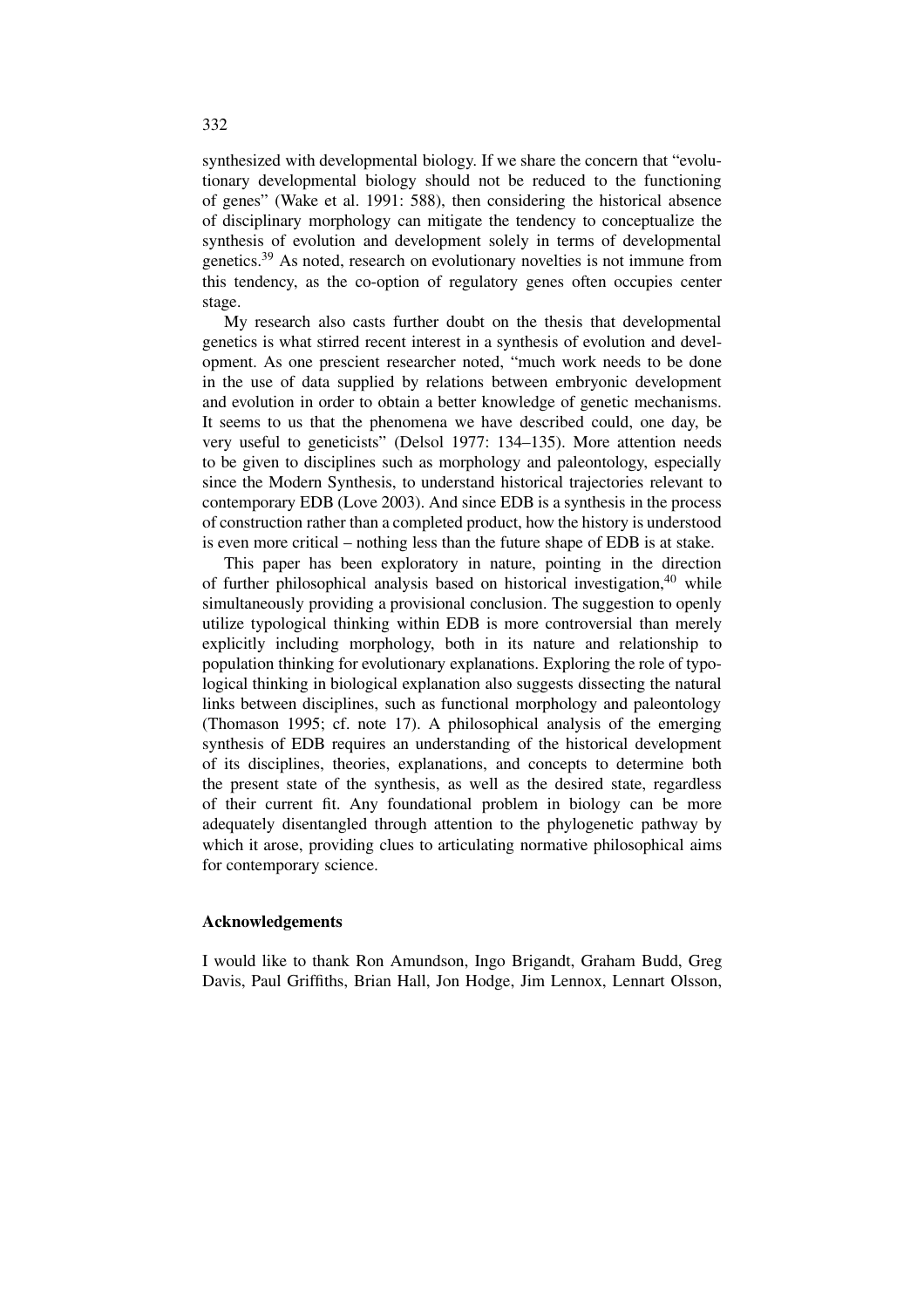Jason Robert, Sahotra Sarkar, Günter Wagner, and David Wake for helpful comments on earlier versions of this paper. Their help does not imply agreement with any or all of the arguments offered here. I am also grateful to the participants of the Pittsburgh/London Colloquium, September 2001, and the attendees of the Philosophy of Biology Graduate Student Conference at U.T. Austin, April 2002, for criticism and suggestions where earlier versions of this paper were presented. Financial support during the research and writing of this paper was provided in part by the Mustard Seed Foundation through the Harvey Fellows Program.

#### **Notes**

 $1$  I will use evolutionary developmental biology [EDB] in the body of the paper and do not distinguish 'evo-devo' from 'devo-evo', though important issues lurk here (Hall 2000; Wagner et al. 2000). The NSF recently established an explicit funding program for 'evo-devo' research called the "Evolution of Developmental Mechanisms", an element within the Division of Integrative Biology and Neuroscience (Plesset et al. 2000).

<sup>2</sup> The 'phylogenetic approach' does not engage debates within evolutionary epistemology, which are more directly concerned with causal mechanisms (Cf. Hull 2001; Hussey 1999).

<sup>3</sup> A number of proposals for reconciling evolution and development have been made. (Atkinson 1992; Gilbert et al. 1996; Horder 1989; Smith 1992) My argument differs in emphasizing the possible role of morphology based on an exploration of the history of science and the contemporary stress on the concept of evolutionary innovation.

That is, accomplishing conceptual synthesis does not mandate disciplinary synthesis or integration and the latter may be undesirable, impractical, or impossible. These issues have been discussed extensively elsewhere with respect to many different scientific disciplines (e.g., Bechtel 1986a).<br> $\frac{5}{2}$  Another para

<sup>5</sup> Another parallel theme, which will not be a part of my analysis, is *unification*. It has recently been carefully treated (Smocovitis 1996) and is clearly related to synthesis and integration, as discussed above.

<sup>6</sup> Bechtel's notion of disciplinary integration brings this out by pointing to conceptual integration and synthesis that emerges from interdisciplinarity (Bechtel 1986b: 38–47).

<sup>7</sup> The arguments in this section are developed and expanded with further documentation and illustration in a forthcoming paper (Love 2003).

Exclusion historiography is only one way of approaching a rationale for a new synthetic approach. One could also characterize the synthesis in terms of later developments in biology (e.g., cladistics) that need to be included but were not part of the Modern Synthesis in the 1940s.

<sup>9</sup> If the national scope of the Modern Synthesis is construed broadly to include research that was not widely known or incorporated, then evaluating the 'exclusion' of research emphases becomes more difficult (Reif et al. 2000).

 $10$  Gilbert's textbook remarks both summarize a widely held viewpoint and represent aspects of his own nuanced account. E.g, "Classical evolutionary theory considered evolution a subset of population genetics and explained natural selection in terms of changes in gene frequencies. *...* The present synthesis of evolutionary biology and developmental genetics provides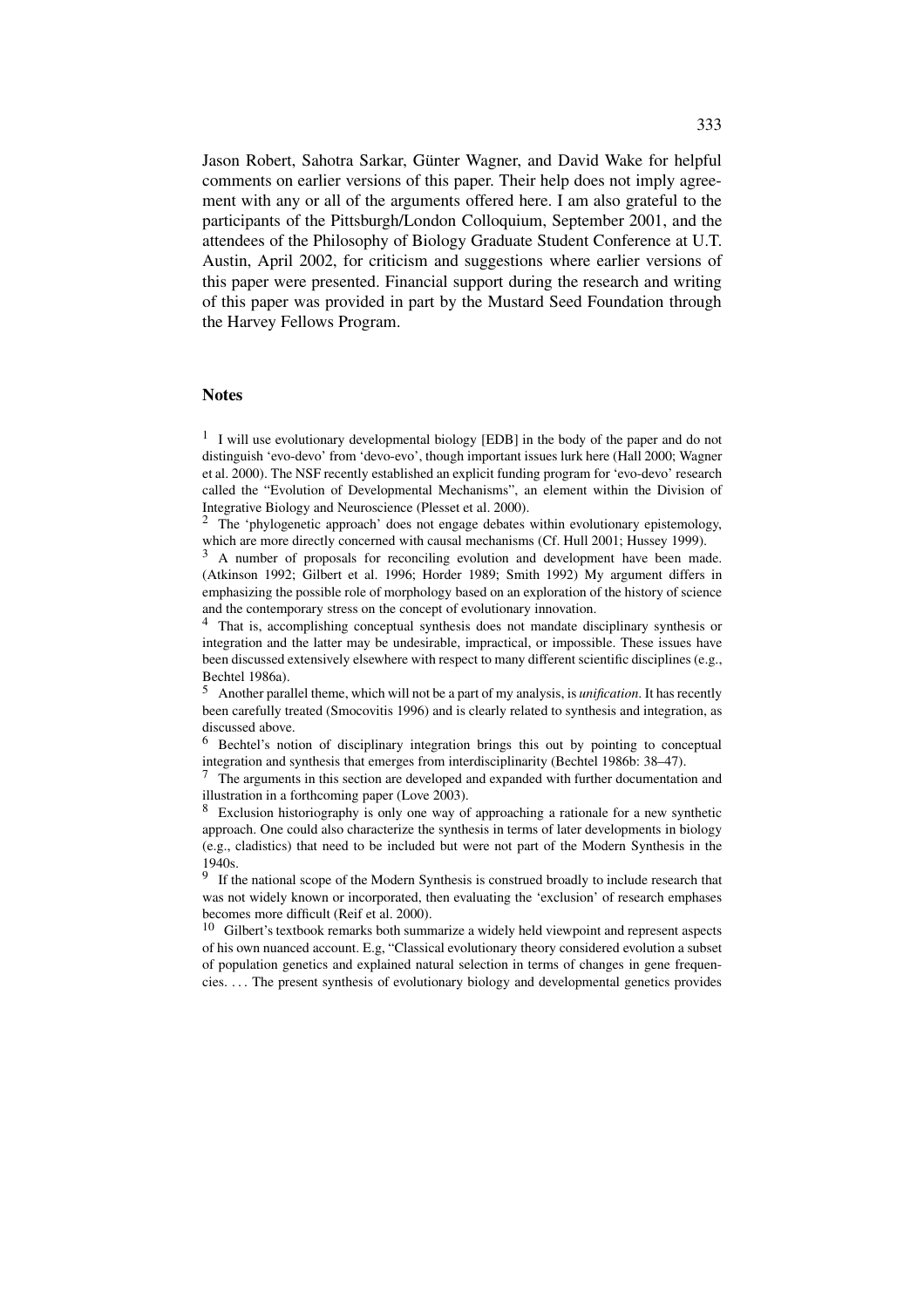a different, and complementary, view of the roles of genes in evolution" (Gilbert and Bolker 2001: 452).

<sup>11</sup> Another prominent example of this viewpoint is found in the work of Wallace Arthur (1997: 32, 43; cf. Arthur 2002). Population genetics is considered the core of evolutionary theory and developmental genetics is the critical missing component. This perspective is enhanced by an accompanying diagrammatic representation of evolutionary theory (Arthur 1997: 287), which I discuss at length elsewhere (Love 2003).

<sup>12</sup> I am *not* claiming that the results of developmental genetics are insignificant. My concern is whether the recent empirical success of developmental genetics is thought to be the core of EDB because of a particular historiography and if developmental genetics is the primary component in an understanding of innovation for EDB. For a critical discussion of developmental genetics in the context of EDB, see Robert (2001). Understanding developmental genetics as the 'bridge' between evolution and development for the formation of EDB does not imply that ecological issues such as selection and population dynamics have been duly incorporated by practitioners of EDB (Greg Davis, pers. comm.; cf. Wilkins 2002: 13).

<sup>13</sup> Carl Gegenbaur (1826–1903) was a German morphologist who developed a research program in evolutionary morphology in the wake of Darwin's publication of *On the Origin of Species* (1859). The main goal of Gegenbaur's comparisons of animal structure was an elucidation of phylogenetic relationships in order to discern the evolutionary laws of form. Gegenbaur's evolutionary morphology attracted a number of younger researchers but was foundering by the beginning of the 20th century. (For more details, see Nyhart 1995.)

<sup>14</sup> "In morphology, the norm is the morphotype which is an abstraction of the actual form variety within a group of organisms of the same structural plan. It is arrived at by abstraction *...* disregarding all the numerous peculiarities of form in the individual representatives of the group, and including only those features that are unspecialized and mutually present in all *...*" (Zangerl 1948: 357).

<sup>15</sup> The contribution of Bernard Rensch can be understood similarly (Rensch 1959). Although a zoologist trained in comparative morphology, his comprehensive study comports with the synthetic theory of evolution, highlighting the importance of allometry. His use of the notion of 'type' and its idealist connotations came under the suspicious eye of architects of the Modern Synthesis (Simpson 1949: 184).

<sup>16</sup> Functional morphology is not equivalent to evolutionary morphology, although many practitioners now see the two as intricately intertwined through the necessity of a phylogenetic perspective (Dullemeijer 1981; M. Wake 1992).<br>17 Gould's street

<sup>17</sup> Gould's comments are a reminder that an important connection exists between morphology and paleontology, already indicated by Olson. A full exploration is beyond the scope of the present paper but relevant sources include Raup (1972) and Seilacher (1973).

<sup>18</sup> Notably, E.S. Russell's *Form and Function: A Contribution to Animal Morphology*, was brought back into print (Russell 1982 [1916]). George Lauder commented in the introduction that, "[t]he discipline of morphology is currently undergoing a renaissance in evolutionary biology. *...* comparative morphology has emerged at the center of many active areas of research and controversy and promises to contribute new and significant theoretical concepts to our understanding of evolutionary patterns and processes" (Lauder 1982b: xi).

<sup>19</sup> "To understand ontogenetic trajectories one must understand epigenetics and developmental dynamics. One of the most intriguing aspects involves the complex nonlinear interactions during development. Small changes in development control parameters can be amplified during ontogeny to give dramatically different morphological results. *It is this final point that has led to the recent excitement in analyzing ontogeny in relation to evolutionary morphology and phylogeny*" (Liem and Wake 1985: 376; my emphasis).

### 334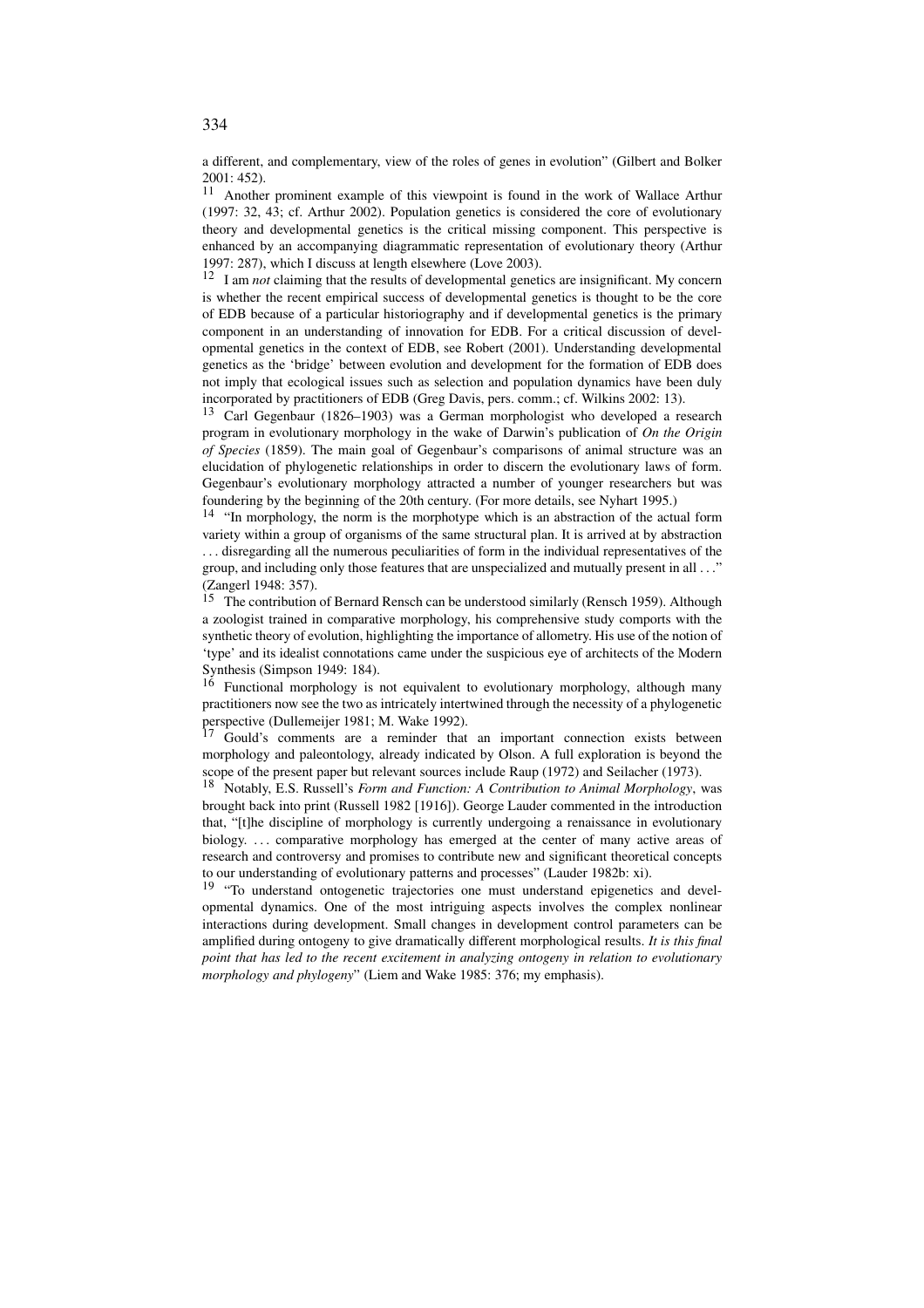$20$  This should not be misunderstood as implying that the authors were uninterested in developmental genetics. Rather, the significance lies in the existence of a large "Development and Evolution" symposium that does not mention developmental genetics at this point in time.

<sup>21</sup> Evolutionary *innovations* are not equivalent to major evolutionary *transitions* (*sensu* Maynard Smith and Szathmáry 1995), the latter being a species of the former. Distinguishing innovation from novelty is important but I have not observed the distinction here and it is not essential to my argument in this paper. I am currently working on these issues in a paper entitled, 'The Problem of Innovation and Novelty'.

 $22$  "The problem of the emergence of evolutionary novelties then consists in having to explain how a sufficient number of small gene mutations can be accumulated until the new structure has become sufficiently large to have selective value" (Mayr 1960: 357).

<sup>23</sup> "A structure is said to be preadapted for a new function if its present form which enables it to discharge its original function also enables it to assume the new function whenever need for this function arises" (Bock 1959: 201). Bock took the discussions of preadaptation in Simpson (1953) and Davis (1949) as points of departure. Davis's lifelong morphological study of innovation in giant pandas was published shortly thereafter. (Davis 1964; cf. Love 2003).

Recent textbooks on evolution and development devote entire chapters to novelty (Carroll et al. 2001: Ch. 6; Gerhart and Kirschner 1997: Ch. 5; Hall 1999: Ch. 13).

<sup>25</sup> Newman and Müller argue that external physico-chemical factors shaped morphology, generating innovations prior to the existence of a genetic architecture that later allows for a fixed inheritance of the morphology and its construction rules (Newman and Müller 2000). Their position is strikingly similar to Schmalhausen's.

<sup>26</sup> Wagner's discussion of the innovation of the 'eyespot organizer', emphasizing the inability of traditional explanatory accounts and the essential need to understand developmental mechanisms, trades on a primary distinction between population genetics and developmental genetics (Wagner 2000).

 $^{27}$  The other three are denser phylogenetic sampling, shorter timescales, and an emphasis on gene interactions.

 $28$  Brian Hall's EDB textbook also explicitly recognizes the role of functional morphology (Hall 1999: 396).

 $29$  "The implicit claim is that this concept [of genetic pathways and networks] provides a useful framework not merely for the best-understood developmental processes in key model organisms and their nearest relatives, but, in principle, for *all* evolutionary developmental changes" (Wilkins 2002: 504).

<sup>30</sup> Müller recognizes that these kinds of studies would constitute a *functional embryology*, or functional morphology of embryos, which seems highly appropriate for the EDB synthesis (Müller 2003: 59).

 $31$  There are further connections that I have not explored here. For example, morphometric methods are also utilized in functional morphological studies of ecology and ontogeny (Collins et al. 1994).

 $32$  "The ultimate conclusions of the population thinkers and of the typologist are precisely the opposite. For the typologist, the type (*eidos*) is real and the variation an illusion, while for the populationist the type (average) is an abstraction and only the variation is real. No two ways of looking at nature could be more different" (Mayr 1959: 2).

<sup>33</sup> Mayr's distinction between ultimate and proximate causation affords him a different rationale for why ontogenetic studies cannot contribute to evolutionary theory (Mayr 1994).

<sup>34</sup> Very few biologists have located sources of difficulty for biological theorizing in population thinking (but see Baron 1991).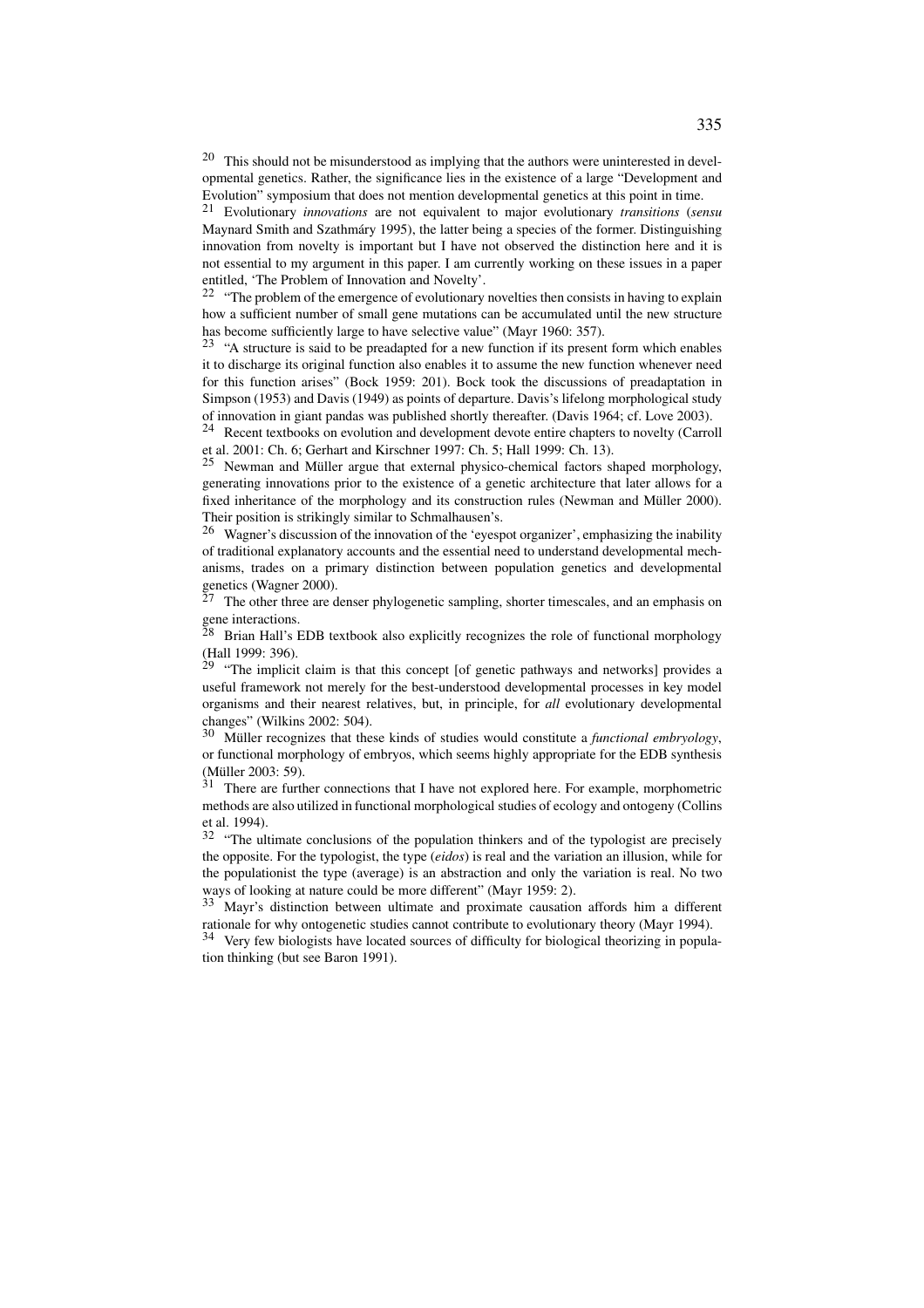<sup>35</sup> When Riedl brought the decline of morphology to the attention of Ernst Mayr, Mayr responded, "Morphology is nothing but German idealistic philosophy" (Riedl 1983: 206).

<sup>36</sup> Very few EDB proponents have been willing to positively discuss typology or challenge the typological/populationist thinking dichotomy (but see Hall 1996, 1999: 398).

<sup>37</sup> Amundson further articulates this distinction in a forthcoming essay review entitled 'Phylogenic Reconstruction Then and Now'.

<sup>38</sup> "*...* talk of *the urodele limb* is not just a way of referring to the limbs of urodeles. Like the bauplan, the urodele limb is an abstract theoretical construct that expresses shared patterns of development" (Amundson 2001: 321).

<sup>39</sup> A recent conference entitled 'The Developmental Basis of Evolutionary Change' (University of Chicago, October 25–28th, 2001) focused primarily on developmental genetics. Although I have emphasized the exclusion of morphology, the trope of disciplinary exclusion points towards other potential absences. The same conference had only one poster on plants, which play a muted role in EDB discussions of innovation (but see Graham et al. 2000).

<sup>40</sup> For example, how does the concept of allometry fit within the morphological tradition and evolutionary theory (Gayon 2000; Gould 1966), and what are its relations to contemporary morphometrics, functional morphology, and EDB? (Bookstein 1991; Klingenberg et al. 2001; Roth and Mercer 2000). Other potential ramifications lie in conceptual connections between *innovation* and adaptive radiation, evolvability, homology, macroevolution, model organisms, modularity, preadaptation, and syn/apomorphy.

#### **References**

- Alberch, P., Gould, S.J., Oster, G.F. and Wake, D.B.: 1979, 'Size and Shape in Ontogeny and Phylogeny', *Paleobiology* **5**, 296–317.
- Allen, G.: 1986, 'T.H. Morgan and the Split between Embryology and Genetics, 1910–1935', in J.A. Witkowski, T.J. Horder and C.C. Wylie (eds), *A History of Embryology: The Eighth Symposium of the British Society for Developmental Biology*, Cambridge University Press, Cambridge, UK, pp. 113–146.
- Amundson, R.: 1994, 'Two Concepts of Constraint: Adaptationism and the Challenge from Developmental Biology', *Philosophy of Science* **61**(4), 556–578.
- Amundson, R.: 1998, 'Typology Reconsidered: Two Doctrines on the History of Evolutionary Biology', *Biology and Philosophy* **13**, 153–177.
- Amundson, R.: 2000, 'Embryology and Evolution 1920–1960: Worlds Apart?' *History and Philosophy of the Life Sciences* **22**, 335–352.
- Amundson, R.: 2001, 'Adaptation and Development: On the Lack of Common Ground', in S.H. Orzack and E. Sober (eds), *Adaptationism and Optimality*, Cambridge University Press, New York, pp. 303–334.
- Arthur, W.: 1997, *The Origin of Animal Body Plans: A Study in Evolutionary Developmental Biology*, Cambridge University Press, New York.
- Arthur, W.: 2000a, 'The Concept of Developmental Reprogramming and the Quest for an Inclusive Theory of Evolutionary Mechanisms', *Evolution and Development* **2**(1), 49–57.
- Arthur, W.: 2000b, 'Intraspecific Variation in Developmental Characters: The Origin of Evolutionary Novelties', *American Zoologist* **40**, 811–818.
- Arthur, W.: 2002, 'The Emerging Conceptual Framework of Evolutionary Developmental Biology', *Nature* **415**, 757–764.
- Atkinson, J.W.: 1992, 'Conceptual Issues in the Reunion of Development and Evolution', *Synthese* **91**, 93–110.

336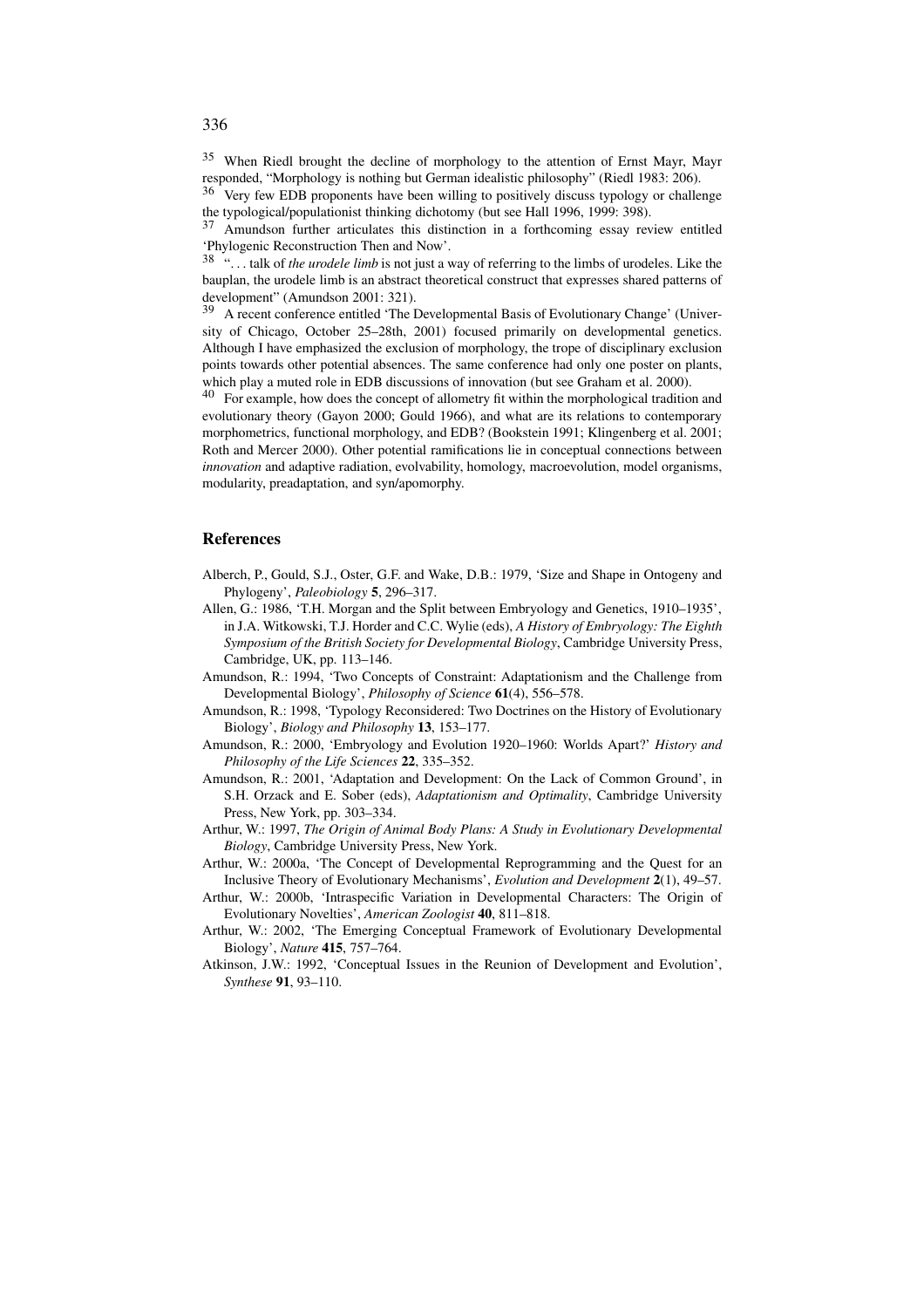- Baron, C.: 1991, 'What Functional Morphology Cannot Explain: A Model of Sea Urchin Growth and a Discussion of the Role of Morphogenetic Explanations in Evolutionary Biology', in E.C. Dudley (ed.), *The Unity of Evolutionary Biology: Proceedings of the Fourth International Congress of Systematic and Evolutionary Biology, Volume 1*, Dioscorides Press, Portland, OR, pp. 471–488.
- Bechtel, W. (ed.): 1986a, *Integrating Scientific Disciplines*. M. Nijhoff, Dordrecht.
- Bechtel, W. (ed.): 1986b, 'The Nature of Scientific Integration', in W. Bechtel (ed.), *Integrating Scientific Disciplines*, M. Nijhoff, Dordrecht, pp. 3–52.
- Bock, W.J.: 1959, 'Preadaptation and Multiple Evolutionary Pathways', *Evolution* **13**, 194– 211.
- Bock, W.J. and von Wahlert, G.: 1965, 'Adaptation and the Form-Function Complex', *Evolution* **19**, 269–299.
- Bonner, J.T. (ed.): 1982, *Evolution and Development*, Dahlem Conferenzen, Springer-Verlag, Berlin.
- Bookstein, F.L.: 1991, *Morphometric Tools for Landmark Data: Geometry and Biology*, Cambridge University Press, Cambridge.
- Bowler, P.J.: 1996, *Life's Splendid Drama: Evolutionary Biology and the Reconstruction of Life's Ancestry, 1860–1940*, University of Chicago Press, Chicago.
- Boyd, R.: 1999, 'Homeostasis, Species and Higher Taxa', in R.A. Wilson (ed.), *Species: New Interdisciplinary Essays*, MIT Press, Cambridge, MA, pp. 141–185.
- Budd, G.E.: 2001, 'Why are Arthropods Segmented?', *Evolution and Development* **3**(5), 332– 342.
- Burian, R.: 2000, 'General Introduction to the Symposium on Evolutionary Developmental biology: Paradigms, Problems, and Prospects', *American Zoologist* **40**, 711–717.
- Burke, A.C.: 1989, 'Development of the Turtle Carapace: Implications for the Evolution of a Novel Bauplan', *Journal of Morphology* **199**, 363–378.
- Cain, J.A.: 1994, 'Ernst Mayr as Community Architect: Launching the Society for the Study of Evolution and the Journal *Evolution*', *Biology and Philosophy* **9**, 387–427.
- Campbell, N.A. and Reece, J.B.: 2002, *Biology* (6th edn.), Benjamin Cummings, San Francisco, CA.
- Carroll, R.L.: 1997, *Patterns and Processes of Vertebrate Evolution*, Cambridge University Press, New York.
- Carroll, S.B.: 1995, 'Homeotic Genes and the Evolution of Arthropods and Chordates', *Nature* **376**, 479–485.
- Carroll, S.B., Grenier, J.K. and Weatherbee, S.D.: 2001, *From DNA to Diversity: Molecular Genetics and the Evolution of Animal Design*, Blackwell Science, Inc., Malden, MA.
- Coleman, W.: 1980, 'Morphology in the Evolutionary Synthesis', in E. Mayr and W.B. Provine (eds), *The Evolutionary Synthesis: Perspectives on the Unification of Biology*, Harvard University Press, Cambridge, MA, pp. 174–80.
- Collins, J.P., Zerba, K.E. and Sredl, M.J.: 1994, 'Shaping Intraspecific Variation: Development, Ecology and the Evolution of Morphology and Life History Variation in Tiger Salamanders', in T.A. Markow (ed.), *Developmental Instability: Its Origins and Evolutionary Implications*, Kluwer Academic Publishers, Dordrecht, pp. 169–185.
- Cracraft, J.: 1990, 'The Origin of Evolutionary Novelties: Pattern and Process at Different Hierarchical Levels', in M.H. Nitecki (ed.), *Evolutionary Innovations*, University of Chicago Press, Chicago, pp. 21–44.
- Davis, D.D.: 1949, 'Comparative Anatomy and the Evolution of Vertebrates', in G.L. Jepsen, E. Mayr and G.G. Simpson (eds), *Genetics, Paleontology, and Evolution*, Princeton University Press, Princeton, pp. 64–89.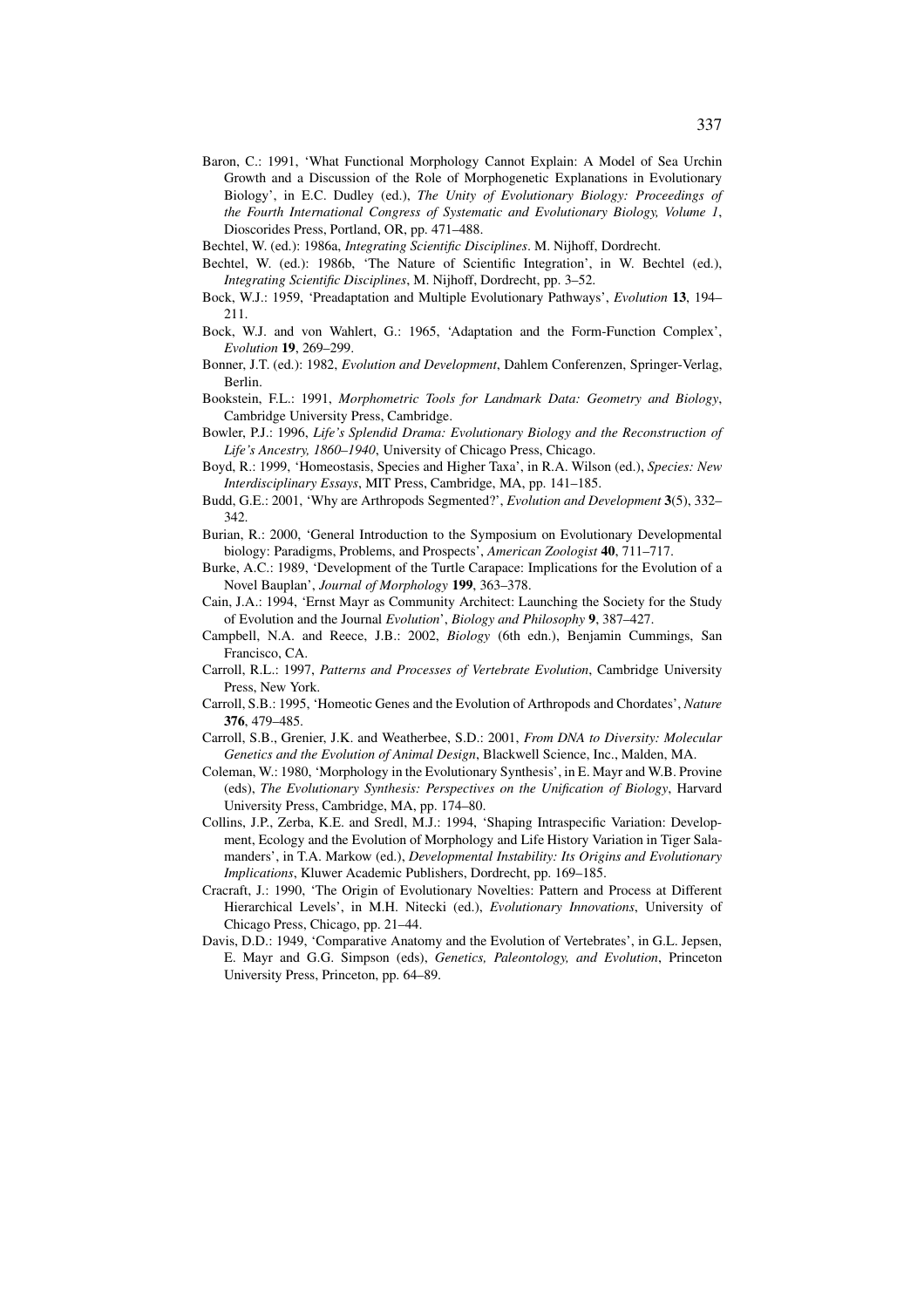- Davis, D.D.: 1960, 'The Proper Goal of Comparative Anatomy', in R.D. Purchon (ed.), *Proceedings of the Centenary and Bicentenary Congress of Biology Singapore, December 2–9, 1958*, University of Malaya Press, Singapore, pp. 44–50.
- Davis, D.D.: 1964, *The Giant Panda: A Morphological Study of Evolutionary Mechanisms*. Fieldiana; Zoology Memoirs v. 3. Chicago Natural History Museum, Chicago.
- Delsol, M.: 1977, 'Embryogenesis, Morphogenesis, Genetics, and Evolution', in M.K. Hecht, P.C. Goody and B.M. Hecht (eds.), *Major Patterns in Vertebrate Evolution*, Plenum Press, New York, pp. 119–138.
- Dullemeijer, P.: 1974, *Concepts and Approaches in Animal Morphology*, Van Gorcum & Comp. B.V., Assen, The Netherlands.
- Dullemeijer, P.: 1981, 'Functional Morphology and Evolutionary Biology', *Acta Biotheoretica* **29**, 151–250.
- Duncker, H.-R.: 1989, 'The Significance of Morphology in the Biological Sciences: the Necessity for Pictorial Illustrations of the Complexity of Morphological Structures', in H. Splechtna and H. Hilgers (eds), *Trends in Vertebrate Morphology: Proceedings of the 2nd International Symposium on Vertebrate Morphology, Vienna, 1986*, Gustav Fischer Verlag, Stuttgart, pp. 619–630.
- Eberhard, W.G.: 2001, 'Multiple Origins of a Major Novelty: Moveable Abdominal Lobes in Male Sepsid Flies (Diptera: epsidae), and the Question of Developmental Constraints', *Evolution and Development* **3**(3), 206–222.
- Fisher, D.C.: 1985, 'Evolutionary Morphology: Beyond the Analogous, the Anecdotal, and the ad hoc', *Paleobiology* **11**(1), 120–138.
- Ganfornina, M.D. and Sánchez, D.: 1999, 'Generation of Evolutionary Novelty by Functional Shift', *BioEssays* **21**, 432–439.
- Gans, C.: 1969, 'Functional Components versus Mechanical Units in Descriptive Morphology', *Journal of Morphology* **128**, 365–368.
- Gans, C.: 1985, 'Vertebrate Morphology: Tale of a Phoenix', *American Zoologist* **25**, 689–694.
- Gans, C.: 1989, 'Morphology, Today and Tomorrow', in H. Splechtna and H. Hilgers (eds), *Trends in Vertebrate Morphology: Proceedings of the 2nd International Symposium on Vertebrate Morphology, Vienna, 1986*, Gustav Fischer Verlag, Stuttgart, pp. 631-637.
- Gayon, J.: 2000, 'History of the Concept of Allometry', *American Zoologist* **40**, 748–758.
- Gerhart, J. and Kirschner, M.: 1997, *Cells, Embryos, and Evolution: Towards a Cellular and Developmental Understanding of Phenotypic Variation and Evolutionary Adaptability*, Blackwell Science, Inc., Malden, MA.
- Ghiselin, M.T.: 1980, 'The Failure of Morphology to Assimilate Darwinism', in E. Mayr and W.B. Provine (eds), *The Evolutionary Synthesis: Perspectives on the Unification of Biology*, Harvard University Press, Cambridge, MA, pp. 180–193.
- Gilbert, S.F.: 1997, *Developmental Biology* (5th edn.), Sinauer Associates, Inc., Sunderland, MA.
- Gilbert, S.F.: 2000, *Developmental Biology* (6th edn.), Sinauer Associates, Inc., Sunderland, MA.
- Gilbert, S.F. and Bolker, J.A.: 2001, 'Homologies of Process and Modular Elements of Embryonic Construction', in G.P. Wagner (ed.), *The Character Concept in Evolutionary Biology*, Academic Press, San Diego, pp. 437–456.
- Gilbert, S.F., Loredo, G.A., Brukman, A. and Burke, A.C.: 2001, 'Morphogenesis of the Turtle Shell: The Development of a Novel Structure in Tetrapod Evolution', *Evolution and Development* **3**(2), 47–58.
- Gilbert, S.F., Opitz, J.M. and Raff, R.A.: 1996, 'Resynthesizing Evolutionary and Developmental Biology', *Developmental Biology* **173**, 357–372.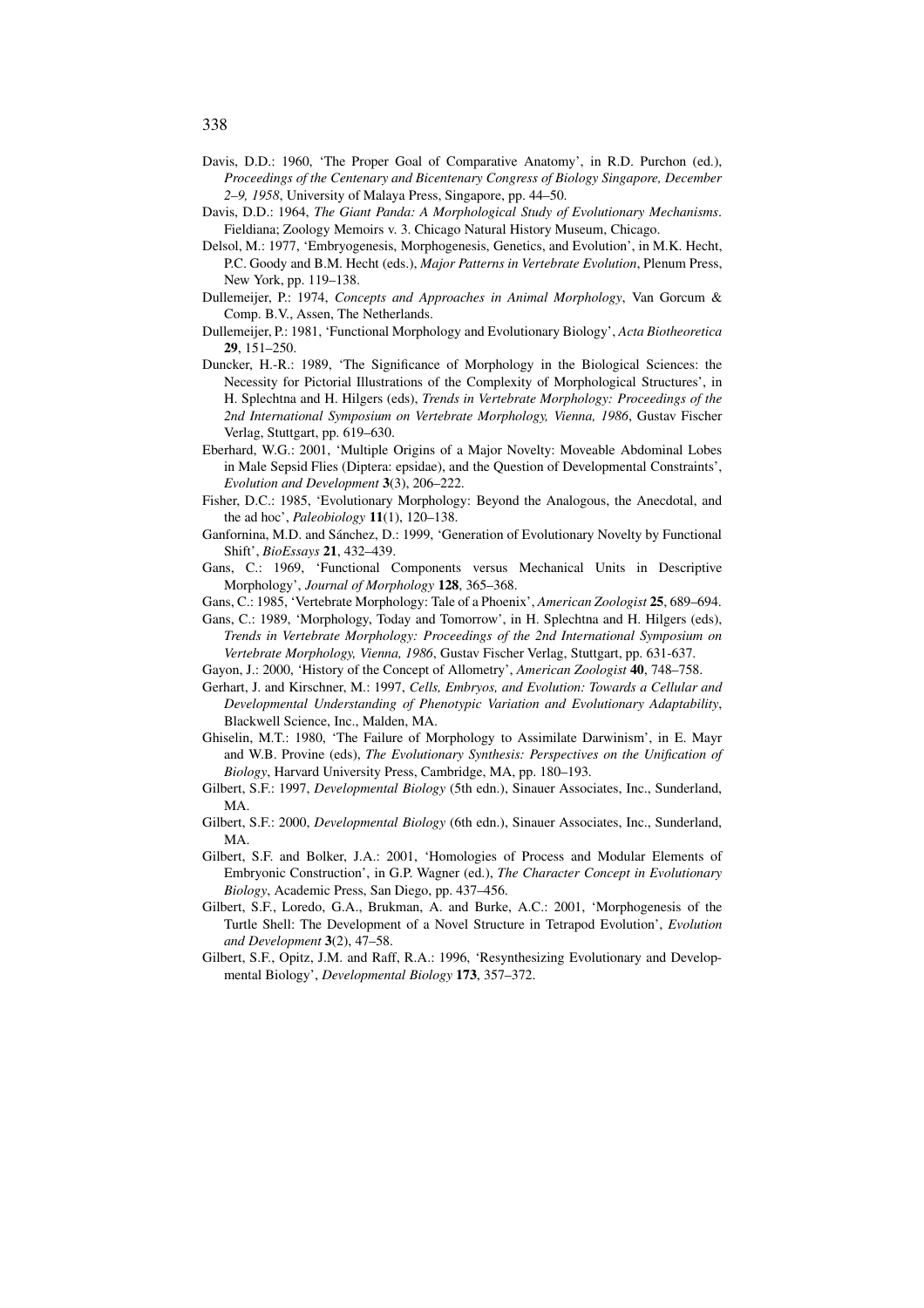- Goldschmid, A. and Kotrschal, K.: 1989, 'Ecomorphology: Development and Concepts', in H. Splechtna and H. Hilgers (eds), *Trends in Vertebrate Morphology: Proceedings of the 2nd International Symposium on Vertebrate Morphology, Vienna, 1986*, Gustav Fischer Verlag, Stuttgart, pp. 501–512.
- Goodwin, B.C., Holder, N. and Wylie, C.C. (eds): 1983, *Development and Evolution*, Cambridge University Press, Cambridge.
- Gould, S.J.: 1966, 'Allometry and Size in Ontogeny and Phylogeny', *Biological Reviews of the Cambridge Philosophical Society* **41**, 587–640.
- Gould, S.J.: 1974, 'The Shape of Things to Come', *Systematic Zoology* **22**, 401–404.
- Gould, S.J.: 1977, *Ontogeny and Phylogeny*, Belknap/Harvard Univ. Press, Cambridge, MA.
- Graham, L.E., Cook, M.E. and Busse, J.S.: 2000, 'The Origin of Plants: Body Plan Changes Contributing to a Major Evolutionary Radiation', *Proceedings of the National Academy of Sciences USA* **97**, 4535–4540.
- Gregory, W.K.: 1950, 'Parallel and Diverging Evolution in Vertebrates and Arthropods', *Evolution* **4**, 164–171.
- Griffiths, P.E.: 1999, 'Squaring the Circle: Natural Kinds with Historical Essences', in R.A. Wilson (ed.), *Species: New Interdisciplinary Essays*, MIT Press, A Bradford Book, Cambridge, MA, pp. 209–228.
- Hall, B.K.: 1996, '*Baupläne*, Phylotypic Stages, and Constraint: Why There Are So Few Types of Animals', in M.K. Hecht, R.J. Macintyre and M.T. Clegg (eds), *Evolutionary Biology*, Vol. 29, Plenum Press, New York, pp. 215–261.
- Hall, B.K.: 1999, *Evolutionary Developmental Biology* (2nd edn.) Kluwer Academic Publishers, Dordrecht.
- Hall, B.K.: 2000, 'Guest Editorial: Evo-Devo or Devo-Evo Does It Matter?' *Evolution and Development* **2**(4), 177–178.
- Hall, B.K.: 2001, 'The Gene is Not Dead, Merely Orphaned and Seeking a Home', *Evolution and Development* **3**(4), 225–228.
- Hall, B.K.: 2002, 'Palaeontology and Evolutionary Developmental Biology: A Science of the Nineteenth and Twenty-First Centuries', *Palaeontology* **45**(4), 647–669.
- Hamburger, V.: 1980, 'Embryology and the Modern Synthesis in Evolutionary Theory', in E. Mayr and W.B. Provine (eds), *The Evolutionary Synthesis: Perspectives on the Unification of Biology*, Harvard University Press, Cambridge, MA, pp. 97–112.
- Hanken, J. and Wake, M.H.: 1991, 'Introduction to the Symposium: Experimental Approaches to the Analysis of Form and Function', *American Zoologist* **31**, 603–604.
- Hoffman, A.A. and Parsons, P.A.: 1997, *Extreme Environmental Change and Evolution*, Cambridge University Press, Cambridge.
- Holland, P.W.H.: 1999, 'The Future of Evolutionary Developmental Biology', *Nature* **402**(Supplement), C41–C44.
- Homberger, D.G.: 1988, 'Models and Tests in Functional Morphology: The Significance of Description and Integration', *American Zoologist* **28**, 217–229.
- Horder, T.J.: 1989, 'Syllabus for an Embryological Synthesis', in D.B. Wake and G. Roth (eds), *Complex Organismal Functions: Integration and Evolution*, John Wiley & Sons, New York, pp. 315–348.
- Hull, D.: 2001, *Science and Selection: Essays on Biological Evolution and the Philosophy of Science*, Cambridge University Press, New York.
- Hunter, J.P.: 1998, 'Key Innovations and the Ecology of Macroevolution', *Trends in Ecology and Evolution* **13**, 31–36.
- Hunter, J.P. and Jernvall, J.: 1995, 'The Hypocone as a Key Innovation in Mammalian Evolution', *Proceedings of the National Academy of Sciences USA* **92**, 10718–10722.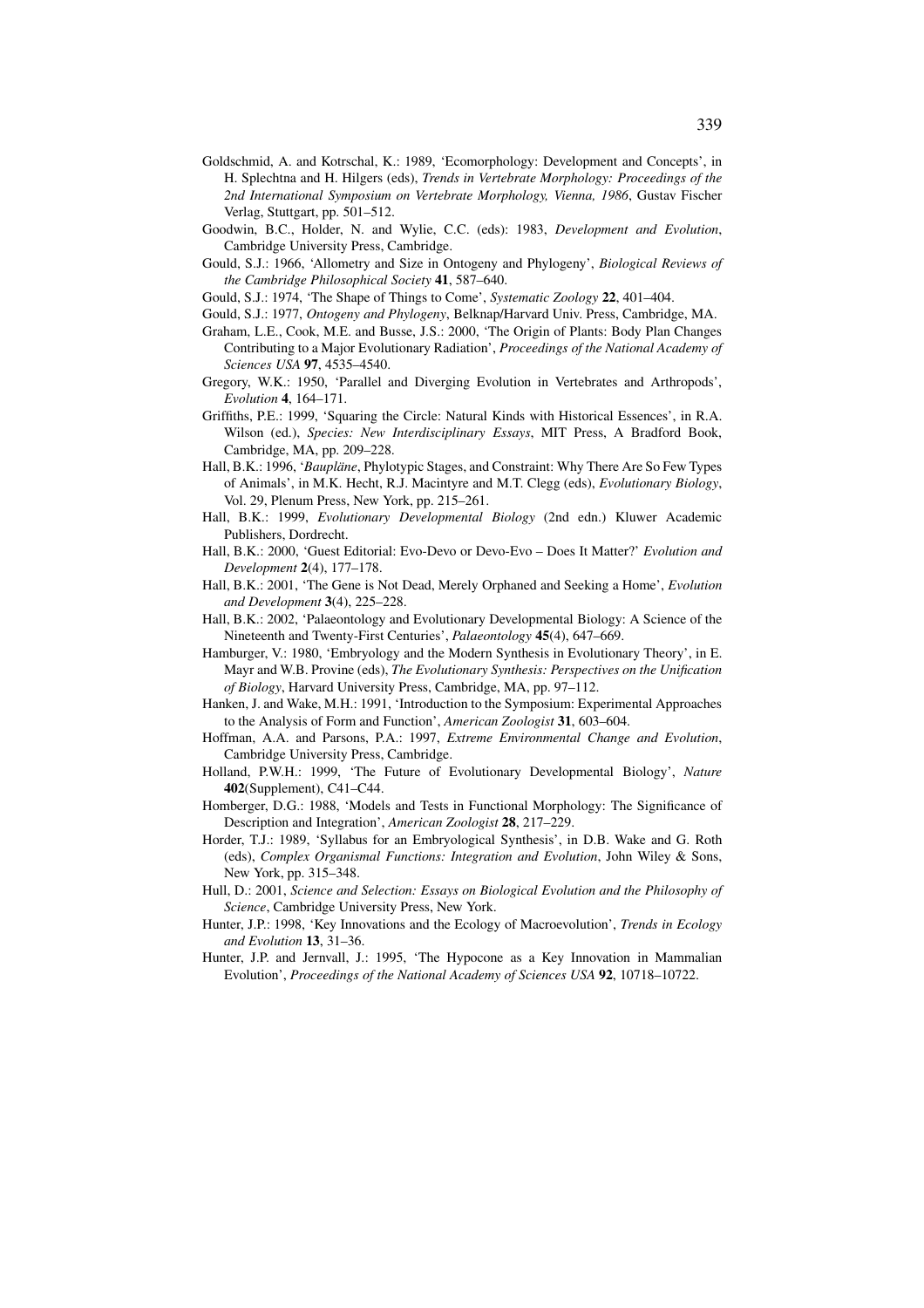- Hussey, T.: 1999, 'Evolutionary Change and Epistemology', *Biology and Philosophy* **14**, 561– 584.
- Jensen, J.S.: 1990, 'Plausibility and Testability: Assessing the Consequences of Evolutionary Innovation', in M.H. Nitecki (ed.), *Evolutionary Innovations*, University of Chicago Press, Chicago, pp. 171–190.
- Jernvall, J.: 2000, 'Linking Development with Generation of Novelty in Mammalian Teeth', *Proceedings of the National Academy of Sciences USA* **97**, 2641–2645.
- Jernvall, J., Keränen, S.V.E. and Thesleff, I.: 2000, 'Evolutionary Modification of Development in Mammalian Teeth: Quantifying Gene Expression Patterns and Topography', *Proceedings of the National Academy of Sciences USA* **97**, 14444-14448.
- Klingenberg, C.P., Badyaev, A.V., Sowry, S.M. and Beckwith, N.J.: 2001, 'Inferring Developmental Modularity from Morphological Integration: Analysis of Individual Variation and Asymmetry in Bumblebee Wings', *American Naturalist* **157**(1), 11–23.
- Lauder, G.V.: 1981, 'Form and Function: Structural Analysis in Evolutionary Morphology', *Paleobiology* **7**(4), 430–442.
- Lauder, G.V.: 1982a, 'Historical biology and the Problem of Design', *Journal of Theoretical Biology* **97**, 57–67.
- Lauder, G.V.: 1982b, 'Introduction', in E.S. Russell, *Form and Function: A Contribution to the History of Animal Morphology*, University of Chicago Press, Chicago, pp. xi–xlv.
- Lauder, G.V.: 1990, 'Functional Morphology: Studying Functional Patterns in an Historical Context', *Annual Review of Ecology and Systematics* **21**, 317–40.
- Lauder, G.V. and Liem, K.F.: 1989, 'The Role of Historical Factors in the Evolution of Complex Organismal Functions', in D.B. Wake and G. Roth (eds), *Complex Organismal Functions: Integration and Evolution*, John Wiley & Sons, New York, pp. 63–78.
- Lennox, J.G., 2001. 'History and Philosophy of Science: The Phylogenetic Approach', http://philsci-archive.pitt.edu/documents/disk0/00/00/03/78/index.html.
- Liem, K.F.: 1973, 'Evolutionary Strategies and Morphological Innovations: Cichlid Pharyngeal Jaws', *Systematic Zoology* **22**, 425–441.
- Liem, K.F.: 1980, 'Adaptive Significance of Intra- and Interspecific Differences in the Feeding Repertoires of Cichlid Fishes', *American Zoologist* **20**, 295–314.
- Liem, K.F.: 1990, 'Key Evolutionary Innovations, Differential Diversity, and Symecomorphosis', in M.H. Nitecki (ed.), *Evolutionary Innovations*, University of Chicago Press, Chicago, pp. 147–170.
- Liem, K.F. and Wake, D.B.: 1985, 'Morphology: Current Approaches and Concepts', in M. Hildebrand, D.M. Bramble, K.F. Liem and D.B. Wake (eds), *Functional Vertebrate Morphology*, The Belknap Press of Harvard University Press, Cambridge, MA, pp. 366–377.
- Love, A.C.: 2003, 'Morphological and Paleontological Perspectives for a History of Evo-Devo', in J. Maienschein and M. Laubichler (eds), *From Embryology to Evo-Devo* (forthcoming).
- Mabee, P.M.: 2000, 'Developmental Data and Phylogenetic Systematics: Evolution of the Vertebrate Limb', *American Zoologist* **40**, 789–800.
- Maienschein, J.: 1987, 'Heredity/Development in the United States, circa 1900', *History and Philosophy of the Life Sciences* **9**, 79–93.
- Maienschein, J.: 1991, *Transforming Traditions in American Biology, 1880–1915*, The Johns Hopkins University Press, Baltimore, MD.
- Marshall, C.R., Orr, H.A. and Patel, N.H.: 1999, 'Morphological Innovation and Developmental Genetics', *Proceedings of the National Academy of Sciences USA* **96**, 9995–9996.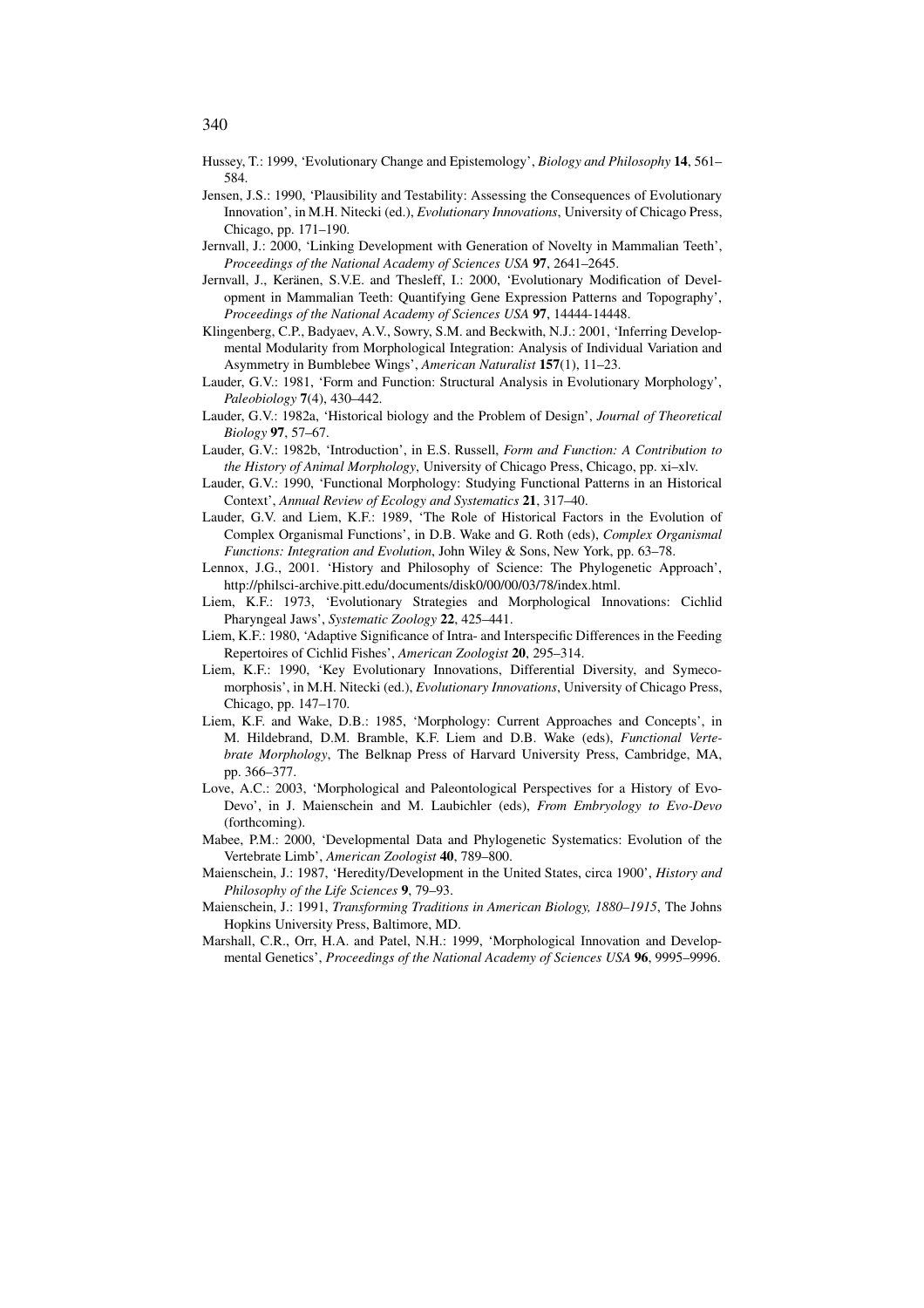- Maynard Smith, J.: 1998, *Shaping Life: Genes, Embryos, and Evolution*, Yale University Press, New Haven.
- Maynard Smith, J. and Szathmáry, E.: 1995, *The Major Transitions in Evolution*, Oxford University Press, New York.
- Mayr, E.: 1959, 'Darwin and the Evolutionary Theory in Biology', in B.J. Meggers (ed.), *Evolution and Anthropology: A Centennial Appraisal*, Theo Gaus' Sons, Inc, Brooklyn, NY, pp. 1–10.
- Mayr, E.: 1960, 'The Emergence of Evolutionary Novelties', in S. Tax (ed.), *Evolution After Darwin. Volume 1: The Evolution of Life, its Origin, History and Future*, University of Chicago Press, Chicago, pp. 349–380.
- Mayr, E.: 1980, 'Prologue: Some Thoughts on the History of the Evolutionary Synthesis', in E. Mayr and W.B. Provine (eds), *The Evolutionary Synthesis: Perspectives on the Unification of Biology*, Harvard University Press, Cambridge, MA, pp. 1–48.
- Mayr, E.: 1991, 'An Overview of Current Evolutionary Biology', in L. Warren and H. Koprowski (eds), *New Perspectives on Evolution*, John Wiley & Sons, New York, pp. 1–14.
- Mayr, E.: 1993, 'What was the Evolutionary Synthesis?' *Trends in Ecology and Evolution* **8**, 31–34.
- Mayr, E.: 1994, 'Recapitulation Reinterpreted: The Somatic Program', *Quarterly Review of Biology* **69**, 223–232.
- Mayr, E.: 1997, 'The Establishment of Evolutionary Biology as a Discrete Biological Discipline', *BioEssays* **19**(3), 263–266.
- Meyer, A.: 1987, 'Phenotypic Plasticity and Heterochrony in *Cichlasoma managuense* (Pisces, Cichlidae) and their Implications for Speciation in Cichlid Fishes', *Evolution* **41**, 1357– 1369.
- Mitchell, S.D.: 1992, 'On Pluralism and Competition in Evolutionary Explanations', *American Zoologist* **32**, 135–144.
- Møller, A.P. and Swaddle, J.P.: 1997, *Asymmetry, Developmental Stability, and Evolution*, Oxford University Press, New York.
- Morgan, T.H.: 1926a, 'Genetics and the Physiology of Development', *American Naturalist* **60**, 489–515.
- Morgan, T.H.: 1926b, *The Theory of the Gene*, Yale University Press, New Haven.
- Müller, G.B.: 2003, 'Embryonic Motility: Environmental Influences and Evolutionary Innovation', *Evolution and Development* **5**(1), 56–60.
- Müller, G.B. and Newman, S.A.: 1999, 'Generation, Integration, Autonomy: Three Steps in the Evolution of Homology', in G.R. Bock and G. Cardew (eds), *Homology*, John Wiley & Sons, Chichester, England, pp. 65–73.
- Müller, G.B. and Wagner, G.P.: 1991, 'Novelty in Evolution: Restructuring the Concept', *Annual Review of Ecology and Systematics* **22**, 229–256.
- Newman, S.A. and Müller, G.B.: 2000, 'Epigenetic Mechanisms of Character Origination', *Journal of Experimental Zoology (Mol Dev Evol)* **288**, 304–317.
- Nielsen, C.: 2001, *Animal Evolution: Interrelationships of the Living Phyla* (2nd edn.), Oxford University Press, New York.
- Nitecki, M.H.: 1990, 'The Plurality of Evolutionary Innovations', in M.H. Nitecki (ed.), *Evolutionary Innovations*, University of Chicago Press, Chicago, pp. 3–18.
- Nyhart, L.K.: 1995, *Biology Takes Form: Animal Morphology and the German Universities, 1800–1900*, University of Chicago Press, Chicago.
- Olson, E.C.: 1960, 'Morphology, Paleontology, and Evolution', in S. Tax (ed.), *Evolution After Darwin. Volume 1: The Evolution of Life, its Origin, History and Future*, University of Chicago Press, Chicago, pp. 523–545.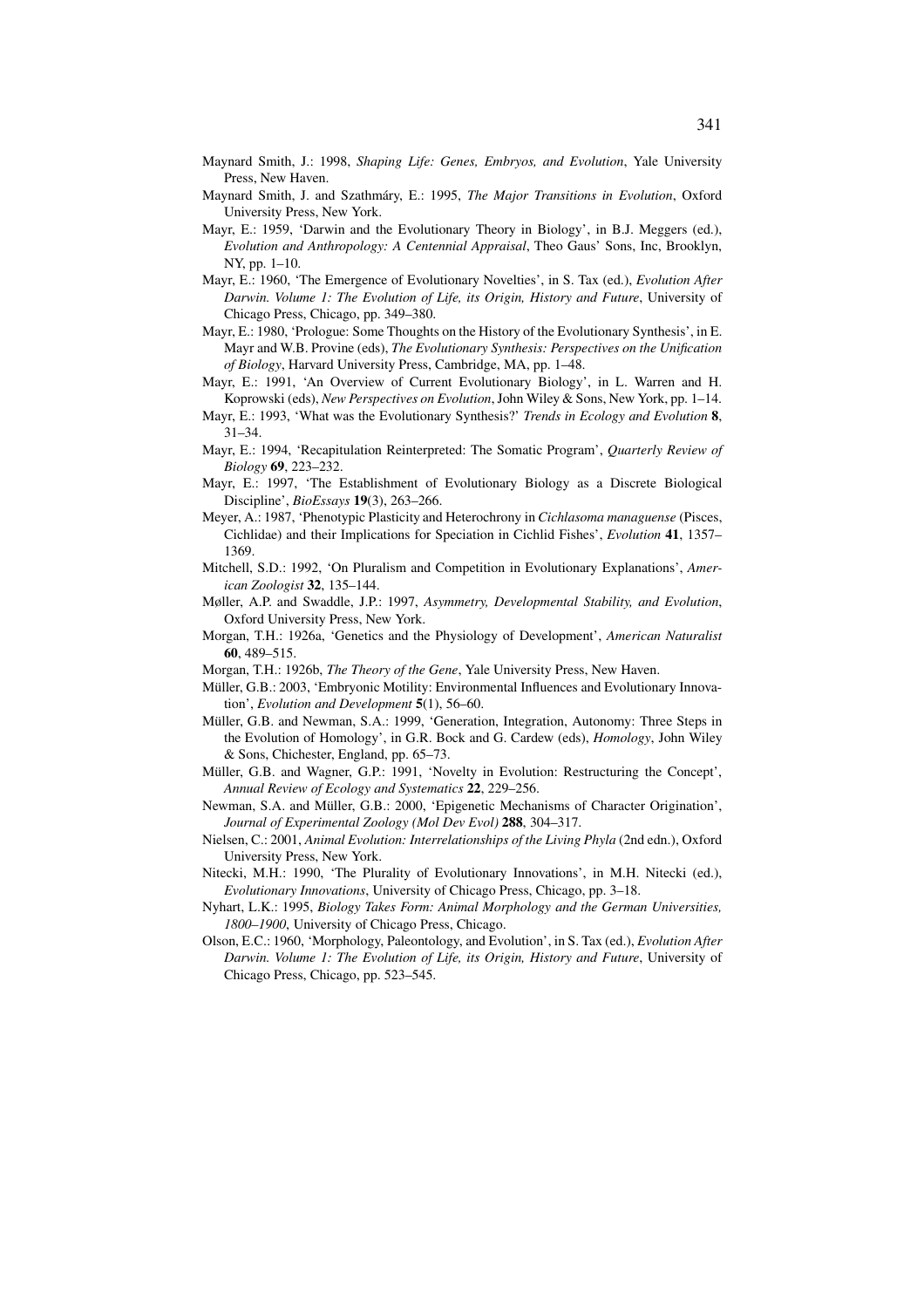- Olson, E.C. and Miller, R.L.: 1951, 'A Mathematical Model Applied to a Study of the Evolution of Species', *Evolution* **5**, 325–338.
- Olson, E.C. and Miller. R.L.: 1999 [1958], *Morphological Integration*, University of Chicago Press, Chicago.
- Olsson, L. and Hall, B.K.: 1999, 'Introduction to the Symposium: Developmental and Evolutionary Perspectives on Major Transformations in Body Organization', *American Zoologist* **39**, 612–66.
- Plesset, J., Scheiner, S. and Singer, S.: 2000, 'Evolution and Development at the National Science Foundation', *Journal of Experimental Zoology (Mol Dev Evol)* **288**, 285–286.
- Prum, R.O.: 1999, 'Development and Evolutionary Origin of Feathers', *Journal of Experimental Zoology (Mol Dev Evol)* **285**(4), 291–306.
- Raff, R.A.: 1996, *The Shape of Life: Genes, Development and the Evolution of Animal Form*, University of Chicago Press, Chicago.
- Raff, R.A.: 2000, 'Evo-Devo: The Evolution of a New Discipline', *Nature Reviews Genetics* **1**, 74–79.
- Raff, R.A. and Kaufman. T.C.: 1983, *Embryos, Genes, and Evolution: The Developmental-Genetic Basis of Evolutionary Change*, Macmillan Publishing Co., Inc., New York.
- Raup, D.M.: 1972, 'Approaches to Morphologic Analysis', in T.J.M. Schopf (ed.), *Models in Paleobiology*, Freeman, Cooper & Company, San Francisco, CA, pp. 28–44.
- Reif, W.-E., Junker, T. and Hoßfeld, U.: 2000, 'The Synthetic Theory of Evolution: General Problems and the German Contribution to the Synthesis', *Theory in Biosciences* **119**, 41– 91.
- Reilly, S.M.: 1994, 'The Ecological Morphology of Metamorphosis: Heterochrony and the Evolution of Feeding Mechanisms in Salamanders', in P.C. Wainwright and S.M. Reilly (eds), *Ecological Morphology: Integrative Organismal Biology*, University of Chicago Press, Chicago, pp. 319–338.
- Rensch, B.: 1959, *Evolution Above the Species Level*, Columbia University Press, New York.
- Richardson, M.K., Hanken, J. Gooneratne, M.L., Pieau, C., Raynaud, A., Selwood, L. and Wright, G.M.: 1997, 'There is No Highly Conserved Embryonic Stage in the Vertebrates: Implications for Current Theories of Evolution and Development', *Anatomy and Embryology* **196**, 91–106.
- Richardson, M.K., Minelli, A. and Coates, M.I.: 1999, 'Some Problems with Typological Thinking in Evolution and Development', *Evolution and Development* **1**(1), 5–7.
- Riedl, R.: 1977, 'A Systems-Analytical Approach to Macro-Evolutionary Phenomena', *Quarterly Review of Biology* **52**(4), 351–370.
- Riedl, R.: 1978, *Order in Living Systems: A Systems Analysis of Evolution*, John Wiley & Sons, Ltd, New York.
- Riedl, R.: 1983, 'The Role of Morphology in the Theory of Evolution', in M. Grene (ed.), *Dimensions of Darwinism: Themes and Counterthemes in Twentieth Century Evolutionary Theory*, Cambridge University Press, New York, pp. 205–238.
- Riedl, R.: 1989, 'Opening address and Introduction', in H. Splechtna and H. Hilgers (eds), *Trends in Vertebrate Morphology: Proceedings of the 2nd International Symposium on Vertebrate Morphology, Vienna, 1986*, Gustav Fischer Verlag, Stuttgart, pp. vii–xvi.
- Rieppel, O.C.: 1988, *Fundamentals of Comparative Biology*, Birkhäuser Verlag, Berlin.
- Robert, J.S.: 2001, 'Interpreting the Homeobox: Metaphors of Gene action and Activation in Development and Evolution', *Evolution and Development* **3**(4), 287–295.
- Robert, J.S.: in press, 'How Developmental is Evolutionary Developmental Biology?', *Biology and Philosophy*.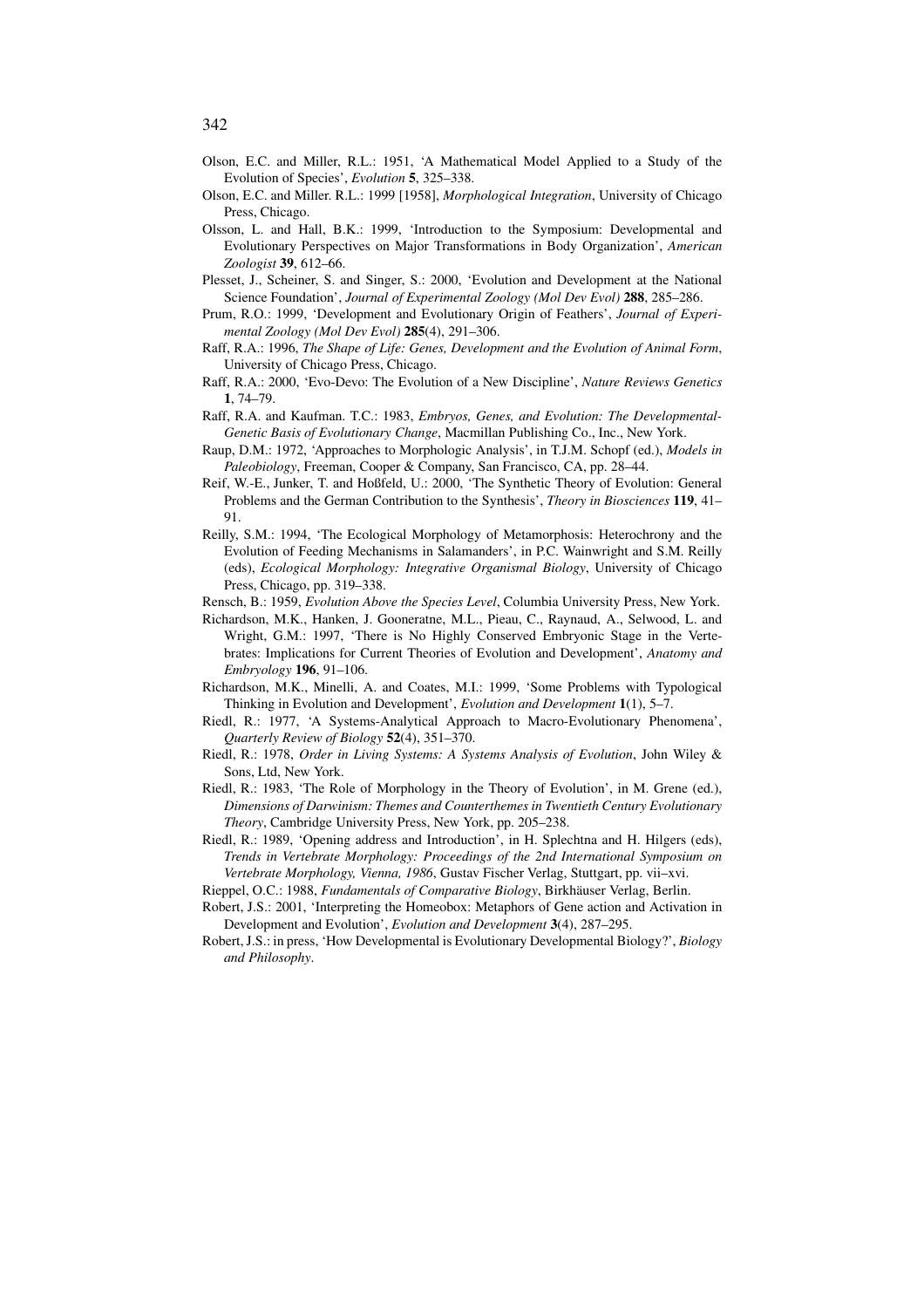- Ronshaugen, M., McGinnis, N. and McGinnis, W.: 2002, 'Hox Protein Mutation and Macroevolution of the Insect Body Plan', *Nature* **415**, 914–917.
- Roth, G. and Wake, D.B.: 1989, 'Conservatism and Innovation in the Evolution of Feeding in Vertebrates', in D.B. Wake and G. Roth (eds), *Complex Organismal Functions: Integration and Evolution in Vertebrates*, John Wiley & Sons, New York, pp. 7–21.
- Roth, V.L. and Mercer, J.M.: 2000, 'Morphometrics in Development and Evolution', *American Zoologist* **40**, 801–810.
- Russell, E.S.: 1982 [1916], *Form and Function: A Contribution to the History of Animal Morphology*, University of Chicago Press, Chicago.
- Salazar-Ciudad, I. and Jernvall, J.: 2002, 'A Gene Network Model Accounting for Development and Evolution of Mammalian Teeth', *Proceedings of the National Academy of Sciences USA* **99**, 8116–8120.
- Sapp, J.: 1987, *Beyond the Gene: Cytoplasmic Inheritance and the Struggle for Authority in Genetics*, Oxford University Press, New York.
- Sarkar, S.: 1999, 'From the *Reaktionsnorm* to the Adaptive Norm: The Norm of Reaction 1909–1960', *Biology and Philosophy* **14**, 235–252.
- Sarkar, S. and T. Fuller: 2003, 'Generalized Norms of Reaction for Ecological Developmental Biology', *Evolution and Development* **5**(1), 106–115.
- Schaeffer, B.: 1948, 'The Origin of a Mammalian Ordinal Character', *Evolution* **2**, 164–175.
- Schlichting, C.D. and Pigliucci, M.: 1998, *Phenotypic Evolution: A Reaction Norm Perspective*, Sinauer Associates, Inc, Sunderland, MA.
- Schluter, D.: 1996, 'Ecological Causes of Adaptive Radiation', *American Naturalist* **148**(Supplement), S40–S64.
- Schmalhausen, I.I.: 1986 [1949], *Factors of Evolution: The Theory of Stabilizing Selection*, T. Dobzhansky (ed.), University of Chicago Press, Chicago.
- Schwenk, K.: 2001, 'Functional Units and their Evolution', in G.P. Wagner (ed.), *The Character Concept in Evolutionary Biology*, Academic Press, San Diego, pp. 167–200.
- Seilacher, A.: 1973, 'Fabricational Noise in Adaptive Morphology', *Systematic Zoology* **22**, 451–465.
- Shimeld, S.M. and Holland, P.W.H.: 2000, 'Vertebrate innovations', *Proceedings of the National Academy of Sciences USA* **97**, 4449–4452.
- Shubin, N. and Wake, D.: 1996, 'Phylogeny, Variation, and Morphological Integration', *American Zoologist* **36**, 51–60.
- Shubin, N., Wake, D.B. and Crawford, A.J.: 1995, 'Morphological Variation in the Limbs of *Taricha granulosa* (Caudata: Salamandridae): Evolutionary and Phylogenetic Implications', *Evolution* **49**, 874–884.
- Shubin, N.H.: 1991, 'The Implications of "The Bauplan" for Development and Evolution of the Tetrapod Limb', in J.R. Hinchcliffe, J.M. Hurle and D. Summerbell (eds), *Developmental Patterning of the Vertebrate Limb*, Plenum Press, New York and London, pp. 411–421.
- Shubin, N.H. and Alberch, P.: 1986, 'A Morphogenetic Approach to the Origin and Basic Organization of the Tetrapod Limb', in M.K. Hecht, B. Wallace and G.T. Prance (eds), *Evolutionary Biology*, Vol. 20. Plenum Press, New York, pp. 319–387.
- Simpson, G.G.: 1949, 'Essay-Review of Recent Works on Evolutionary Theory by Rensch, Zimmerman, and Schindewolf', *Evolution* **3**, 178–184.
- Simpson, G.G.: 1953, *The Major Features of Evolution*, Columbia University Press, New York.
- Smith, K.C.: 1992, 'Neo-Rationalism versus Neo-Darwinism: Integrating Development and Evolution', *Biology and Philosophy* **7**, 431–452.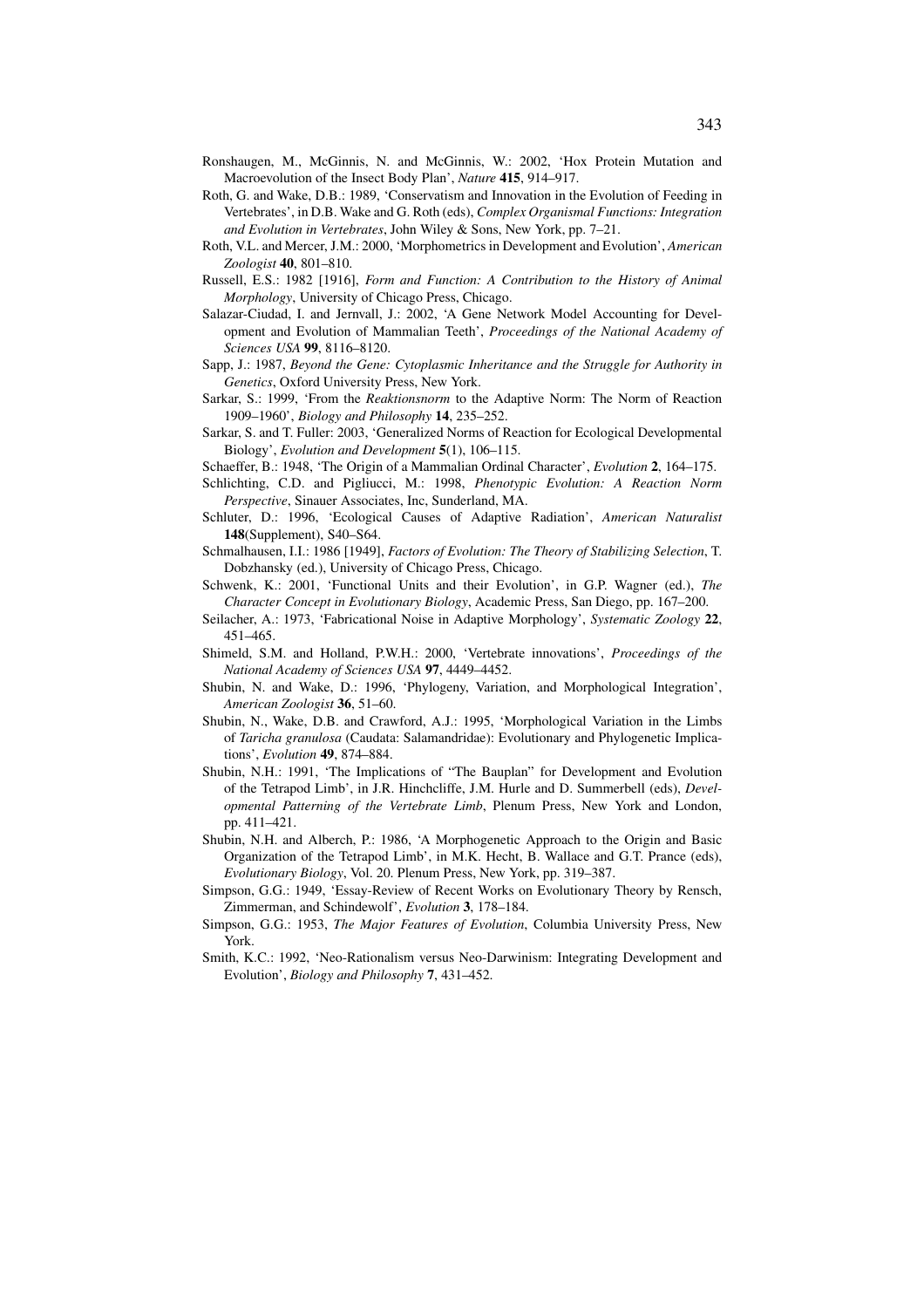- Smocovitis, V.B.: 1996, *Unifying Biology: The Evolutionary Synthesis and Evolutionary Biology*, Princeton University Press, Princeton.
- Splechtna, H. and Hilgers, H. (eds.): 1989, *Trends in Vertebrate Morphology: Proceedings of the 2nd International Symposium on Vertebrate Morphology, Vienna, 1986*, Gustav Fischer Verlag, Stuttgart.
- Sterelny, K.: 2000, 'Development, Evolution, and Adaptation', *Philosophy of Science* (Proceedings) **67**, S369–S387.
- Thomason, J.J. (ed.): 1995, *Functional Morphology in Vertebrate Paleontology*, Cambridge University Press, New York.
- Wagner, G.P.: 1996, 'Homologues, Natural Kinds and the Evolution of Modularity', *American Zoologist* **36**, 36–43.
- Wagner, G.P.: 2000, 'What is the Promise of Developmental Evolution? Part I: Why is Developmental Biology Necessary to Explain Evolutionary Innovations?' *Journal of Experimental Zoology (Mol Dev Evol)* **288**, 95–98.
- Wagner, G.P. (ed.): 2001, *The Character Concept in Evolutionary Biology*, Academic Press, San Diego.
- Wagner, G.P., Chiu, C.-H. and Laubichler, M.: 2000, 'Developmental Evolution as a Mechanistic Science: The Inference from Developmental Mechanisms to Evolutionary Processes', *American Zoologist* **40**, 819–831.
- Wagner, G.P. and Müller, G.B.: 2002, 'Evolutionary Innovations Overcome Ancestral Constraints: A Re-Examination of Character Evolution in Male Sepsid Flies (Diptera: Sepsidae)', *Evolution and Development* **4**(1), 1–6.
- Wainwright, P.C. and Reilly, S.M. (eds): 1994, *Ecological Morphology: Integrative Organismal Biology*, University of Chicago Press, Chicago.
- Waisbren, S.J.: 1988, 'The Importance of Morphology in the Evolutionary Synthesis as Demonstrated by the Contributions of the Oxford Group: Goodrich, Huxley, and de Beer', *Journal of the History of Biology* **21**, 291–330.
- Wake, D.B.: 1982, 'Functional and Evolutionary Morphology', *Perspectives in Biology and Medicine* **25**, 603–620.
- Wake, D.B.: 1986, 'Foreword, 1986', in T. Dobzhansky (ed.), *Factors of Evolution: The Theory of Stabilizing Selection*. I.I. Schmalhausen, University of Chicago Press, Chicago, pp. v–xii.
- Wake, D.B., Mabee, P., Hanken, J. and Wagner, G.P.: 1991, 'Development and Evolution The Emergence of a New Field', in E.C. Dudley (ed.), *The Unity of Evolutionary Biology: Proceedings of the Fourth International Congress of Systematic and Evolutionary Biology, Volume 1*, Dioscorides Press, Portland, OR, pp. 582–588.
- Wake, D.B. and Roth, G.: 1989, 'The Linkage between Ontogeny and Phylogeny in the Evolution of Complex Systems', in D.B. Wake and G. Roth (eds), *Complex Organismal Functions: Integration and Evolution in Vertebrates*, John Wiley & Sons, New York, pp. 361–377.
- Wake, M.H.: 1991, 'The Impact of Functional Morphology and Biomechanics on Studies of Evolutionary Biology', in E.C. Dudley (ed.), *The Unity of Evolutionary Biology: Proceedings of the Fourth International Congress of Systematic and Evolutionary Biology, Volume 1*. Dioscorides Press, Portland, OR, pp. 555–557.
- Wake, M.H.: 1992, 'Morphology, the Study of Form and Function, in Modern Evolutionary Biology', in D. Futuyma and J. Antonovics (ed.), *Oxford Surveys in Evolutionary Biology, Volume 8*. Oxford University Press, New York, pp. 289–346.